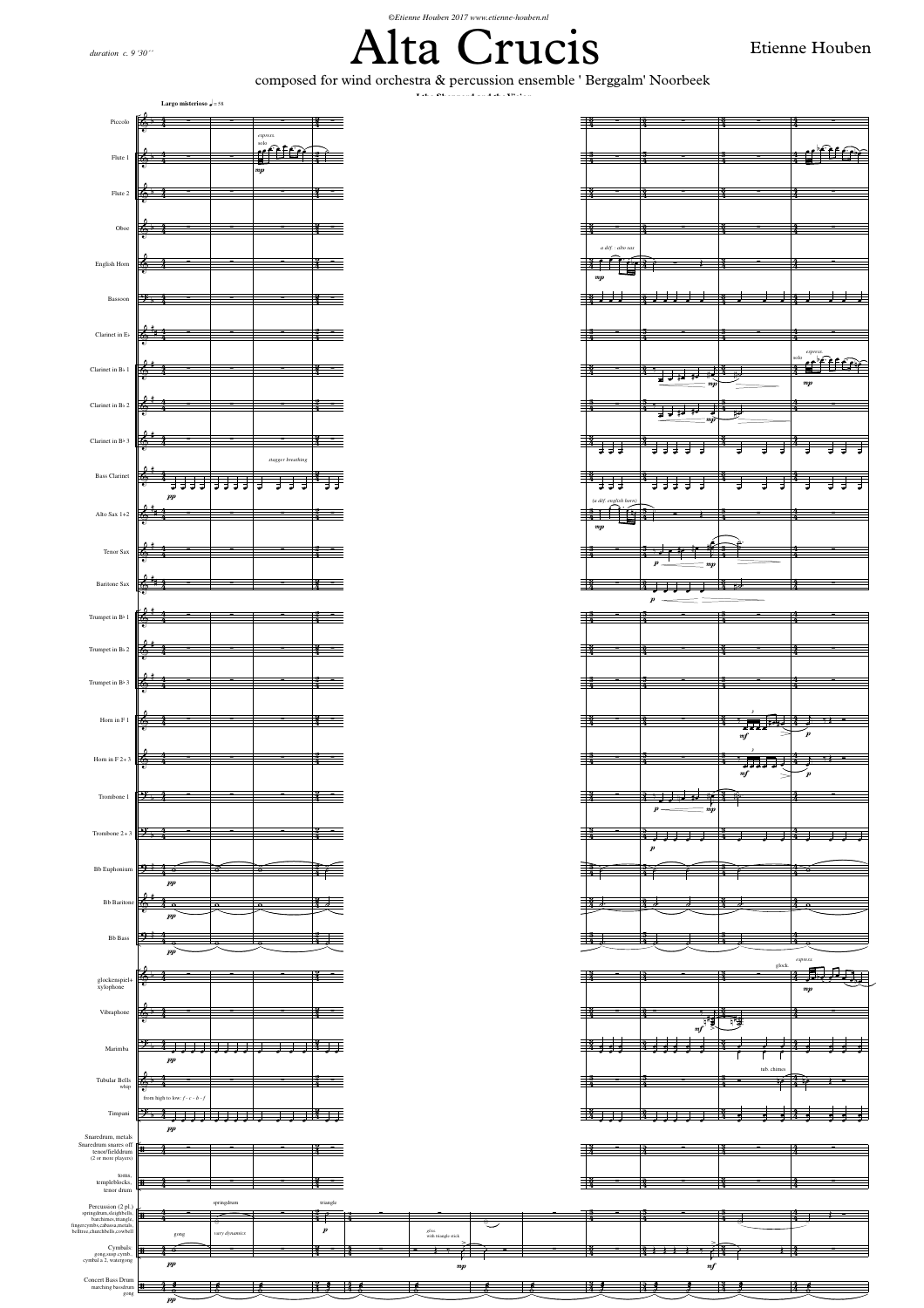





 $\frac{1}{2}$ *cresc.*

w æ p *cresc.*

susp. cymb.

∑

∑

∑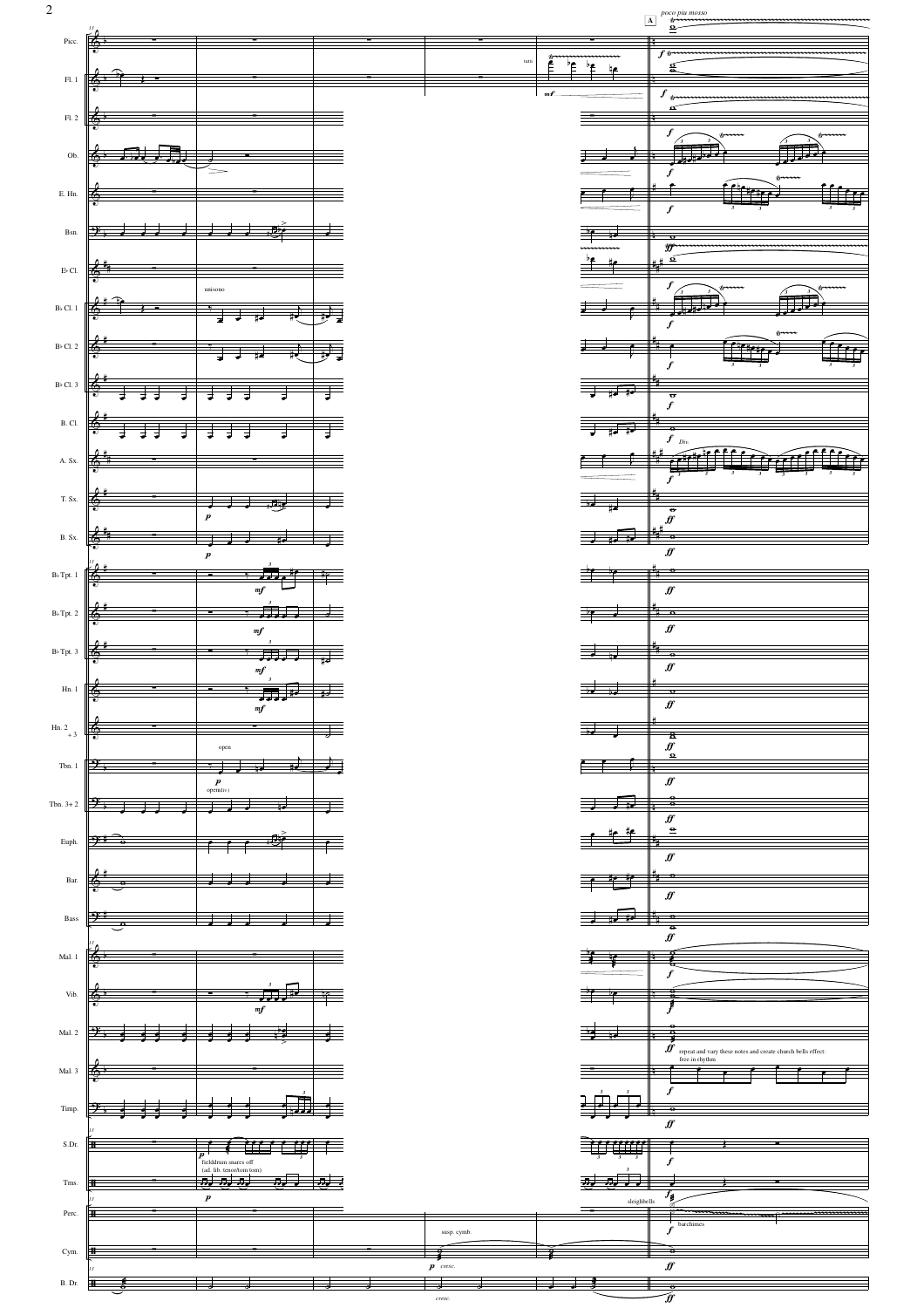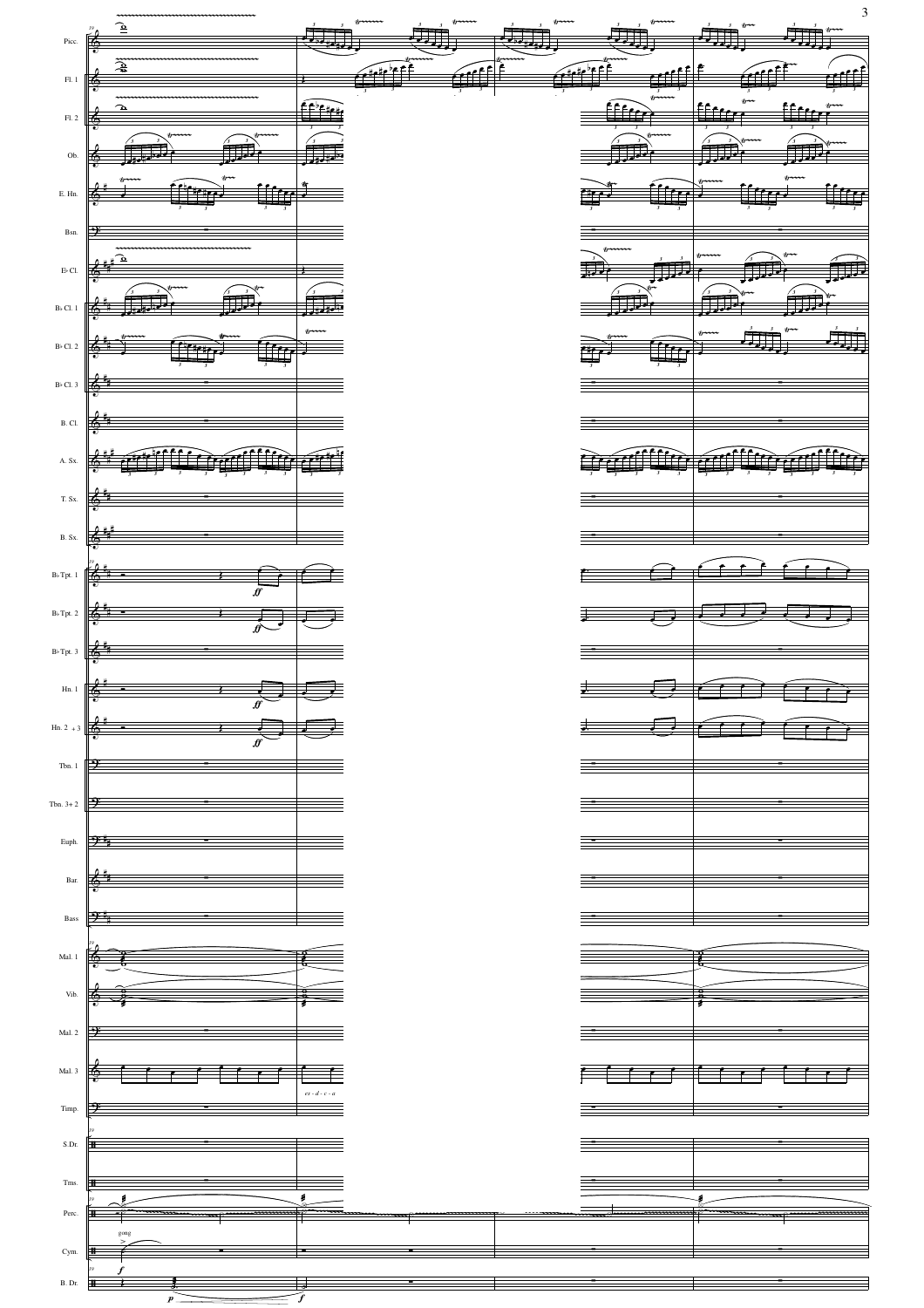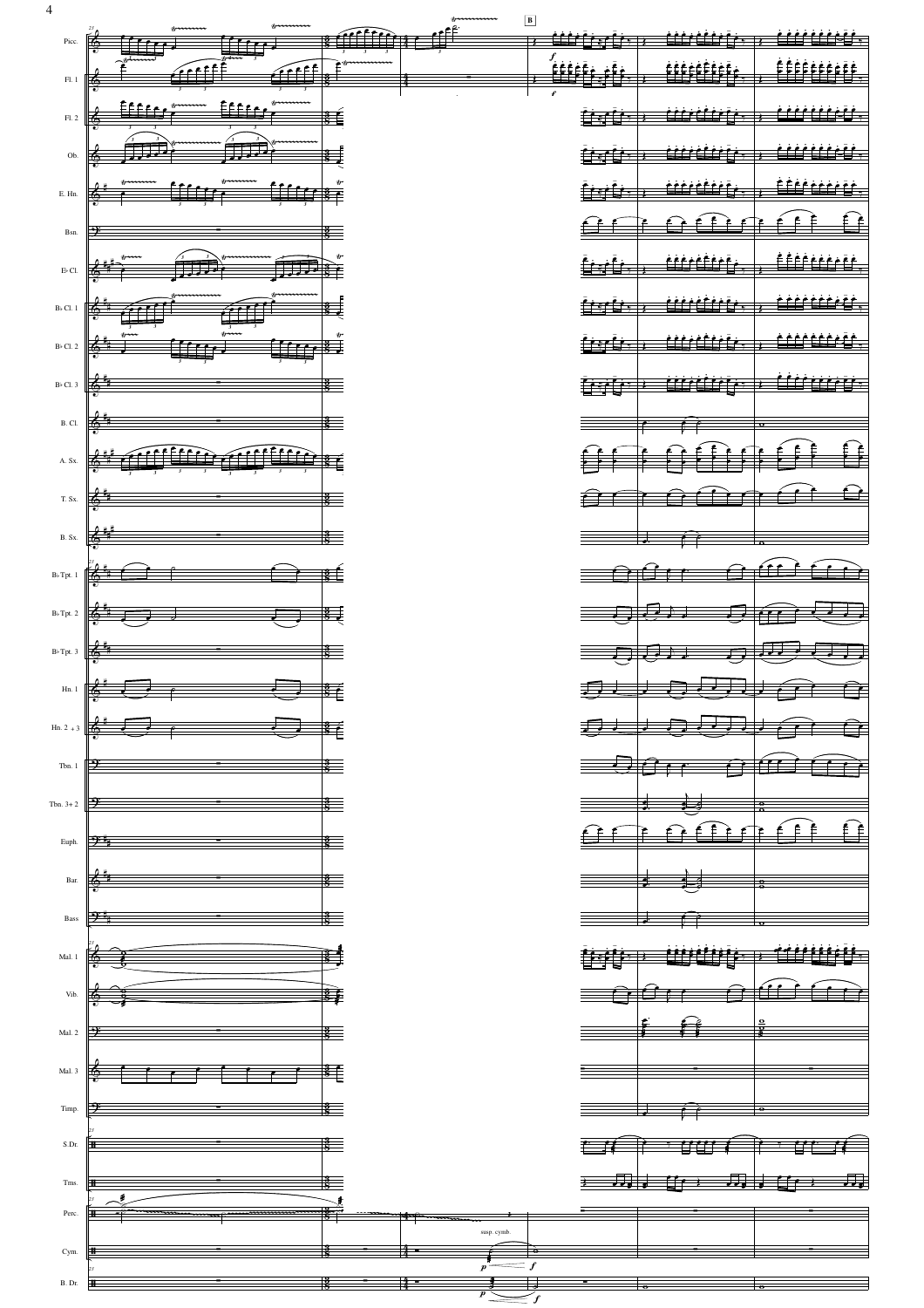|                                                     |                                                                                   | Ω                                                     | 흔              |                             |                  | 5                                    |
|-----------------------------------------------------|-----------------------------------------------------------------------------------|-------------------------------------------------------|----------------|-----------------------------|------------------|--------------------------------------|
| $\mathop{\text{\rm Picc}}$                          | er crift<br>氐                                                                     |                                                       |                |                             |                  |                                      |
| FL.1                                                | <u>BBVB,</u><br>또한<br><u>)</u><br>⊕                                               | $\frac{f_{\phi}}{2}$                                  | $\overline{g}$ |                             |                  |                                      |
| $\mathsf{Fl.}\ 2$                                   | $f$ (f, $_{\rm g}$ , L<br>فككن مزرز كا                                            |                                                       |                |                             |                  |                                      |
|                                                     | Ф                                                                                 |                                                       |                |                             |                  |                                      |
| Ob.                                                 | $f \sqsubseteq$ , $_3$ , $\sqsubseteq \sqsubseteq'$ $_4$ $_5$ , $_7$<br>⊯<br>6    |                                                       |                |                             |                  |                                      |
| $\mathbf{E}.$ Hn.                                   | <u>crici, , , cri</u><br>$\not\vdash$<br>Ѩ                                        |                                                       |                |                             |                  |                                      |
| Bsn.                                                | $\frac{1}{3}$<br><u>friice</u><br>$\bigoplus$<br>$\mathbf{f}$<br><u>tft</u><br>D. |                                                       |                |                             |                  |                                      |
| $\to$ Cl.                                           | <u>rtiviti, <sub>8</sub> , titi <sub>4</sub> d, .</u><br>∣‰*                      |                                                       |                |                             |                  |                                      |
| $\mathrm{B}\flat$ Cl. 1                             | ≝<br>[∉"                                                                          |                                                       | $\equiv$       |                             | المعتلف<br>⊟     |                                      |
| $\mathrm{B}\!\!\:\mathsf{C}\!\!\,\mathsf{L}$ 2      | <u> conformat, g , conf<sub>orm</sub>an  conf</u><br>圈                            |                                                       |                |                             | mf<br>万刀<br>∹    |                                      |
| $\rm B\!\!\downarrow\!\!C\!\!\!\downarrow\!\!3$     | -6                                                                                |                                                       |                |                             |                  |                                      |
| $\, {\bf B} . \, {\bf C} {\bf L}$                   | $\frac{3}{8}$ $\frac{4}{4}$<br>$6$ $\circ$                                        |                                                       |                |                             |                  | $\overline{\overline{\sigma}}$<br>pp |
| $\mathbf{A},\,\mathbf{S}\mathbf{x},$                | $\left  \right $<br>Afri                                                          |                                                       |                |                             |                  | pp                                   |
|                                                     |                                                                                   |                                                       |                |                             |                  |                                      |
| $\mathop{\text{\rm T.}\,} \mathop{\text{\rm S}} x.$ | Íſ<br>ó                                                                           |                                                       |                | $\boldsymbol{f}$            |                  |                                      |
| B. Sx.                                              | $\frac{3}{8}$ .<br>[⊚"<br>$\overline{\rho}$ .                                     |                                                       |                |                             |                  |                                      |
| $\rm B\!\!\,\flat\, Tpt.\,1$                        | $\bigcap_{\mathcal{B}} \mathcal{B}$<br>$f \mid \{f\} \mid f = 0$<br>6             |                                                       | 有的             |                             |                  |                                      |
| $\rm B\textup{+}Tpt.$ 2                             | $\bigcup_{\mathbf{8}}$<br>≣<br>$6$ <sup>*</sup><br>$\frac{1}{2}$                  |                                                       | È              |                             |                  |                                      |
| $B+Tpt.3$                                           | ਹ਼ਾਈ<br>15<br>ء ب<br>≡                                                            |                                                       | ≢              |                             |                  |                                      |
|                                                     | <b>10.1 6 000 10 00</b>                                                           |                                                       |                | 基础(**                       |                  |                                      |
| Hn.2                                                | 6<br><u>। है कि ले</u><br><u>i e e re</u>                                         |                                                       | 刲              | 333.3                       |                  |                                      |
| Tbn. 1                                              | ヺ                                                                                 |                                                       |                | dim.                        |                  |                                      |
| Tbn. $3+2$                                          | š.<br>$\mathbf{\sigma}$                                                           |                                                       |                |                             |                  |                                      |
| Euph.                                               | ÊÊ<br>91                                                                          |                                                       |                | ≜                           | ŗ                |                                      |
| $\mbox{Bar}.$                                       |                                                                                   |                                                       |                | dim.                        | $\boldsymbol{p}$ |                                      |
| Bass                                                | متزا                                                                              |                                                       |                | dim.                        | $\boldsymbol{p}$ |                                      |
| Mal. $\boldsymbol{1}$                               | ĦĹ<br>$\frac{1}{8}$ , $\frac{1}{10}$<br>,,,,                                      |                                                       |                | dim.                        |                  |                                      |
|                                                     | te,                                                                               |                                                       |                |                             |                  | mp                                   |
| Vib.                                                | - 3<br>6                                                                          |                                                       |                | staccato                    |                  | ₹<br>mp                              |
| Mal. 2                                              |                                                                                   |                                                       |                | Ħ                           |                  |                                      |
| Mal. $3\,$                                          | 74<br>$\boldsymbol{f}$                                                            |                                                       |                |                             |                  | solo                                 |
| Timp.                                               | ∦ ≀                                                                               |                                                       |                | dim.                        | $\boldsymbol{p}$ | $\it mp$                             |
| S.Dr.                                               | <u>e e ce</u><br>⊞                                                                |                                                       |                |                             |                  |                                      |
| Tms.                                                | $T \rightarrow \overline{J}_1$ $\overline{3}_2$<br>$\overline{\phantom{a}}$<br>Œ  |                                                       |                |                             | barchimes        |                                      |
| Perc.                                               | Œ<br>triangle                                                                     | $\overline{\mathcal{F}}$<br>$\geq$ <sup>cymb a2</sup> |                | $\mathop{\mathrm{cymb}}$ a2 | $\binom{mp}{2}$  |                                      |
| Cym.                                                | Œ                                                                                 |                                                       |                |                             |                  |                                      |
| B. Dr.                                              | 田                                                                                 | $\boldsymbol{f}$                                      |                |                             |                  |                                      |
|                                                     | $\!=$                                                                             | Ĵ                                                     |                |                             |                  | $\boldsymbol{p}$                     |

 $\epsilon$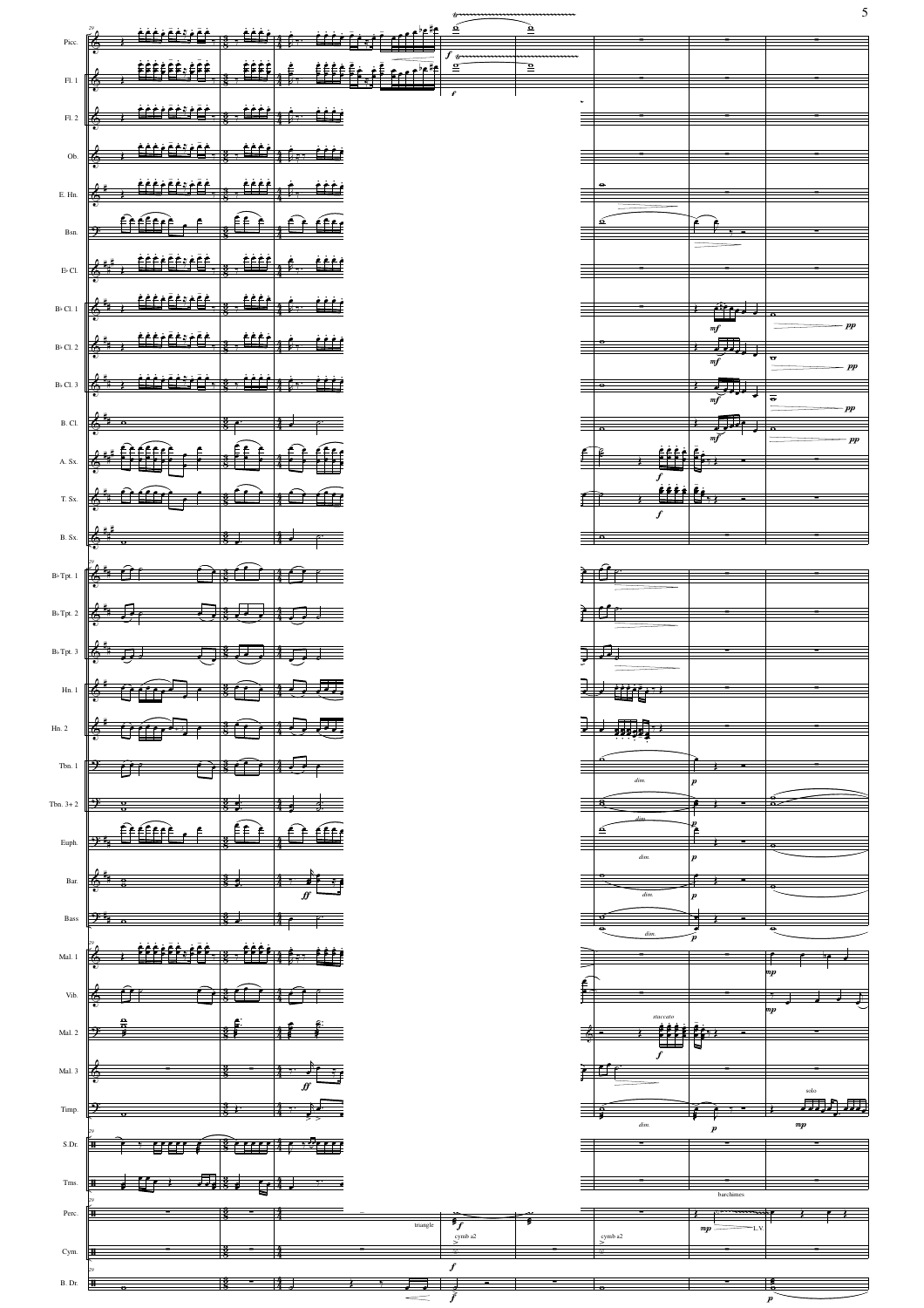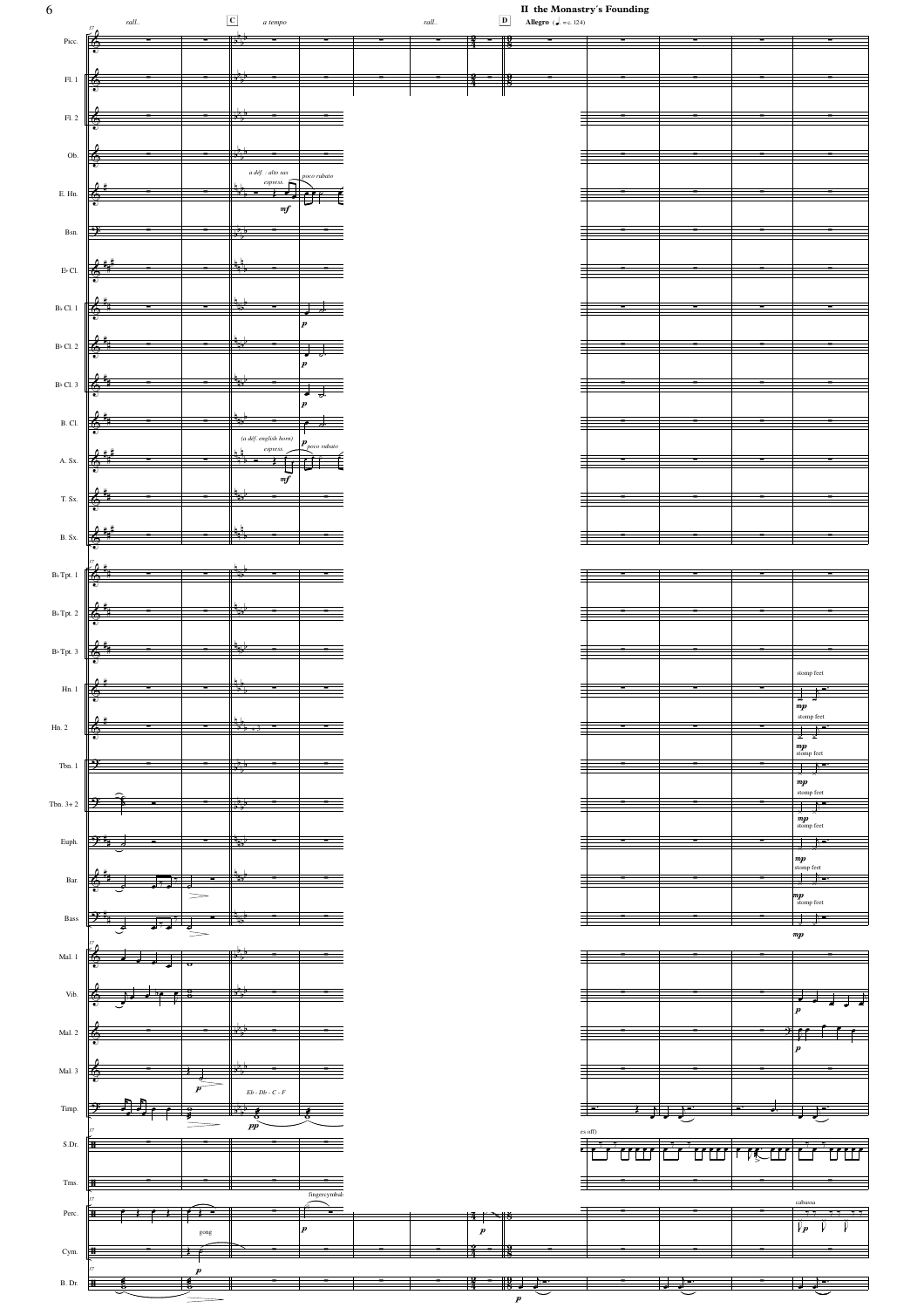| Picc.                                                                                                                                                                                                                                                                                                                                                                                                                                                                                        | 6#<br>×,                                                                              |                                        | ਜ                                                             |                                             | m a    |            |                                                                               |                                                                                                                                                                                                                                                                                                                     |                                                                                                                                                                                                                                                                                                                                                                                                                                                                                                                                                                                                                                                                                            |                                     |
|----------------------------------------------------------------------------------------------------------------------------------------------------------------------------------------------------------------------------------------------------------------------------------------------------------------------------------------------------------------------------------------------------------------------------------------------------------------------------------------------|---------------------------------------------------------------------------------------|----------------------------------------|---------------------------------------------------------------|---------------------------------------------|--------|------------|-------------------------------------------------------------------------------|---------------------------------------------------------------------------------------------------------------------------------------------------------------------------------------------------------------------------------------------------------------------------------------------------------------------|--------------------------------------------------------------------------------------------------------------------------------------------------------------------------------------------------------------------------------------------------------------------------------------------------------------------------------------------------------------------------------------------------------------------------------------------------------------------------------------------------------------------------------------------------------------------------------------------------------------------------------------------------------------------------------------------|-------------------------------------|
|                                                                                                                                                                                                                                                                                                                                                                                                                                                                                              | with hands on upper legs                                                              |                                        |                                                               |                                             |        | <b>THE</b> | Л∏ ∴                                                                          | 原則                                                                                                                                                                                                                                                                                                                  | 原井                                                                                                                                                                                                                                                                                                                                                                                                                                                                                                                                                                                                                                                                                         | 历 -                                 |
| Fl. 1                                                                                                                                                                                                                                                                                                                                                                                                                                                                                        | m f                                                                                   |                                        |                                                               | Æ                                           |        | ╕          | ₩                                                                             | 节<br>r                                                                                                                                                                                                                                                                                                              | 原引<br>r                                                                                                                                                                                                                                                                                                                                                                                                                                                                                                                                                                                                                                                                                    | 用                                   |
| Fl. 2                                                                                                                                                                                                                                                                                                                                                                                                                                                                                        | with hands on upper legs<br>期<br>÷<br>6                                               |                                        | ÷<br>⋿                                                        |                                             |        |            |                                                                               | <del>2009 - 1999 - 1999 - 1999 - 1999 - 1999 - 1999 - 1999 - 1999 - 1999 - 1999 - 1999 - 1999 - 1999 - 1999 - 1999 - 1</del>                                                                                                                                                                                        | 「天王」                                                                                                                                                                                                                                                                                                                                                                                                                                                                                                                                                                                                                                                                                       | चीच<br>$\cdot$                      |
|                                                                                                                                                                                                                                                                                                                                                                                                                                                                                              | mf<br>with hands on upper legs<br>$\overline{\mathcal{L}}$                            |                                        | $\overline{\phantom{a}}$                                      |                                             |        |            |                                                                               | $\overline{\mathcal{X}}$ , $\overline{\mathcal{Y}}$ , $\overline{\mathcal{Y}}$ , $\overline{\mathcal{Y}}$ , $\overline{\mathcal{Y}}$ , $\overline{\mathcal{Y}}$                                                                                                                                                     |                                                                                                                                                                                                                                                                                                                                                                                                                                                                                                                                                                                                                                                                                            |                                     |
| Ob.                                                                                                                                                                                                                                                                                                                                                                                                                                                                                          | to,<br>$_{mf}$<br>with hands on upper legs                                            |                                        | Ħ                                                             |                                             |        |            |                                                                               |                                                                                                                                                                                                                                                                                                                     |                                                                                                                                                                                                                                                                                                                                                                                                                                                                                                                                                                                                                                                                                            | JJJ J. P. JJJ                       |
| E. Hn.                                                                                                                                                                                                                                                                                                                                                                                                                                                                                       | ĚŨ<br>௯<br>$m\!f$                                                                     |                                        |                                                               |                                             |        |            | $\equiv$ in the set of $\equiv$ in the set of $\equiv$ in the set of $\equiv$ | <u>- řříl</u> ř                                                                                                                                                                                                                                                                                                     | $\rightarrow$<br>řřiř                                                                                                                                                                                                                                                                                                                                                                                                                                                                                                                                                                                                                                                                      | $\rightarrow$<br>ŤŤŤ                |
| Bsn.                                                                                                                                                                                                                                                                                                                                                                                                                                                                                         | with hands on upper legs<br>峃<br>ブドゥー                                                 |                                        | ff f<br>$\overline{\phantom{a}}$                              |                                             |        |            |                                                                               |                                                                                                                                                                                                                                                                                                                     | <del>્રાપ્ય સંસ્થાનના સંસ્થાનના સંસ્થાન સંસ્થાન સંસ્થાન સર્</del>                                                                                                                                                                                                                                                                                                                                                                                                                                                                                                                                                                                                                          |                                     |
|                                                                                                                                                                                                                                                                                                                                                                                                                                                                                              | mf<br>with hands on upper legs                                                        |                                        |                                                               |                                             |        |            |                                                                               |                                                                                                                                                                                                                                                                                                                     |                                                                                                                                                                                                                                                                                                                                                                                                                                                                                                                                                                                                                                                                                            |                                     |
| $\to$ Cl.                                                                                                                                                                                                                                                                                                                                                                                                                                                                                    | Ų,<br>-6∋<br>$$\mathit{mf}$$ with hands on upper legs                                 |                                        |                                                               |                                             |        |            | $\rightarrow$ $\pi$                                                           | $\rightarrow$<br>म्रामि                                                                                                                                                                                                                                                                                             | $\rightarrow$<br>東                                                                                                                                                                                                                                                                                                                                                                                                                                                                                                                                                                                                                                                                         | 聂                                   |
| $\rm B \flat$ Cl. 1                                                                                                                                                                                                                                                                                                                                                                                                                                                                          | T<br>$\sqrt{2}$<br>mf                                                                 |                                        |                                                               |                                             |        |            | $\rightarrow$ $\sqrt{2}$                                                      |                                                                                                                                                                                                                                                                                                                     | $\sqrt{2}$                                                                                                                                                                                                                                                                                                                                                                                                                                                                                                                                                                                                                                                                                 | $\sqrt{2}$ , $\sqrt{2}$<br>JJJ      |
| $\rm B\!\!\,\flat\!\!\!\!\circ\!\!\!\!\circ\!\!\!\!\circ\!\!\!\circ\!\!\!\!\circ\!\!\!\!\circ\!\!\!\!\circ\!\!\!\!\circ\!\!\!\!\circ\!\!\!\!\circ\!\!\!\!\circ\!\!\!\!\circ\!\!\!\!\circ\!\!\!\!\circ\!\!\!\!\circ\!\!\!\!\circ\!\!\!\!\circ\!\!\!\!\circ\!\!\!\!\circ\!\!\!\!\circ\!\!\!\!\circ\!\!\!\!\circ\!\!\!\!\circ\!\!\!\!\circ\!\!\!\!\circ\!\!\!\!\circ\!\!\!\!\circ\!\!\!\!\circ\!\!\!\!\circ\!\!\!\!\circ\!\!\!\!\circ\!\!\!\!\circ\!\!\!\!\circ\!\!\!\!\circ\!\!\!\!\circ\!\!\$ | with hands on upper legs<br>्राज्ञ<br>কি                                              |                                        | カナナナ<br>ŀ                                                     |                                             |        |            |                                                                               |                                                                                                                                                                                                                                                                                                                     | $\begin{array}{ccc} \overrightarrow{a} & \overrightarrow{a} & \overrightarrow{a} & \overrightarrow{a} & \overrightarrow{a} & \overrightarrow{a} & \overrightarrow{a} & \overrightarrow{a} & \overrightarrow{a} & \overrightarrow{a} & \overrightarrow{a} & \overrightarrow{a} & \overrightarrow{a} & \overrightarrow{a} & \overrightarrow{a} & \overrightarrow{a} & \overrightarrow{a} & \overrightarrow{a} & \overrightarrow{a} & \overrightarrow{a} & \overrightarrow{a} & \overrightarrow{a} & \overrightarrow{a} & \overrightarrow{a} & \overrightarrow{a} & \overrightarrow{a} & \overrightarrow{a} & \overrightarrow{a} & \overrightarrow{a} & \overrightarrow{a} & \overrightarrow$ |                                     |
|                                                                                                                                                                                                                                                                                                                                                                                                                                                                                              | mf<br>with hands on upper legs<br>$\overline{\mathbf{w}}$<br>$\overline{\phantom{a}}$ |                                        | $\overline{\phantom{a}}$                                      |                                             |        |            | $\rightarrow$ $\sqrt{2}$ , $\rightarrow$                                      | JJJJ.                                                                                                                                                                                                                                                                                                               | JJJ J.<br>$\overrightarrow{r}$                                                                                                                                                                                                                                                                                                                                                                                                                                                                                                                                                                                                                                                             | 聂                                   |
| $\rm{B}\flat$ Cl. 3                                                                                                                                                                                                                                                                                                                                                                                                                                                                          | ⊕<br>mf<br>with hands on upper legs                                                   |                                        |                                                               |                                             |        |            |                                                                               |                                                                                                                                                                                                                                                                                                                     |                                                                                                                                                                                                                                                                                                                                                                                                                                                                                                                                                                                                                                                                                            | r.                                  |
| B. Cl.                                                                                                                                                                                                                                                                                                                                                                                                                                                                                       | Ě<br>l€o<br>$\it mf$                                                                  |                                        |                                                               |                                             |        |            | $\rightarrow$ matrix $\rightarrow$                                            | $\rightarrow$<br>m                                                                                                                                                                                                                                                                                                  | ∹<br>řřřiř                                                                                                                                                                                                                                                                                                                                                                                                                                                                                                                                                                                                                                                                                 | ∹<br>ŤŤ                             |
| A. Sx.                                                                                                                                                                                                                                                                                                                                                                                                                                                                                       | ⊕                                                                                     |                                        |                                                               |                                             |        |            | $\Box$ $\lambda$ .                                                            | ∓<br>₩                                                                                                                                                                                                                                                                                                              | ₩<br>≕                                                                                                                                                                                                                                                                                                                                                                                                                                                                                                                                                                                                                                                                                     | ₩                                   |
|                                                                                                                                                                                                                                                                                                                                                                                                                                                                                              |                                                                                       |                                        |                                                               |                                             |        |            |                                                                               | $\rightarrow$ $\gamma$ , $\rightarrow$ $\rightarrow$ $\gamma$ , $\rightarrow$                                                                                                                                                                                                                                       | $\mathcal{Y}$ :                                                                                                                                                                                                                                                                                                                                                                                                                                                                                                                                                                                                                                                                            |                                     |
| T. Sx.                                                                                                                                                                                                                                                                                                                                                                                                                                                                                       | ю,                                                                                    |                                        |                                                               |                                             |        |            |                                                                               |                                                                                                                                                                                                                                                                                                                     |                                                                                                                                                                                                                                                                                                                                                                                                                                                                                                                                                                                                                                                                                            | ी रे                                |
| B. Sx.                                                                                                                                                                                                                                                                                                                                                                                                                                                                                       | क़                                                                                    |                                        |                                                               |                                             |        |            | $\frac{1}{\sqrt{2}}$ $\frac{1}{\sqrt{2}}$                                     | ∄ੇ                                                                                                                                                                                                                                                                                                                  | ∺<br>Ďł                                                                                                                                                                                                                                                                                                                                                                                                                                                                                                                                                                                                                                                                                    | ∺<br>$\mathcal{V}$                  |
| $\rm B \flat$ Tpt. 1                                                                                                                                                                                                                                                                                                                                                                                                                                                                         | 6                                                                                     |                                        |                                                               |                                             |        |            | $\frac{1}{2}$ $\frac{1}{2}$ , $\frac{1}{2}$ , $\frac{1}{2}$                   | $\frac{1}{2}$ $\frac{1}{2}$ $\frac{1}{2}$ $\frac{1}{2}$ $\frac{1}{2}$ $\frac{1}{2}$ $\frac{1}{2}$ $\frac{1}{2}$ $\frac{1}{2}$ $\frac{1}{2}$ $\frac{1}{2}$ $\frac{1}{2}$ $\frac{1}{2}$ $\frac{1}{2}$ $\frac{1}{2}$ $\frac{1}{2}$ $\frac{1}{2}$ $\frac{1}{2}$ $\frac{1}{2}$ $\frac{1}{2}$ $\frac{1}{2}$ $\frac{1}{2}$ | ₩                                                                                                                                                                                                                                                                                                                                                                                                                                                                                                                                                                                                                                                                                          | ∓<br>₩                              |
| $B \triangleright$ Tpt. 2                                                                                                                                                                                                                                                                                                                                                                                                                                                                    | ⊕                                                                                     |                                        |                                                               |                                             |        |            | $\equiv$ $\kappa$ $\kappa$                                                    | ₩                                                                                                                                                                                                                                                                                                                   | ₩<br>∓                                                                                                                                                                                                                                                                                                                                                                                                                                                                                                                                                                                                                                                                                     | ₩<br>∓                              |
|                                                                                                                                                                                                                                                                                                                                                                                                                                                                                              |                                                                                       |                                        |                                                               |                                             |        |            |                                                                               |                                                                                                                                                                                                                                                                                                                     |                                                                                                                                                                                                                                                                                                                                                                                                                                                                                                                                                                                                                                                                                            |                                     |
| $\rm B \flat$ Tpt. $3$                                                                                                                                                                                                                                                                                                                                                                                                                                                                       | ⊕                                                                                     |                                        |                                                               |                                             |        |            |                                                                               |                                                                                                                                                                                                                                                                                                                     | $\Rightarrow$ $\forall$ $\rightarrow$ $\forall$ $\rightarrow$ $\forall$ $\rightarrow$ $\forall$ $\rightarrow$ $\forall$ $\rightarrow$ $\forall$ $\rightarrow$ $\forall$ $\rightarrow$                                                                                                                                                                                                                                                                                                                                                                                                                                                                                                      |                                     |
| Hn. 1                                                                                                                                                                                                                                                                                                                                                                                                                                                                                        | $\overline{+}$<br>l⊕ <del>D</del><br>∙                                                |                                        |                                                               |                                             |        |            | ⋽                                                                             | $\overline{1}$                                                                                                                                                                                                                                                                                                      |                                                                                                                                                                                                                                                                                                                                                                                                                                                                                                                                                                                                                                                                                            |                                     |
| Hn. 2                                                                                                                                                                                                                                                                                                                                                                                                                                                                                        | cresc.<br>$\bullet$                                                                   |                                        | 3≖⊾                                                           |                                             |        |            | ₹                                                                             |                                                                                                                                                                                                                                                                                                                     |                                                                                                                                                                                                                                                                                                                                                                                                                                                                                                                                                                                                                                                                                            |                                     |
|                                                                                                                                                                                                                                                                                                                                                                                                                                                                                              | cresc                                                                                 |                                        |                                                               |                                             |        |            |                                                                               |                                                                                                                                                                                                                                                                                                                     |                                                                                                                                                                                                                                                                                                                                                                                                                                                                                                                                                                                                                                                                                            |                                     |
| Tbn. 1                                                                                                                                                                                                                                                                                                                                                                                                                                                                                       | $9 +$<br>∸<br>cresc.                                                                  | ÷                                      | i.                                                            |                                             |        |            | ≢                                                                             | — —                                                                                                                                                                                                                                                                                                                 | ∼                                                                                                                                                                                                                                                                                                                                                                                                                                                                                                                                                                                                                                                                                          | ₩                                   |
| Tbn. $3+2$                                                                                                                                                                                                                                                                                                                                                                                                                                                                                   | $\mathcal{Y}$ , $\mathcal{Y}$<br>→<br>cresc.                                          | ÷                                      | <b>A</b>                                                      |                                             |        |            | ਿ                                                                             | <b>A</b>                                                                                                                                                                                                                                                                                                            | <b>A</b> = 2                                                                                                                                                                                                                                                                                                                                                                                                                                                                                                                                                                                                                                                                               | $\overline{a}$                      |
| Euph.                                                                                                                                                                                                                                                                                                                                                                                                                                                                                        | $9 +$<br>∸∸                                                                           | ∼                                      | ∼                                                             |                                             |        |            | ्)∸'                                                                          | ∸⊷ ∖                                                                                                                                                                                                                                                                                                                | ∼                                                                                                                                                                                                                                                                                                                                                                                                                                                                                                                                                                                                                                                                                          | ∼                                   |
|                                                                                                                                                                                                                                                                                                                                                                                                                                                                                              | cresc.<br>∟                                                                           | ी =∸                                   | ਿ                                                             |                                             |        |            |                                                                               | –ी ≖'<br>⊐                                                                                                                                                                                                                                                                                                          | — —                                                                                                                                                                                                                                                                                                                                                                                                                                                                                                                                                                                                                                                                                        | ੇ ਦ                                 |
| Bar.                                                                                                                                                                                                                                                                                                                                                                                                                                                                                         | ⊕                                                                                     |                                        |                                                               |                                             |        |            | ₹                                                                             |                                                                                                                                                                                                                                                                                                                     |                                                                                                                                                                                                                                                                                                                                                                                                                                                                                                                                                                                                                                                                                            |                                     |
| Bass                                                                                                                                                                                                                                                                                                                                                                                                                                                                                         | יצי<br>∼                                                                              | ∼                                      | ∼                                                             |                                             |        |            | ═                                                                             | ∼                                                                                                                                                                                                                                                                                                                   | ∼                                                                                                                                                                                                                                                                                                                                                                                                                                                                                                                                                                                                                                                                                          | ┺                                   |
| Mal. 1                                                                                                                                                                                                                                                                                                                                                                                                                                                                                       | б.                                                                                    |                                        | xylophone                                                     |                                             |        |            | ÷                                                                             |                                                                                                                                                                                                                                                                                                                     |                                                                                                                                                                                                                                                                                                                                                                                                                                                                                                                                                                                                                                                                                            |                                     |
| Vib.                                                                                                                                                                                                                                                                                                                                                                                                                                                                                         | জ                                                                                     |                                        |                                                               |                                             |        |            | - 1                                                                           |                                                                                                                                                                                                                                                                                                                     |                                                                                                                                                                                                                                                                                                                                                                                                                                                                                                                                                                                                                                                                                            |                                     |
|                                                                                                                                                                                                                                                                                                                                                                                                                                                                                              | cresc.                                                                                |                                        |                                                               |                                             |        |            |                                                                               |                                                                                                                                                                                                                                                                                                                     |                                                                                                                                                                                                                                                                                                                                                                                                                                                                                                                                                                                                                                                                                            | m f<br>cresc.                       |
| Mal. 2                                                                                                                                                                                                                                                                                                                                                                                                                                                                                       | . .<br>cresc.                                                                         |                                        |                                                               |                                             |        |            | Ξ                                                                             |                                                                                                                                                                                                                                                                                                                     |                                                                                                                                                                                                                                                                                                                                                                                                                                                                                                                                                                                                                                                                                            | ₽<br>mf<br>cresc.                   |
| Mal. 3                                                                                                                                                                                                                                                                                                                                                                                                                                                                                       | 6                                                                                     |                                        |                                                               |                                             |        |            |                                                                               |                                                                                                                                                                                                                                                                                                                     |                                                                                                                                                                                                                                                                                                                                                                                                                                                                                                                                                                                                                                                                                            |                                     |
| Timp.                                                                                                                                                                                                                                                                                                                                                                                                                                                                                        | $\mathcal{F}_{\mathbb{P}^{\mathbb{P}}}$ -                                             |                                        |                                                               |                                             |        |            | -•                                                                            |                                                                                                                                                                                                                                                                                                                     |                                                                                                                                                                                                                                                                                                                                                                                                                                                                                                                                                                                                                                                                                            |                                     |
|                                                                                                                                                                                                                                                                                                                                                                                                                                                                                              |                                                                                       | cresc.                                 |                                                               |                                             |        |            | П                                                                             |                                                                                                                                                                                                                                                                                                                     |                                                                                                                                                                                                                                                                                                                                                                                                                                                                                                                                                                                                                                                                                            |                                     |
| S.Dr.                                                                                                                                                                                                                                                                                                                                                                                                                                                                                        | Œ<br><u>ਦਾ ਸ</u>                                                                      | üШ                                     |                                                               |                                             |        |            | m                                                                             | $\overline{r}$ or $r$                                                                                                                                                                                                                                                                                               | u u                                                                                                                                                                                                                                                                                                                                                                                                                                                                                                                                                                                                                                                                                        | <u>trer</u>                         |
| Tms.                                                                                                                                                                                                                                                                                                                                                                                                                                                                                         | ≖                                                                                     | الموارد الو<br>$p$ cresc.              | .,                                                            |                                             |        |            | IJ                                                                            | ,,,,,,<br>÷                                                                                                                                                                                                                                                                                                         | ff                                                                                                                                                                                                                                                                                                                                                                                                                                                                                                                                                                                                                                                                                         |                                     |
| Perc.                                                                                                                                                                                                                                                                                                                                                                                                                                                                                        | $+$ $+$ $+$ $+$<br>Ŧ                                                                  | $\rightarrow$<br>- -<br>$\int$ cresc.  | $^{\bullet}$ $^{\bullet}$<br>$\rightarrow$<br>$\cdot$ $\cdot$ | $^{\tau\tau}$ $\rho$ $^{\tau\tau}$<br>D 7 7 | D<br>D | D          |                                                                               |                                                                                                                                                                                                                                                                                                                     | <br>$\ddot{\ }$                                                                                                                                                                                                                                                                                                                                                                                                                                                                                                                                                                                                                                                                            | $^{\bullet}$ $^{\bullet}$<br>÷<br>÷ |
| Cym.                                                                                                                                                                                                                                                                                                                                                                                                                                                                                         | 旺                                                                                     | susp. cymb                             |                                                               |                                             |        |            |                                                                               |                                                                                                                                                                                                                                                                                                                     |                                                                                                                                                                                                                                                                                                                                                                                                                                                                                                                                                                                                                                                                                            |                                     |
| B. Dr.                                                                                                                                                                                                                                                                                                                                                                                                                                                                                       | pp<br>maller (marching)basdrum<br>$(2nd$ player)<br>$\boldsymbol{p}$<br>Œ             | cresc.<br>cresc.<br>$\mathcal{N}$<br>╒ |                                                               |                                             |        |            |                                                                               | $\Box$<br>Æ                                                                                                                                                                                                                                                                                                         | ff                                                                                                                                                                                                                                                                                                                                                                                                                                                                                                                                                                                                                                                                                         |                                     |
|                                                                                                                                                                                                                                                                                                                                                                                                                                                                                              |                                                                                       |                                        |                                                               |                                             |        |            |                                                                               |                                                                                                                                                                                                                                                                                                                     |                                                                                                                                                                                                                                                                                                                                                                                                                                                                                                                                                                                                                                                                                            |                                     |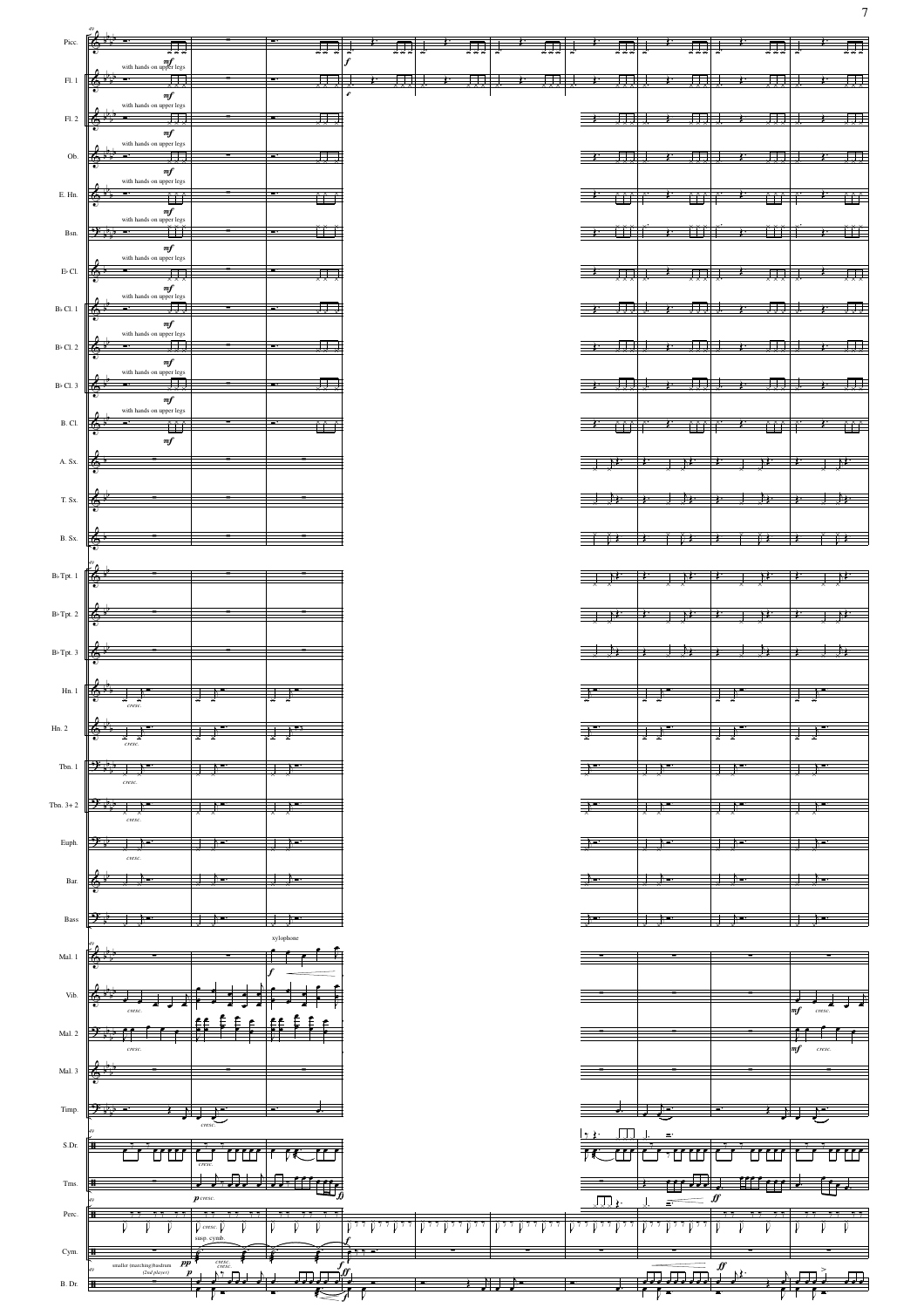|                           | $\overset{clap}{\approx}$                                                                                                                                                                                                                                                                                           |                                                                                                                                                                                                                                                                                                                                                                  |                                |                    |                                                                  |                                  |    |                                                                       |                                                                                                                                                                                                                                                                                                                                                                    | clap    |                                                                        |               |
|---------------------------|---------------------------------------------------------------------------------------------------------------------------------------------------------------------------------------------------------------------------------------------------------------------------------------------------------------------|------------------------------------------------------------------------------------------------------------------------------------------------------------------------------------------------------------------------------------------------------------------------------------------------------------------------------------------------------------------|--------------------------------|--------------------|------------------------------------------------------------------|----------------------------------|----|-----------------------------------------------------------------------|--------------------------------------------------------------------------------------------------------------------------------------------------------------------------------------------------------------------------------------------------------------------------------------------------------------------------------------------------------------------|---------|------------------------------------------------------------------------|---------------|
| Picc.                     | 64                                                                                                                                                                                                                                                                                                                  | <u>रेसे</u> रेल्<br>$\frac{1}{\sqrt{2}}$                                                                                                                                                                                                                                                                                                                         | $\rightarrow$<br>$\frac{1}{2}$ |                    | <u>TI   ; II   ; .</u>                                           |                                  |    | $\frac{1}{2}$ $\frac{1}{2}$ $\frac{1}{2}$ $\frac{1}{2}$ $\frac{1}{2}$ | <sub>지지 .</sub>                                                                                                                                                                                                                                                                                                                                                    |         | $\frac{1}{\sqrt{2}}$ $\frac{1}{\sqrt{2}}$                              |               |
|                           |                                                                                                                                                                                                                                                                                                                     |                                                                                                                                                                                                                                                                                                                                                                  |                                |                    |                                                                  |                                  |    |                                                                       |                                                                                                                                                                                                                                                                                                                                                                    | clap    |                                                                        |               |
| Fl. 1                     | $6$ <sup>pp</sup> J. $1$<br>clap                                                                                                                                                                                                                                                                                    | $\sqrt{2}$ , $\frac{1}{2}$ , $\frac{1}{2}$ , $\frac{1}{2}$ , $\frac{1}{2}$ , $\frac{1}{2}$                                                                                                                                                                                                                                                                       |                                | $\rightarrow$      |                                                                  |                                  |    |                                                                       | * \\\\ * \\\\ * \\\\ * \\\\                                                                                                                                                                                                                                                                                                                                        | clap    | 東播                                                                     |               |
| Fl. 2                     | $6$ <sup>33</sup> .                                                                                                                                                                                                                                                                                                 | <del>ředu vodu vod</del>                                                                                                                                                                                                                                                                                                                                         |                                |                    |                                                                  |                                  |    |                                                                       |                                                                                                                                                                                                                                                                                                                                                                    |         | 具器                                                                     |               |
| Ob.                       |                                                                                                                                                                                                                                                                                                                     | <u> Î Julie Alian de la po</u>                                                                                                                                                                                                                                                                                                                                   |                                |                    |                                                                  |                                  |    |                                                                       | $\pi$ . $\pi$ . $\pi$ .                                                                                                                                                                                                                                                                                                                                            | clap    | $\sqrt{2}$ 8                                                           |               |
|                           |                                                                                                                                                                                                                                                                                                                     |                                                                                                                                                                                                                                                                                                                                                                  |                                |                    |                                                                  |                                  |    |                                                                       |                                                                                                                                                                                                                                                                                                                                                                    |         |                                                                        |               |
| E. Hn.                    | $6 - x$                                                                                                                                                                                                                                                                                                             | $\begin{array}{ccc} \begin{picture}(14,14) \put(0,0){\line(1,0){11}} \put(1,0){\line(1,0){11}} \put(1,0){\line(1,0){11}} \put(1,0){\line(1,0){11}} \put(1,0){\line(1,0){11}} \put(1,0){\line(1,0){11}} \put(1,0){\line(1,0){11}} \put(1,0){\line(1,0){11}} \put(1,0){\line(1,0){11}} \put(1,0){\line(1,0){11}} \put(1,0){\line(1,0){11}} \put(1,0){\line(1,0){1$ |                                |                    |                                                                  |                                  |    | 玉羊子                                                                   | $\frac{1}{\sqrt{2}}$                                                                                                                                                                                                                                                                                                                                               |         | $\frac{2222}{1111}$                                                    |               |
| Bsn.                      | $\boxed{2.33}$ $\boxed{1.33}$                                                                                                                                                                                                                                                                                       |                                                                                                                                                                                                                                                                                                                                                                  |                                |                    |                                                                  |                                  | 王王 | ∹                                                                     | <u>tî ji ve tî ji</u>                                                                                                                                                                                                                                                                                                                                              |         | $\frac{2222}{1122}$                                                    |               |
|                           | clap                                                                                                                                                                                                                                                                                                                |                                                                                                                                                                                                                                                                                                                                                                  |                                |                    |                                                                  |                                  |    |                                                                       |                                                                                                                                                                                                                                                                                                                                                                    | clap    |                                                                        |               |
| $\to$ Cl.                 | $\frac{1}{2}$ $\frac{1}{2}$ $\frac{1}{2}$ $\frac{1}{2}$ $\frac{1}{2}$ $\frac{1}{2}$ $\frac{1}{2}$ $\frac{1}{2}$ $\frac{1}{2}$ $\frac{1}{2}$ $\frac{1}{2}$ $\frac{1}{2}$                                                                                                                                             |                                                                                                                                                                                                                                                                                                                                                                  |                                |                    |                                                                  |                                  |    |                                                                       | $\frac{1}{2}$                                                                                                                                                                                                                                                                                                                                                      | clap    | $\frac{1}{\sqrt{2}}$                                                   |               |
| $B \triangleright CL$ 1   | $6^{\circ}$ .                                                                                                                                                                                                                                                                                                       | $\frac{1}{2}$ $\frac{1}{2}$ $\frac{1}{2}$ $\frac{1}{2}$ $\frac{1}{2}$ $\frac{1}{2}$ $\frac{1}{2}$ $\frac{1}{2}$                                                                                                                                                                                                                                                  |                                |                    |                                                                  |                                  |    |                                                                       |                                                                                                                                                                                                                                                                                                                                                                    |         |                                                                        |               |
| $B \triangleright Cl. 2$  | ∣¢⊧                                                                                                                                                                                                                                                                                                                 | $\sqrt{11}$ $\sqrt{11}$ $\sqrt{11}$ $\sqrt{11}$ $\sqrt{11}$ $\sqrt{11}$ $\sqrt{11}$ $\sqrt{11}$ $\sqrt{11}$ $\sqrt{11}$ $\sqrt{11}$                                                                                                                                                                                                                              |                                |                    |                                                                  |                                  |    |                                                                       | $\begin{picture}(150,10) \put(0,0){\vector(1,0){100}} \put(15,0){\vector(1,0){100}} \put(15,0){\vector(1,0){100}} \put(15,0){\vector(1,0){100}} \put(15,0){\vector(1,0){100}} \put(15,0){\vector(1,0){100}} \put(15,0){\vector(1,0){100}} \put(15,0){\vector(1,0){100}} \put(15,0){\vector(1,0){100}} \put(15,0){\vector(1,0){100}} \put(15,0){\vector(1,0){100}}$ | clap    |                                                                        |               |
|                           |                                                                                                                                                                                                                                                                                                                     |                                                                                                                                                                                                                                                                                                                                                                  |                                |                    |                                                                  |                                  |    |                                                                       |                                                                                                                                                                                                                                                                                                                                                                    | clap    |                                                                        |               |
| $\mbox{B} \flat$ Cl. 3    | $6^{\circ}$<br>clap                                                                                                                                                                                                                                                                                                 | $\frac{1}{2}$ $\frac{1}{2}$ $\frac{1}{2}$ $\frac{1}{2}$ $\frac{1}{2}$ $\frac{1}{2}$ $\frac{1}{2}$ $\frac{1}{2}$ $\frac{1}{2}$ $\frac{1}{2}$                                                                                                                                                                                                                      |                                |                    |                                                                  |                                  |    |                                                                       |                                                                                                                                                                                                                                                                                                                                                                    |         |                                                                        |               |
| B.Cl.                     | $\phi^*$                                                                                                                                                                                                                                                                                                            |                                                                                                                                                                                                                                                                                                                                                                  |                                |                    |                                                                  |                                  |    |                                                                       |                                                                                                                                                                                                                                                                                                                                                                    |         |                                                                        |               |
| A. Sx.                    | $\bigotimes_{i=1}^n x_i$ $\bigotimes_{i=1}^n x_i$ $\bigotimes_{i=1}^n x_i$ $\bigotimes_{i=1}^n x_i$                                                                                                                                                                                                                 |                                                                                                                                                                                                                                                                                                                                                                  |                                |                    |                                                                  |                                  |    |                                                                       | $\frac{1}{\sqrt{2}}$ $\frac{1}{\sqrt{2}}$ $\frac{1}{\sqrt{2}}$ $\frac{1}{\sqrt{2}}$ $\frac{1}{\sqrt{2}}$ $\frac{1}{\sqrt{2}}$ $\frac{1}{\sqrt{2}}$ $\frac{1}{\sqrt{2}}$ $\frac{1}{\sqrt{2}}$ $\frac{1}{\sqrt{2}}$ $\frac{1}{\sqrt{2}}$ $\frac{1}{\sqrt{2}}$                                                                                                        |         |                                                                        |               |
| T. Sx.                    | $\phi^*$                                                                                                                                                                                                                                                                                                            |                                                                                                                                                                                                                                                                                                                                                                  |                                |                    |                                                                  |                                  |    |                                                                       |                                                                                                                                                                                                                                                                                                                                                                    |         |                                                                        |               |
|                           |                                                                                                                                                                                                                                                                                                                     |                                                                                                                                                                                                                                                                                                                                                                  |                                |                    |                                                                  |                                  |    |                                                                       |                                                                                                                                                                                                                                                                                                                                                                    |         |                                                                        |               |
| B. Sx.                    |                                                                                                                                                                                                                                                                                                                     |                                                                                                                                                                                                                                                                                                                                                                  |                                |                    |                                                                  |                                  |    |                                                                       |                                                                                                                                                                                                                                                                                                                                                                    |         |                                                                        |               |
| $B \triangleright Tpt.$ 1 | $\begin{bmatrix} \phi_5 & t & 1 & t \\ t & t & 2 & t \end{bmatrix}$ , $\begin{bmatrix} t & 1 & t \\ t & t & 1 & t \\ t & t & 2 & t \end{bmatrix}$                                                                                                                                                                   |                                                                                                                                                                                                                                                                                                                                                                  |                                |                    |                                                                  |                                  |    |                                                                       | $\therefore$ $\downarrow$ $\downarrow$ $\downarrow$ $\downarrow$ $\downarrow$ $\downarrow$ $\downarrow$ $\downarrow$ $\downarrow$ $\downarrow$ $\downarrow$ $\downarrow$ $\downarrow$ $\downarrow$                                                                                                                                                                 |         |                                                                        |               |
|                           |                                                                                                                                                                                                                                                                                                                     |                                                                                                                                                                                                                                                                                                                                                                  |                                |                    |                                                                  |                                  |    |                                                                       | $\frac{1}{2}$ $\frac{1}{2}$ $\frac{1}{2}$ $\frac{1}{2}$ $\frac{1}{2}$ $\frac{1}{2}$ $\frac{1}{2}$ $\frac{1}{2}$ $\frac{1}{2}$ $\frac{1}{2}$ $\frac{1}{2}$ $\frac{1}{2}$ $\frac{1}{2}$ $\frac{1}{2}$ $\frac{1}{2}$ $\frac{1}{2}$ $\frac{1}{2}$ $\frac{1}{2}$ $\frac{1}{2}$ $\frac{1}{2}$ $\frac{1}{2}$ $\frac{1}{2}$                                                |         |                                                                        |               |
| B <sub>b</sub> Tpt. 3     |                                                                                                                                                                                                                                                                                                                     |                                                                                                                                                                                                                                                                                                                                                                  |                                |                    |                                                                  |                                  |    |                                                                       |                                                                                                                                                                                                                                                                                                                                                                    |         |                                                                        |               |
|                           |                                                                                                                                                                                                                                                                                                                     |                                                                                                                                                                                                                                                                                                                                                                  |                                |                    |                                                                  |                                  |    |                                                                       |                                                                                                                                                                                                                                                                                                                                                                    |         |                                                                        |               |
| Hn. 1                     | $\frac{1}{2}$ $\frac{1}{2}$ $\frac{1}{2}$ $\frac{1}{2}$ $\frac{1}{2}$ $\frac{1}{2}$ $\frac{1}{2}$ $\frac{1}{2}$ $\frac{1}{2}$ $\frac{1}{2}$ $\frac{1}{2}$ $\frac{1}{2}$ $\frac{1}{2}$ $\frac{1}{2}$ $\frac{1}{2}$ $\frac{1}{2}$ $\frac{1}{2}$ $\frac{1}{2}$ $\frac{1}{2}$ $\frac{1}{2}$ $\frac{1}{2}$ $\frac{1}{2}$ |                                                                                                                                                                                                                                                                                                                                                                  |                                |                    |                                                                  |                                  |    |                                                                       | $\frac{1}{x}$ $\frac{1}{x}$ $\frac{1}{x}$ $\frac{1}{x}$ $\frac{1}{x}$ $\frac{1}{x}$ $\frac{1}{x}$ $\frac{1}{x}$                                                                                                                                                                                                                                                    |         |                                                                        |               |
| Hn. 2                     | 嗪                                                                                                                                                                                                                                                                                                                   |                                                                                                                                                                                                                                                                                                                                                                  | $+13$                          |                    |                                                                  |                                  |    |                                                                       |                                                                                                                                                                                                                                                                                                                                                                    |         |                                                                        |               |
| Tbn. 1                    | ファ                                                                                                                                                                                                                                                                                                                  |                                                                                                                                                                                                                                                                                                                                                                  |                                |                    |                                                                  |                                  |    |                                                                       |                                                                                                                                                                                                                                                                                                                                                                    |         |                                                                        |               |
| Tbn. 3+2 $\frac{1}{2}$    |                                                                                                                                                                                                                                                                                                                     |                                                                                                                                                                                                                                                                                                                                                                  |                                |                    |                                                                  |                                  |    |                                                                       |                                                                                                                                                                                                                                                                                                                                                                    |         |                                                                        | $\frac{1}{8}$ |
|                           |                                                                                                                                                                                                                                                                                                                     |                                                                                                                                                                                                                                                                                                                                                                  |                                |                    |                                                                  |                                  |    |                                                                       |                                                                                                                                                                                                                                                                                                                                                                    |         |                                                                        |               |
| Euph.                     | ウァー                                                                                                                                                                                                                                                                                                                 | ∼∸                                                                                                                                                                                                                                                                                                                                                               | ⊹∸                             |                    |                                                                  |                                  |    |                                                                       |                                                                                                                                                                                                                                                                                                                                                                    | ∼∸      |                                                                        |               |
| Bar.                      | ⊚∗                                                                                                                                                                                                                                                                                                                  |                                                                                                                                                                                                                                                                                                                                                                  |                                |                    |                                                                  |                                  |    |                                                                       |                                                                                                                                                                                                                                                                                                                                                                    |         |                                                                        | $\frac{1}{8}$ |
| <b>Bass</b>               | ∼∸                                                                                                                                                                                                                                                                                                                  | ्∖≕                                                                                                                                                                                                                                                                                                                                                              |                                |                    |                                                                  |                                  |    | –∖≖∸                                                                  | ∼∱                                                                                                                                                                                                                                                                                                                                                                 | ∼∸      |                                                                        |               |
| Mal. 1                    | $\frac{1}{6}$                                                                                                                                                                                                                                                                                                       | 5.773777777                                                                                                                                                                                                                                                                                                                                                      |                                |                    |                                                                  |                                  |    |                                                                       |                                                                                                                                                                                                                                                                                                                                                                    |         | $\sim$ $\sim$ $\frac{1}{8}$                                            |               |
|                           |                                                                                                                                                                                                                                                                                                                     |                                                                                                                                                                                                                                                                                                                                                                  |                                |                    |                                                                  |                                  |    |                                                                       |                                                                                                                                                                                                                                                                                                                                                                    |         |                                                                        |               |
| Vib.                      |                                                                                                                                                                                                                                                                                                                     | 772777                                                                                                                                                                                                                                                                                                                                                           |                                |                    |                                                                  |                                  |    |                                                                       |                                                                                                                                                                                                                                                                                                                                                                    | ₤       | $\frac{1}{8}$<br>重<br>$\mathbf{f}$                                     |               |
| Mal. 2                    | ソピッ                                                                                                                                                                                                                                                                                                                 |                                                                                                                                                                                                                                                                                                                                                                  |                                |                    |                                                                  |                                  |    |                                                                       |                                                                                                                                                                                                                                                                                                                                                                    |         |                                                                        |               |
| Mal. 3                    | Whip                                                                                                                                                                                                                                                                                                                |                                                                                                                                                                                                                                                                                                                                                                  |                                |                    |                                                                  |                                  |    |                                                                       |                                                                                                                                                                                                                                                                                                                                                                    | Whip    | $\cdots$                                                               |               |
| Timp.                     | ff                                                                                                                                                                                                                                                                                                                  | ┵╶╿╻╠╧                                                                                                                                                                                                                                                                                                                                                           | ≃<br>$\overline{\phantom{a}}$  |                    |                                                                  |                                  |    |                                                                       | ķ                                                                                                                                                                                                                                                                                                                                                                  | ∯       | $\left  \cdot \cdot \cdot \cdot \cdot \cdot \cdot \cdot \cdot \right $ |               |
|                           |                                                                                                                                                                                                                                                                                                                     |                                                                                                                                                                                                                                                                                                                                                                  |                                |                    |                                                                  |                                  |    |                                                                       |                                                                                                                                                                                                                                                                                                                                                                    |         |                                                                        |               |
| S.Dr.                     | =<br>$\overline{\mathbf{f}^{\prime}}$                                                                                                                                                                                                                                                                               |                                                                                                                                                                                                                                                                                                                                                                  |                                |                    |                                                                  |                                  |    |                                                                       |                                                                                                                                                                                                                                                                                                                                                                    |         |                                                                        |               |
| Tms.                      | $\overline{\phantom{a}}$<br>Ł                                                                                                                                                                                                                                                                                       |                                                                                                                                                                                                                                                                                                                                                                  |                                |                    |                                                                  |                                  |    |                                                                       | <u>' ' ' '</u>                                                                                                                                                                                                                                                                                                                                                     |         | $\mathbb{CP}^*$                                                        |               |
| Perc.                     |                                                                                                                                                                                                                                                                                                                     | <u>ا پر او ا</u>                                                                                                                                                                                                                                                                                                                                                 | <u>ገገኘን </u>                   | $\sqrt{177077077}$ | $\overline{0}$ <sup>77</sup> $\overline{0}$ 77 $\overline{0}$ 77 | $\frac{1}{2}$ <del>ייקייקו</del> |    |                                                                       |                                                                                                                                                                                                                                                                                                                                                                    |         |                                                                        |               |
| Cym.                      | Œ                                                                                                                                                                                                                                                                                                                   | $\rightarrow$ 7.7 $-$                                                                                                                                                                                                                                                                                                                                            |                                |                    |                                                                  |                                  |    |                                                                       |                                                                                                                                                                                                                                                                                                                                                                    | cymb a2 |                                                                        |               |
| B. Dr.                    | 田                                                                                                                                                                                                                                                                                                                   |                                                                                                                                                                                                                                                                                                                                                                  |                                |                    |                                                                  |                                  |    |                                                                       |                                                                                                                                                                                                                                                                                                                                                                    |         |                                                                        |               |
|                           |                                                                                                                                                                                                                                                                                                                     |                                                                                                                                                                                                                                                                                                                                                                  |                                |                    |                                                                  |                                  |    |                                                                       |                                                                                                                                                                                                                                                                                                                                                                    |         |                                                                        |               |

8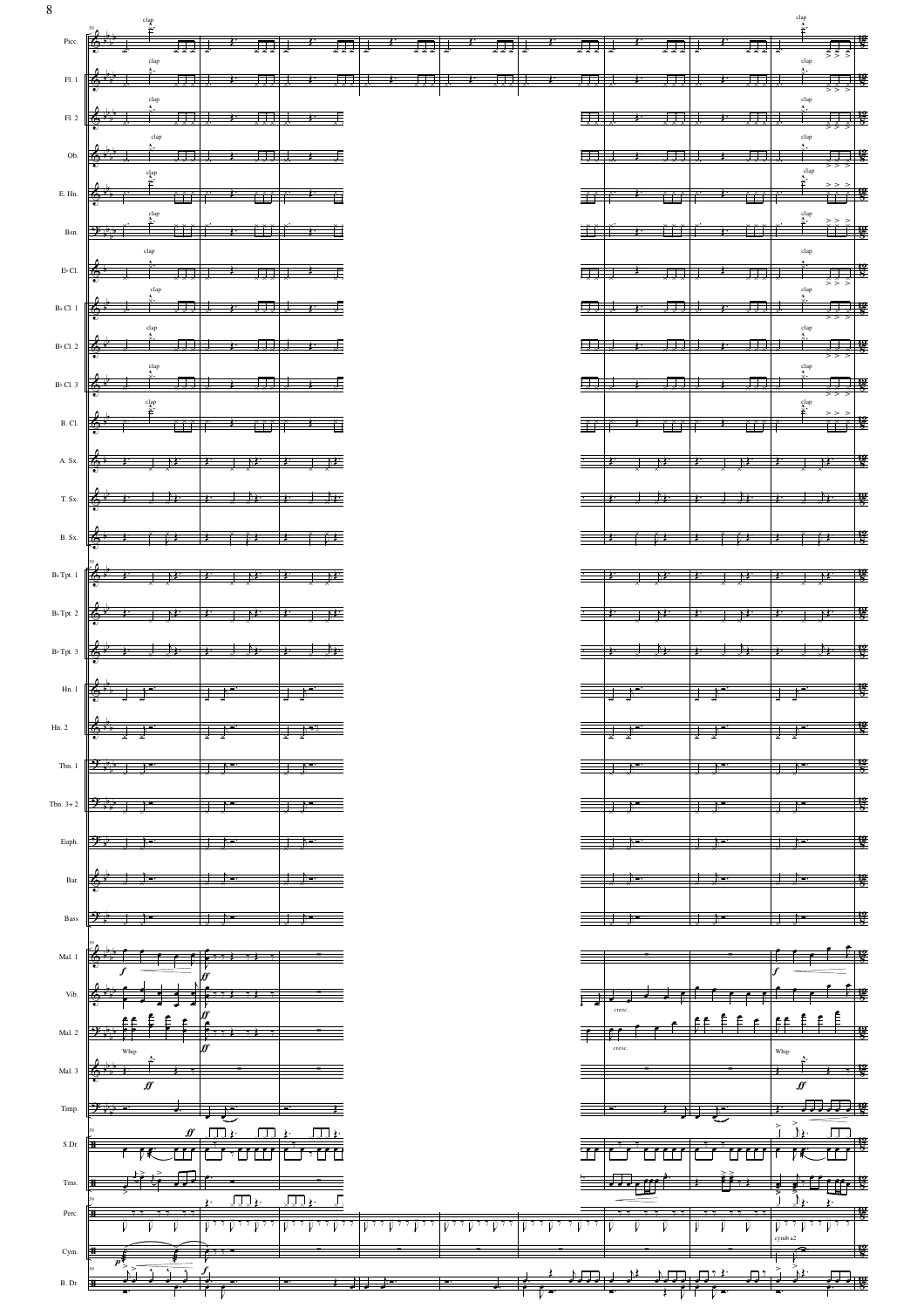|            | Pice. $\begin{array}{ c c c c c c c c } \hline \text{c} & \text{c} & \text{c} & \text{c} & \text{c} & \text{c} & \text{c} & \text{c} & \text{c} & \text{c} & \text{c} & \text{c} & \text{c} & \text{c} & \text{c} & \text{c} & \text{c} & \text{c} & \text{c} & \text{c} & \text{c} & \text{c} & \text{c} & \text{c} & \text{c} & \text{c} & \text{c} & \text{c} & \text{c} & \text{c} & \text{c} & \text$ |        |                         |         |                   |                                                                                                                                                                                                                                                                                                                                                        |                                                                                                                       |                                                                                                |
|------------|------------------------------------------------------------------------------------------------------------------------------------------------------------------------------------------------------------------------------------------------------------------------------------------------------------------------------------------------------------------------------------------------------------|--------|-------------------------|---------|-------------------|--------------------------------------------------------------------------------------------------------------------------------------------------------------------------------------------------------------------------------------------------------------------------------------------------------------------------------------------------------|-----------------------------------------------------------------------------------------------------------------------|------------------------------------------------------------------------------------------------|
|            |                                                                                                                                                                                                                                                                                                                                                                                                            |        |                         |         |                   |                                                                                                                                                                                                                                                                                                                                                        |                                                                                                                       |                                                                                                |
|            | FLI $\left[\frac{2}{3},\frac{1}{3},\frac{1}{3},\frac{1}{3}\right]$ $\left[\frac{1}{3},\frac{1}{3},\frac{1}{3},\frac{1}{3}\right]$                                                                                                                                                                                                                                                                          |        |                         |         |                   |                                                                                                                                                                                                                                                                                                                                                        |                                                                                                                       |                                                                                                |
|            |                                                                                                                                                                                                                                                                                                                                                                                                            |        |                         |         |                   |                                                                                                                                                                                                                                                                                                                                                        |                                                                                                                       |                                                                                                |
|            | FI. 2 $\frac{2+1}{5}$ $\frac{12}{5}$ $\frac{1}{5}$ $\frac{1}{5}$ $\frac{1}{5}$ $\frac{1}{5}$ $\frac{1}{5}$ $\frac{1}{5}$ $\frac{1}{5}$ $\frac{1}{5}$ $\frac{1}{5}$ $\frac{1}{5}$ $\frac{1}{5}$ $\frac{1}{5}$ $\frac{1}{5}$ $\frac{1}{5}$ $\frac{1}{5}$ $\frac{1}{5}$ $\frac{1}{5}$ $\frac{1}{5}$ $\frac{1}{5}$ $\$                                                                                         |        |                         |         |                   |                                                                                                                                                                                                                                                                                                                                                        |                                                                                                                       |                                                                                                |
|            |                                                                                                                                                                                                                                                                                                                                                                                                            |        |                         |         |                   |                                                                                                                                                                                                                                                                                                                                                        |                                                                                                                       |                                                                                                |
|            | 0b. $\frac{2+18}{5} \frac{12}{5}$ $\frac{1}{5}$ $\frac{1}{5}$ $\frac{1}{5}$ $\frac{1}{5}$ $\frac{1}{5}$ $\frac{1}{5}$ $\frac{1}{5}$ $\frac{1}{5}$ $\frac{1}{5}$ $\frac{1}{5}$ $\frac{1}{5}$ $\frac{1}{5}$ $\frac{1}{5}$ $\frac{1}{5}$ $\frac{1}{5}$ $\frac{1}{5}$ $\frac{1}{5}$ $\frac{1}{5}$ $\frac{1}{5}$ $\frac{1}{$                                                                                    |        |                         |         |                   |                                                                                                                                                                                                                                                                                                                                                        |                                                                                                                       | $\Box$ $\Box$ $\Box$                                                                           |
|            |                                                                                                                                                                                                                                                                                                                                                                                                            |        |                         |         |                   |                                                                                                                                                                                                                                                                                                                                                        |                                                                                                                       |                                                                                                |
|            |                                                                                                                                                                                                                                                                                                                                                                                                            |        |                         |         |                   | and the state of the state of the state of the state of the state of the state of the state of the state of the                                                                                                                                                                                                                                        |                                                                                                                       |                                                                                                |
|            |                                                                                                                                                                                                                                                                                                                                                                                                            |        |                         |         |                   |                                                                                                                                                                                                                                                                                                                                                        |                                                                                                                       |                                                                                                |
|            | $B_{SD}$ $\frac{1}{2}$ $\frac{1}{2}$ $\frac{1}{2}$ $\frac{1}{2}$ $\frac{1}{2}$ $\frac{1}{2}$ $\frac{1}{2}$ $\frac{1}{2}$ $\frac{1}{2}$ $\frac{1}{2}$ $\frac{1}{2}$ $\frac{1}{2}$ $\frac{1}{2}$ $\frac{1}{2}$ $\frac{1}{2}$ $\frac{1}{2}$ $\frac{1}{2}$ $\frac{1}{2}$ $\frac{1}{2}$ $\frac{1}{2}$ $\frac{1}{2}$ $\frac{$                                                                                    |        |                         |         |                   |                                                                                                                                                                                                                                                                                                                                                        |                                                                                                                       |                                                                                                |
|            |                                                                                                                                                                                                                                                                                                                                                                                                            |        |                         |         |                   |                                                                                                                                                                                                                                                                                                                                                        |                                                                                                                       |                                                                                                |
|            | $E_{\rm B}$ C. $\frac{1}{2}$ $\frac{1}{2}$ $\frac{1}{2}$ $\frac{1}{2}$ $\frac{1}{2}$ $\frac{1}{2}$ $\frac{1}{2}$ $\frac{1}{2}$ $\frac{1}{2}$ $\frac{1}{2}$ $\frac{1}{2}$ $\frac{1}{2}$ $\frac{1}{2}$ $\frac{1}{2}$ $\frac{1}{2}$ $\frac{1}{2}$ $\frac{1}{2}$ $\frac{1}{2}$ $\frac{1}{2}$ $\frac{1}{2}$ $\frac{1}{2}$                                                                                       |        |                         |         |                   |                                                                                                                                                                                                                                                                                                                                                        |                                                                                                                       |                                                                                                |
|            |                                                                                                                                                                                                                                                                                                                                                                                                            |        |                         |         |                   |                                                                                                                                                                                                                                                                                                                                                        |                                                                                                                       |                                                                                                |
|            |                                                                                                                                                                                                                                                                                                                                                                                                            |        |                         |         |                   |                                                                                                                                                                                                                                                                                                                                                        |                                                                                                                       | $\Box$ $\Box$ $\Box$                                                                           |
|            |                                                                                                                                                                                                                                                                                                                                                                                                            |        |                         |         |                   |                                                                                                                                                                                                                                                                                                                                                        |                                                                                                                       |                                                                                                |
|            | B, Cl. 2 $\frac{2}{9}$ $\frac{1}{8}$ $\frac{1}{2}$ $\frac{1}{8}$ $\frac{1}{2}$ $\frac{1}{2}$ $\frac{1}{2}$ $\frac{1}{2}$ $\frac{1}{2}$ $\frac{1}{2}$ $\frac{1}{2}$ $\frac{1}{2}$ $\frac{1}{2}$ $\frac{1}{2}$ $\frac{1}{2}$ $\frac{1}{2}$ $\frac{1}{2}$ $\frac{1}{2}$ $\frac{1}{2}$ $\frac{1}{2}$ $\frac{1}{2}$ $\$                                                                                         |        |                         |         |                   |                                                                                                                                                                                                                                                                                                                                                        |                                                                                                                       |                                                                                                |
|            |                                                                                                                                                                                                                                                                                                                                                                                                            |        |                         |         |                   |                                                                                                                                                                                                                                                                                                                                                        |                                                                                                                       |                                                                                                |
|            |                                                                                                                                                                                                                                                                                                                                                                                                            |        |                         |         |                   |                                                                                                                                                                                                                                                                                                                                                        |                                                                                                                       |                                                                                                |
|            |                                                                                                                                                                                                                                                                                                                                                                                                            |        |                         |         |                   |                                                                                                                                                                                                                                                                                                                                                        |                                                                                                                       |                                                                                                |
|            | B.C. $\frac{2 + 12}{9}$ $\frac{2}{9}$ $\frac{1}{9}$ $\frac{1}{9}$ $\frac{1}{9}$ $\frac{1}{9}$ $\frac{1}{9}$ $\frac{1}{9}$ $\frac{1}{9}$ $\frac{1}{9}$ $\frac{1}{9}$ $\frac{1}{9}$ $\frac{1}{9}$ $\frac{1}{9}$ $\frac{1}{9}$ $\frac{1}{9}$ $\frac{1}{9}$ $\frac{1}{9}$ $\frac{1}{9}$ $\frac{1}{9}$ $\frac{1}{9}$ $\$                                                                                        |        |                         |         |                   | $\frac{1}{\sqrt{2}}$ , $\frac{1}{\sqrt{2}}$ , $\frac{1}{\sqrt{2}}$ , $\frac{1}{\sqrt{2}}$ , $\frac{1}{\sqrt{2}}$ , $\frac{1}{\sqrt{2}}$ , $\frac{1}{\sqrt{2}}$ , $\frac{1}{\sqrt{2}}$                                                                                                                                                                  |                                                                                                                       |                                                                                                |
|            |                                                                                                                                                                                                                                                                                                                                                                                                            |        |                         |         |                   |                                                                                                                                                                                                                                                                                                                                                        |                                                                                                                       |                                                                                                |
|            |                                                                                                                                                                                                                                                                                                                                                                                                            |        |                         |         |                   |                                                                                                                                                                                                                                                                                                                                                        |                                                                                                                       |                                                                                                |
|            |                                                                                                                                                                                                                                                                                                                                                                                                            |        |                         |         |                   |                                                                                                                                                                                                                                                                                                                                                        |                                                                                                                       |                                                                                                |
|            | $T.Sx$ $\frac{2+1}{2}$ $\frac{12}{2}$ $\frac{1}{2}$ $\frac{1}{2}$ $\frac{1}{2}$ $\frac{1}{2}$ $\frac{1}{2}$ $\frac{1}{2}$ $\frac{1}{2}$ $\frac{1}{2}$ $\frac{1}{2}$ $\frac{1}{2}$ $\frac{1}{2}$ $\frac{1}{2}$ $\frac{1}{2}$ $\frac{1}{2}$ $\frac{1}{2}$ $\frac{1}{2}$ $\frac{1}{2}$ $\frac{1}{2}$ $\frac{1}{2}$ $\$                                                                                        |        |                         |         |                   |                                                                                                                                                                                                                                                                                                                                                        |                                                                                                                       |                                                                                                |
|            |                                                                                                                                                                                                                                                                                                                                                                                                            |        |                         |         |                   |                                                                                                                                                                                                                                                                                                                                                        |                                                                                                                       |                                                                                                |
|            |                                                                                                                                                                                                                                                                                                                                                                                                            |        |                         |         |                   |                                                                                                                                                                                                                                                                                                                                                        |                                                                                                                       |                                                                                                |
|            |                                                                                                                                                                                                                                                                                                                                                                                                            |        |                         |         |                   |                                                                                                                                                                                                                                                                                                                                                        |                                                                                                                       |                                                                                                |
|            |                                                                                                                                                                                                                                                                                                                                                                                                            |        |                         |         |                   | $\frac{1}{\sqrt{2}}$ , $\frac{1}{\sqrt{2}}$ , $\frac{1}{\sqrt{2}}$ , $\frac{1}{\sqrt{2}}$ , $\frac{1}{\sqrt{2}}$ , $\frac{1}{\sqrt{2}}$ , $\frac{1}{\sqrt{2}}$ , $\frac{1}{\sqrt{2}}$ , $\frac{1}{\sqrt{2}}$ , $\frac{1}{\sqrt{2}}$ , $\frac{1}{\sqrt{2}}$ , $\frac{1}{\sqrt{2}}$ , $\frac{1}{\sqrt{2}}$ , $\frac{1}{\sqrt{2}}$ , $\frac{1}{\sqrt{2}}$ |                                                                                                                       |                                                                                                |
|            |                                                                                                                                                                                                                                                                                                                                                                                                            |        |                         |         |                   |                                                                                                                                                                                                                                                                                                                                                        |                                                                                                                       |                                                                                                |
|            | $B^3$ Tpt. 2 $\frac{2}{3}$ $\frac{12}{3}$ $\frac{12}{3}$ $\frac{12}{3}$ $\frac{12}{3}$ $\frac{12}{3}$ $\frac{12}{3}$ $\frac{12}{3}$ $\frac{12}{3}$ $\frac{12}{3}$ $\frac{12}{3}$ $\frac{12}{3}$ $\frac{12}{3}$ $\frac{12}{3}$ $\frac{12}{3}$ $\frac{12}{3}$ $\frac{12}{3}$ $\frac{12}{3}$ $\frac{12}{3}$                                                                                                   |        |                         |         |                   |                                                                                                                                                                                                                                                                                                                                                        | <u> a shekara ta 1999 a shekara ta 1991 a shekara ta 1991 a shekara ta 1991 a shekara ta 1991 a shekara ta 1991 a</u> |                                                                                                |
|            |                                                                                                                                                                                                                                                                                                                                                                                                            |        |                         |         |                   |                                                                                                                                                                                                                                                                                                                                                        |                                                                                                                       |                                                                                                |
|            | B $TPL 3$ $\frac{2}{10}$ $\frac{1}{10}$ $\frac{10}{10}$ $\frac{10}{10}$ $\frac{10}{10}$ $\frac{10}{10}$                                                                                                                                                                                                                                                                                                    |        |                         |         |                   |                                                                                                                                                                                                                                                                                                                                                        |                                                                                                                       |                                                                                                |
|            |                                                                                                                                                                                                                                                                                                                                                                                                            |        |                         |         |                   |                                                                                                                                                                                                                                                                                                                                                        |                                                                                                                       |                                                                                                |
|            |                                                                                                                                                                                                                                                                                                                                                                                                            |        |                         |         |                   |                                                                                                                                                                                                                                                                                                                                                        |                                                                                                                       |                                                                                                |
|            | $Hn.1$ $\left[\frac{2}{9}, \frac{1}{9}, \frac{10}{8}\right]$ $\left[\frac{1}{9}, \frac{1}{9}, \frac{1}{9}\right]$                                                                                                                                                                                                                                                                                          |        |                         |         |                   |                                                                                                                                                                                                                                                                                                                                                        |                                                                                                                       |                                                                                                |
|            |                                                                                                                                                                                                                                                                                                                                                                                                            |        |                         |         |                   |                                                                                                                                                                                                                                                                                                                                                        |                                                                                                                       |                                                                                                |
|            | Hn. 2 $\frac{2}{9}$ $\frac{1}{3}$ $\frac{1}{3}$ $\frac{1}{3}$ $\frac{1}{3}$ $\frac{1}{3}$ $\frac{1}{3}$ $\frac{1}{3}$ $\frac{1}{3}$ $\frac{1}{3}$ $\frac{1}{3}$ $\frac{1}{3}$ $\frac{1}{3}$ $\frac{1}{3}$ $\frac{1}{3}$ $\frac{1}{3}$ $\frac{1}{3}$ $\frac{1}{3}$ $\frac{1}{3}$ $\frac{1}{3}$ $\frac{1}{3}$ $\frac{1$                                                                                      |        |                         |         |                   |                                                                                                                                                                                                                                                                                                                                                        |                                                                                                                       |                                                                                                |
| Tbn. 1     | ∗                                                                                                                                                                                                                                                                                                                                                                                                          |        | $V\gamma\gamma V\gamma$ |         | $-7.7$            |                                                                                                                                                                                                                                                                                                                                                        |                                                                                                                       | <u>) , , ) , , ) , , ) , ,   f , , f , , f , , f , , f , ,   f , , f , , f , , f , , f , ,</u> |
|            |                                                                                                                                                                                                                                                                                                                                                                                                            |        |                         |         |                   |                                                                                                                                                                                                                                                                                                                                                        |                                                                                                                       |                                                                                                |
|            | r                                                                                                                                                                                                                                                                                                                                                                                                          |        | 5 7 7 5 7               |         |                   |                                                                                                                                                                                                                                                                                                                                                        |                                                                                                                       |                                                                                                |
| Tbn. $3+2$ |                                                                                                                                                                                                                                                                                                                                                                                                            |        |                         |         |                   |                                                                                                                                                                                                                                                                                                                                                        |                                                                                                                       |                                                                                                |
|            |                                                                                                                                                                                                                                                                                                                                                                                                            |        |                         |         |                   |                                                                                                                                                                                                                                                                                                                                                        |                                                                                                                       |                                                                                                |
| Euph.      |                                                                                                                                                                                                                                                                                                                                                                                                            |        |                         |         |                   |                                                                                                                                                                                                                                                                                                                                                        |                                                                                                                       |                                                                                                |
|            | ₽                                                                                                                                                                                                                                                                                                                                                                                                          |        |                         |         |                   |                                                                                                                                                                                                                                                                                                                                                        |                                                                                                                       |                                                                                                |
| Bar.       |                                                                                                                                                                                                                                                                                                                                                                                                            |        |                         |         |                   |                                                                                                                                                                                                                                                                                                                                                        |                                                                                                                       |                                                                                                |
|            |                                                                                                                                                                                                                                                                                                                                                                                                            |        |                         |         |                   |                                                                                                                                                                                                                                                                                                                                                        |                                                                                                                       |                                                                                                |
| Bass       |                                                                                                                                                                                                                                                                                                                                                                                                            |        |                         |         |                   |                                                                                                                                                                                                                                                                                                                                                        |                                                                                                                       |                                                                                                |
| Mal. 1     | ,,,,,,,,,,                                                                                                                                                                                                                                                                                                                                                                                                 |        |                         |         |                   |                                                                                                                                                                                                                                                                                                                                                        |                                                                                                                       |                                                                                                |
|            | ∬                                                                                                                                                                                                                                                                                                                                                                                                          |        |                         |         |                   |                                                                                                                                                                                                                                                                                                                                                        |                                                                                                                       |                                                                                                |
| Vib.       | <del>.</del>                                                                                                                                                                                                                                                                                                                                                                                               |        |                         |         |                   |                                                                                                                                                                                                                                                                                                                                                        |                                                                                                                       |                                                                                                |
|            |                                                                                                                                                                                                                                                                                                                                                                                                            |        |                         |         |                   |                                                                                                                                                                                                                                                                                                                                                        |                                                                                                                       |                                                                                                |
| Mal. 2     | <u>1993 93 93 9</u>                                                                                                                                                                                                                                                                                                                                                                                        |        |                         |         |                   |                                                                                                                                                                                                                                                                                                                                                        |                                                                                                                       |                                                                                                |
|            | ∯                                                                                                                                                                                                                                                                                                                                                                                                          |        |                         |         |                   |                                                                                                                                                                                                                                                                                                                                                        |                                                                                                                       |                                                                                                |
|            |                                                                                                                                                                                                                                                                                                                                                                                                            |        |                         |         |                   |                                                                                                                                                                                                                                                                                                                                                        |                                                                                                                       |                                                                                                |
| Mal. 3     |                                                                                                                                                                                                                                                                                                                                                                                                            |        |                         |         |                   |                                                                                                                                                                                                                                                                                                                                                        |                                                                                                                       |                                                                                                |
| Timp.      |                                                                                                                                                                                                                                                                                                                                                                                                            | ⊥™     |                         |         |                   |                                                                                                                                                                                                                                                                                                                                                        |                                                                                                                       |                                                                                                |
|            | N - 1<br>fi                                                                                                                                                                                                                                                                                                                                                                                                | $\sim$ | ₩≔                      |         |                   |                                                                                                                                                                                                                                                                                                                                                        |                                                                                                                       |                                                                                                |
| S.Dr.      |                                                                                                                                                                                                                                                                                                                                                                                                            |        |                         |         |                   |                                                                                                                                                                                                                                                                                                                                                        |                                                                                                                       |                                                                                                |
|            |                                                                                                                                                                                                                                                                                                                                                                                                            |        |                         |         |                   |                                                                                                                                                                                                                                                                                                                                                        |                                                                                                                       |                                                                                                |
| Tms.       | ₩                                                                                                                                                                                                                                                                                                                                                                                                          | ▰      |                         |         |                   |                                                                                                                                                                                                                                                                                                                                                        |                                                                                                                       |                                                                                                |
|            |                                                                                                                                                                                                                                                                                                                                                                                                            |        | tambourine              |         |                   |                                                                                                                                                                                                                                                                                                                                                        |                                                                                                                       |                                                                                                |
| Perc.      | $\cdot$ $\cdot$ $-$                                                                                                                                                                                                                                                                                                                                                                                        |        | .                       |         |                   |                                                                                                                                                                                                                                                                                                                                                        | <b> </b>                                                                                                              | $-7.5$                                                                                         |
|            |                                                                                                                                                                                                                                                                                                                                                                                                            |        | mf                      | belltre | $m\boldsymbol{v}$ |                                                                                                                                                                                                                                                                                                                                                        |                                                                                                                       |                                                                                                |
| Cym.       |                                                                                                                                                                                                                                                                                                                                                                                                            |        |                         |         |                   |                                                                                                                                                                                                                                                                                                                                                        |                                                                                                                       |                                                                                                |
|            |                                                                                                                                                                                                                                                                                                                                                                                                            |        |                         |         |                   |                                                                                                                                                                                                                                                                                                                                                        |                                                                                                                       |                                                                                                |
| B. Dr.     | 18, p⊷<br>⊞                                                                                                                                                                                                                                                                                                                                                                                                |        |                         |         |                   |                                                                                                                                                                                                                                                                                                                                                        |                                                                                                                       |                                                                                                |

p

Picc. *68*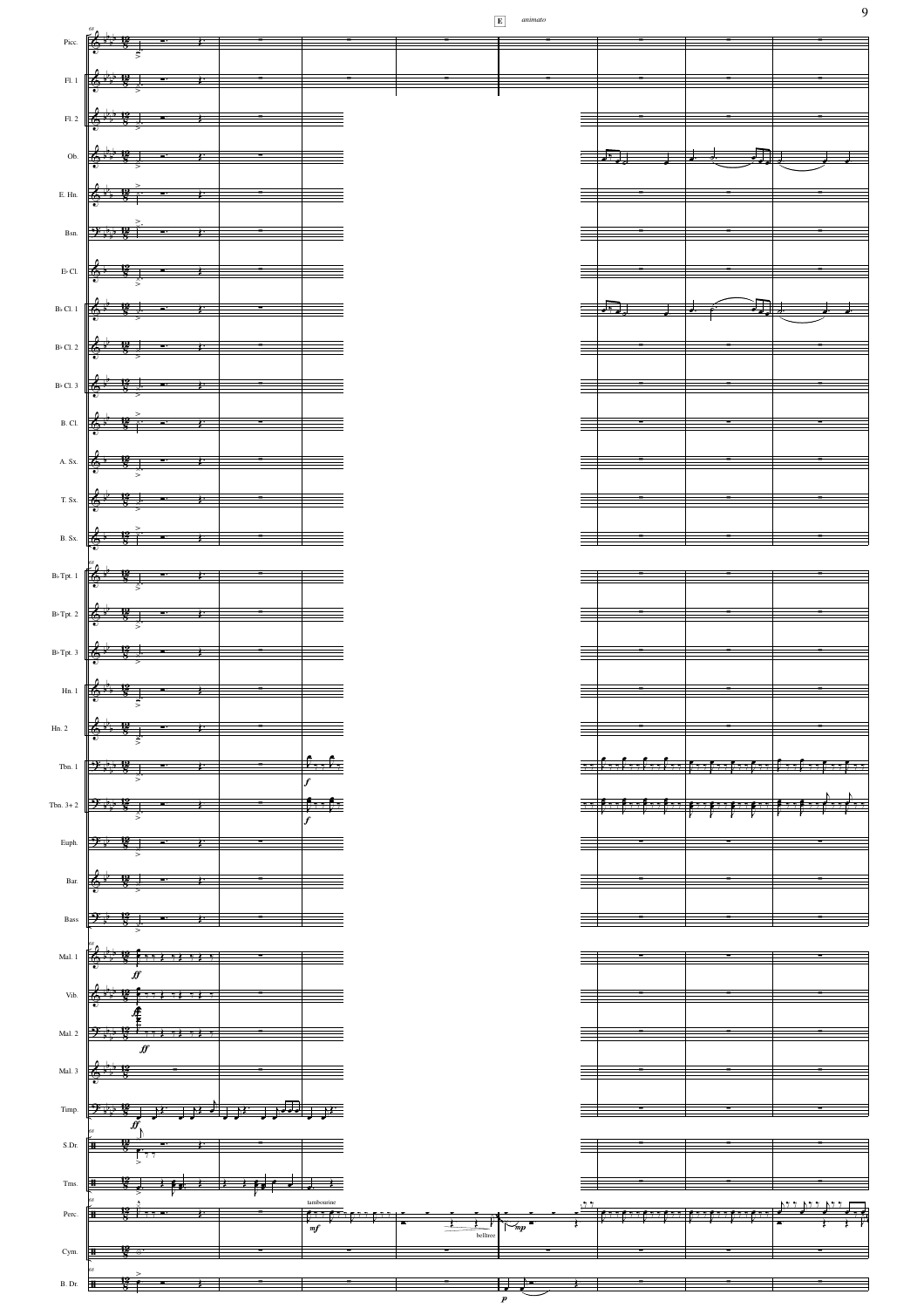| ٧ |         |
|---|---------|
|   |         |
|   | I<br>۰, |

|             | Pice. $\left[\begin{array}{ccc} \frac{1}{2} & \frac{1}{2} \\ \frac{1}{2} & \frac{1}{2} \end{array}\right]$                                                                                                                                                                                                             |  |                  |     |                                                                                       |                                                                                                                                                                                                                                                                                                                       |                                                                                                                                                                                                                                                                                                                                                                                                                      |
|-------------|------------------------------------------------------------------------------------------------------------------------------------------------------------------------------------------------------------------------------------------------------------------------------------------------------------------------|--|------------------|-----|---------------------------------------------------------------------------------------|-----------------------------------------------------------------------------------------------------------------------------------------------------------------------------------------------------------------------------------------------------------------------------------------------------------------------|----------------------------------------------------------------------------------------------------------------------------------------------------------------------------------------------------------------------------------------------------------------------------------------------------------------------------------------------------------------------------------------------------------------------|
|             | FLI <b>&amp; 50 million</b>                                                                                                                                                                                                                                                                                            |  |                  |     |                                                                                       |                                                                                                                                                                                                                                                                                                                       |                                                                                                                                                                                                                                                                                                                                                                                                                      |
|             |                                                                                                                                                                                                                                                                                                                        |  |                  |     |                                                                                       |                                                                                                                                                                                                                                                                                                                       |                                                                                                                                                                                                                                                                                                                                                                                                                      |
|             | FL2 <del>4 55</del>                                                                                                                                                                                                                                                                                                    |  |                  |     |                                                                                       | <u> Terminal de la componentación de la componentación de la componentación de la componentación de la componentación de la componentación de la componentación de la componentación de la componentación de la componentación d</u>                                                                                  |                                                                                                                                                                                                                                                                                                                                                                                                                      |
|             | $\frac{25}{9}$ $\frac{1}{10}$ $\frac{1}{10}$ $\frac{1}{10}$ $\frac{1}{10}$ $\frac{1}{10}$ $\frac{1}{10}$ $\frac{1}{10}$ $\frac{1}{10}$ $\frac{1}{10}$ $\frac{1}{10}$ $\frac{1}{10}$ $\frac{1}{10}$ $\frac{1}{10}$ $\frac{1}{10}$ $\frac{1}{10}$ $\frac{1}{10}$ $\frac{1}{10}$ $\frac{1}{10}$ $\frac{1}{10}$            |  |                  |     |                                                                                       |                                                                                                                                                                                                                                                                                                                       |                                                                                                                                                                                                                                                                                                                                                                                                                      |
|             | E. Hn. $\frac{1}{2}$ $\frac{1}{2}$ $\frac{1}{2}$ $\frac{1}{2}$ $\frac{1}{2}$ $\frac{1}{2}$ $\frac{1}{2}$ $\frac{1}{2}$ $\frac{1}{2}$ $\frac{1}{2}$ $\frac{1}{2}$ $\frac{1}{2}$ $\frac{1}{2}$ $\frac{1}{2}$ $\frac{1}{2}$ $\frac{1}{2}$ $\frac{1}{2}$ $\frac{1}{2}$ $\frac{1}{2}$ $\frac{1}{2}$ $\frac{1}{2}$ $\frac{$  |  |                  |     |                                                                                       | $\overline{\phantom{a}}$ , and the set of $\overline{\phantom{a}}$ , and $\overline{\phantom{a}}$                                                                                                                                                                                                                     |                                                                                                                                                                                                                                                                                                                                                                                                                      |
|             | Bsn. $\frac{1}{2}$ $\frac{1}{2}$ $\frac{1}{2}$ $\frac{1}{2}$ $\frac{1}{2}$ $\frac{1}{2}$ $\frac{1}{2}$ $\frac{1}{2}$ $\frac{1}{2}$ $\frac{1}{2}$ $\frac{1}{2}$ $\frac{1}{2}$ $\frac{1}{2}$ $\frac{1}{2}$ $\frac{1}{2}$ $\frac{1}{2}$ $\frac{1}{2}$ $\frac{1}{2}$ $\frac{1}{2}$ $\frac{1}{2}$ $\frac{1}{2}$ $\frac{1}{$ |  |                  |     |                                                                                       |                                                                                                                                                                                                                                                                                                                       |                                                                                                                                                                                                                                                                                                                                                                                                                      |
|             | $B$ C. $\frac{2}{\sqrt{2}}$                                                                                                                                                                                                                                                                                            |  |                  |     |                                                                                       |                                                                                                                                                                                                                                                                                                                       | <u> Terminal de la construcción de la construcción de la construcción de la construcción de la construcción de la</u>                                                                                                                                                                                                                                                                                                |
|             | $B_3$ Cl. 1 $\frac{2}{5}$ $\frac{1}{5}$ $\frac{1}{5}$ $\frac{1}{5}$ $\frac{1}{5}$ $\frac{1}{5}$ $\frac{1}{5}$ $\frac{1}{5}$ $\frac{1}{5}$ $\frac{1}{5}$ $\frac{1}{5}$ $\frac{1}{5}$ $\frac{1}{5}$ $\frac{1}{5}$ $\frac{1}{5}$ $\frac{1}{5}$ $\frac{1}{5}$ $\frac{1}{5}$ $\frac{1}{5}$ $\frac{1}{5}$ $\frac{1}{5}$      |  |                  |     |                                                                                       |                                                                                                                                                                                                                                                                                                                       | $\blacksquare$ $\blacksquare$ $\blacksquare$ $\blacksquare$ $\blacksquare$ $\blacksquare$ $\blacksquare$                                                                                                                                                                                                                                                                                                             |
|             | $B \triangleright C1.2$                                                                                                                                                                                                                                                                                                |  |                  |     |                                                                                       |                                                                                                                                                                                                                                                                                                                       | $\blacksquare$ $\blacksquare$ $\blacksquare$ $\blacksquare$ $\blacksquare$ $\blacksquare$ $\blacksquare$                                                                                                                                                                                                                                                                                                             |
|             | $B_3$ Cl. 3 $\frac{2}{\sqrt{3}}$                                                                                                                                                                                                                                                                                       |  |                  |     |                                                                                       |                                                                                                                                                                                                                                                                                                                       | <u>a de este esta esta escritora de estra escritora</u>                                                                                                                                                                                                                                                                                                                                                              |
|             | B. C1                                                                                                                                                                                                                                                                                                                  |  |                  |     |                                                                                       | $\blacksquare$ . The contract of the contract of the contract of the contract of the contract of the contract of the contract of the contract of the contract of the contract of the contract of the contract of the contract of the                                                                                  |                                                                                                                                                                                                                                                                                                                                                                                                                      |
|             | A. Sx. $\frac{1}{\sqrt{2}}$                                                                                                                                                                                                                                                                                            |  |                  |     |                                                                                       |                                                                                                                                                                                                                                                                                                                       | $\frac{d}{\sqrt{1-\frac{1}{2}}\sqrt{1-\frac{1}{2}}\sqrt{1-\frac{1}{2}}\sqrt{1-\frac{1}{2}}\sqrt{1-\frac{1}{2}}\sqrt{1-\frac{1}{2}}\sqrt{1-\frac{1}{2}}\sqrt{1-\frac{1}{2}}\sqrt{1-\frac{1}{2}}\sqrt{1-\frac{1}{2}}\sqrt{1-\frac{1}{2}}\sqrt{1-\frac{1}{2}}\sqrt{1-\frac{1}{2}}\sqrt{1-\frac{1}{2}}\sqrt{1-\frac{1}{2}}\sqrt{1-\frac{1}{2}}\sqrt{1-\frac{1}{2}}\sqrt{1-\frac{1}{2}}\sqrt{1-\frac{1}{2}}\sqrt{1-\frac$ |
|             | $T.S.$ $\frac{Q+2}{Q}$                                                                                                                                                                                                                                                                                                 |  |                  |     |                                                                                       |                                                                                                                                                                                                                                                                                                                       | <u> 1919 - 1939 - 1949 - 1949 - 1949 - 1949 - 1949 - 1949 - 1949 - 1949 - 1949 - 1949 - 1949 - 1949 - 1949 - 194</u>                                                                                                                                                                                                                                                                                                 |
|             | B.S. $\frac{1}{\sqrt{2}}$                                                                                                                                                                                                                                                                                              |  |                  |     |                                                                                       |                                                                                                                                                                                                                                                                                                                       |                                                                                                                                                                                                                                                                                                                                                                                                                      |
|             | $B^3$ Tpt. 1                                                                                                                                                                                                                                                                                                           |  |                  |     |                                                                                       |                                                                                                                                                                                                                                                                                                                       |                                                                                                                                                                                                                                                                                                                                                                                                                      |
|             |                                                                                                                                                                                                                                                                                                                        |  |                  |     |                                                                                       |                                                                                                                                                                                                                                                                                                                       |                                                                                                                                                                                                                                                                                                                                                                                                                      |
|             | $B_3$ Tpt. 2 $\frac{1}{\sqrt{2}}$                                                                                                                                                                                                                                                                                      |  |                  |     | <u> Tanzania (m. 1858)</u>                                                            |                                                                                                                                                                                                                                                                                                                       |                                                                                                                                                                                                                                                                                                                                                                                                                      |
|             | $B_{3}T_{\text{pt}}$ . $\frac{1}{2}$                                                                                                                                                                                                                                                                                   |  |                  |     |                                                                                       |                                                                                                                                                                                                                                                                                                                       |                                                                                                                                                                                                                                                                                                                                                                                                                      |
|             | $H_{\rm B}$ . $\frac{1}{2}$ $\frac{1}{2}$ $\frac{1}{2}$ $\frac{1}{2}$ $\frac{1}{2}$ $\frac{1}{2}$ $\frac{1}{2}$ $\frac{1}{2}$ $\frac{1}{2}$ $\frac{1}{2}$ $\frac{1}{2}$ $\frac{1}{2}$ $\frac{1}{2}$ $\frac{1}{2}$ $\frac{1}{2}$ $\frac{1}{2}$ $\frac{1}{2}$ $\frac{1}{2}$ $\frac{1}{2}$ $\frac{1}{2}$ $\frac{1}{2}$    |  |                  |     |                                                                                       |                                                                                                                                                                                                                                                                                                                       |                                                                                                                                                                                                                                                                                                                                                                                                                      |
| Hn. 2       | ر≝م€                                                                                                                                                                                                                                                                                                                   |  |                  |     |                                                                                       |                                                                                                                                                                                                                                                                                                                       |                                                                                                                                                                                                                                                                                                                                                                                                                      |
| Tbn. 1      | <u> 7 7 7 7 1 9 9 0</u>                                                                                                                                                                                                                                                                                                |  |                  |     |                                                                                       | $\overline{.}$ $\sqrt{.}$ $\sqrt{.}$ $\sqrt{.}$ $\sqrt{.}$ $\sqrt{.}$ $\sqrt{.}$ $\sqrt{.}$ $\sqrt{.}$ $\sqrt{.}$ $\sqrt{.}$ $\sqrt{.}$ $\sqrt{.}$ $\sqrt{.}$ $\sqrt{.}$ $\sqrt{.}$ $\sqrt{.}$ $\sqrt{.}$ $\sqrt{.}$ $\sqrt{.}$ $\sqrt{.}$ $\sqrt{.}$ $\sqrt{.}$ $\sqrt{.}$ $\sqrt{.}$ $\sqrt{.}$ $\sqrt{.}$ $\sqrt{$ |                                                                                                                                                                                                                                                                                                                                                                                                                      |
| Tbn. $3+2$  |                                                                                                                                                                                                                                                                                                                        |  |                  |     |                                                                                       |                                                                                                                                                                                                                                                                                                                       |                                                                                                                                                                                                                                                                                                                                                                                                                      |
| Euph.       |                                                                                                                                                                                                                                                                                                                        |  |                  |     | $\frac{1}{2} \int \gamma \gamma \int \gamma \gamma \left  \int \gamma \gamma \right $ |                                                                                                                                                                                                                                                                                                                       |                                                                                                                                                                                                                                                                                                                                                                                                                      |
| Bar.        |                                                                                                                                                                                                                                                                                                                        |  |                  |     |                                                                                       |                                                                                                                                                                                                                                                                                                                       | <u> 7 Den Den Den Den Den Den Len Hen Hen Hen</u>                                                                                                                                                                                                                                                                                                                                                                    |
| <b>Bass</b> |                                                                                                                                                                                                                                                                                                                        |  |                  |     |                                                                                       |                                                                                                                                                                                                                                                                                                                       |                                                                                                                                                                                                                                                                                                                                                                                                                      |
| Mal. 1      |                                                                                                                                                                                                                                                                                                                        |  |                  |     |                                                                                       |                                                                                                                                                                                                                                                                                                                       |                                                                                                                                                                                                                                                                                                                                                                                                                      |
| Vib.        |                                                                                                                                                                                                                                                                                                                        |  |                  |     |                                                                                       |                                                                                                                                                                                                                                                                                                                       |                                                                                                                                                                                                                                                                                                                                                                                                                      |
| Mal. 2      |                                                                                                                                                                                                                                                                                                                        |  |                  |     |                                                                                       |                                                                                                                                                                                                                                                                                                                       | ואול אולה אולה אילה אימו אימות או אימו אימו                                                                                                                                                                                                                                                                                                                                                                          |
| Mal. 3      |                                                                                                                                                                                                                                                                                                                        |  |                  |     |                                                                                       |                                                                                                                                                                                                                                                                                                                       |                                                                                                                                                                                                                                                                                                                                                                                                                      |
| Timp.       |                                                                                                                                                                                                                                                                                                                        |  |                  |     |                                                                                       |                                                                                                                                                                                                                                                                                                                       |                                                                                                                                                                                                                                                                                                                                                                                                                      |
| S.Dr.       |                                                                                                                                                                                                                                                                                                                        |  |                  |     |                                                                                       |                                                                                                                                                                                                                                                                                                                       |                                                                                                                                                                                                                                                                                                                                                                                                                      |
| Tms.        |                                                                                                                                                                                                                                                                                                                        |  |                  |     |                                                                                       |                                                                                                                                                                                                                                                                                                                       |                                                                                                                                                                                                                                                                                                                                                                                                                      |
| Perc.       |                                                                                                                                                                                                                                                                                                                        |  |                  |     |                                                                                       | <i>*</i> * * <i>* * * * * * * *</i> * *                                                                                                                                                                                                                                                                               |                                                                                                                                                                                                                                                                                                                                                                                                                      |
| Cym.        | Œ                                                                                                                                                                                                                                                                                                                      |  | susp. cymb       |     |                                                                                       |                                                                                                                                                                                                                                                                                                                       |                                                                                                                                                                                                                                                                                                                                                                                                                      |
| B. Dr.      | 圧                                                                                                                                                                                                                                                                                                                      |  | $\boldsymbol{p}$ | m f |                                                                                       |                                                                                                                                                                                                                                                                                                                       |                                                                                                                                                                                                                                                                                                                                                                                                                      |
|             |                                                                                                                                                                                                                                                                                                                        |  |                  | m f |                                                                                       |                                                                                                                                                                                                                                                                                                                       |                                                                                                                                                                                                                                                                                                                                                                                                                      |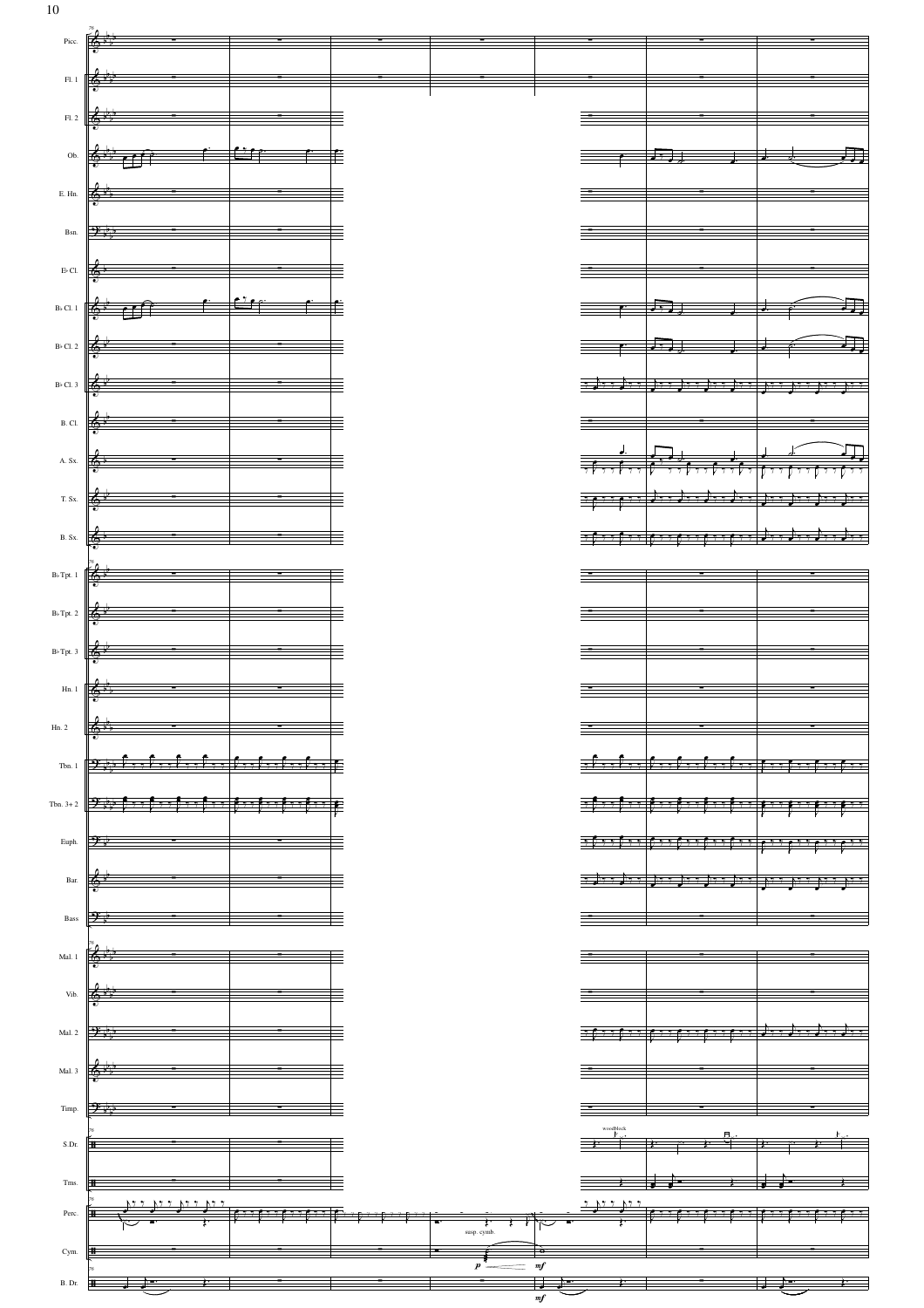| Picc. $\boxed{6}$                   |                                                                                                                                                                                                                                                                                                                                                                   |                   |                                                                                        |                                      |                                                                                                                                                                                                                                                                                                                                                                                              |                   |
|-------------------------------------|-------------------------------------------------------------------------------------------------------------------------------------------------------------------------------------------------------------------------------------------------------------------------------------------------------------------------------------------------------------------|-------------------|----------------------------------------------------------------------------------------|--------------------------------------|----------------------------------------------------------------------------------------------------------------------------------------------------------------------------------------------------------------------------------------------------------------------------------------------------------------------------------------------------------------------------------------------|-------------------|
| $\rm{Fl.}$ $1$                      | $\overline{\bullet}$                                                                                                                                                                                                                                                                                                                                              | ستثنث             | $\frac{f}{\frac{1}{2}}$ $\frac{f}{\frac{1}{2}}$ $\frac{f}{\frac{1}{2}}$<br>$f \not  f$ |                                      |                                                                                                                                                                                                                                                                                                                                                                                              |                   |
| FL2                                 | るう                                                                                                                                                                                                                                                                                                                                                                | <u>nî ti</u>      |                                                                                        |                                      | .<br>Affir                                                                                                                                                                                                                                                                                                                                                                                   |                   |
| $_{\rm Ob.}$                        | $\phi^{\beta}$                                                                                                                                                                                                                                                                                                                                                    | كأكتاب            |                                                                                        |                                      |                                                                                                                                                                                                                                                                                                                                                                                              |                   |
| ${\rm E.}$ Hn.                      | ————<br>$\frac{1}{2}$                                                                                                                                                                                                                                                                                                                                             | <u>lag.</u>       |                                                                                        |                                      | $\blacksquare$ $\blacksquare$ $\blacksquare$ $\blacksquare$ $\blacksquare$ $\blacksquare$ $\blacksquare$ $\blacksquare$                                                                                                                                                                                                                                                                      |                   |
| Bsn.                                |                                                                                                                                                                                                                                                                                                                                                                   |                   |                                                                                        | $-101101111$                         |                                                                                                                                                                                                                                                                                                                                                                                              |                   |
| $B$ Cl. $\frac{1}{2}$               | $\mathbf{r}$ and $\mathbf{r}$                                                                                                                                                                                                                                                                                                                                     |                   |                                                                                        |                                      |                                                                                                                                                                                                                                                                                                                                                                                              |                   |
| $B \triangleright C1.1$             | $\rightarrow$ $\alpha$ <sup>e</sup>                                                                                                                                                                                                                                                                                                                               |                   |                                                                                        | $\frac{1}{2}$ $\frac{1}{4}$          |                                                                                                                                                                                                                                                                                                                                                                                              | <u>ArArrer</u>    |
|                                     | $B_1$ Cl $2$ $\frac{B_1^2}{2}$ $\frac{1}{2}$ $\frac{1}{2}$ $\frac{1}{2}$ $\frac{1}{2}$ $\frac{1}{2}$ $\frac{1}{2}$ $\frac{1}{2}$ $\frac{1}{2}$ $\frac{1}{2}$ $\frac{1}{2}$ $\frac{1}{2}$ $\frac{1}{2}$ $\frac{1}{2}$ $\frac{1}{2}$ $\frac{1}{2}$ $\frac{1}{2}$ $\frac{1}{2}$ $\frac{1}{2}$ $\frac{1}{2}$ $\frac{$                                                 |                   |                                                                                        | $\equiv$ , $\equiv$                  |                                                                                                                                                                                                                                                                                                                                                                                              |                   |
|                                     | B> Cl. 3 $\frac{1}{\sqrt{2}}$ $\frac{1}{\sqrt{2}}$ $\frac{1}{\sqrt{2}}$ $\frac{1}{\sqrt{2}}$ $\frac{1}{\sqrt{2}}$ $\frac{1}{\sqrt{2}}$ $\frac{1}{\sqrt{2}}$ $\frac{1}{\sqrt{2}}$ $\frac{1}{\sqrt{2}}$ $\frac{1}{\sqrt{2}}$ $\frac{1}{\sqrt{2}}$ $\frac{1}{\sqrt{2}}$ $\frac{1}{\sqrt{2}}$ $\frac{1}{\sqrt{2}}$ $\frac{1}{\sqrt{2}}$ $\frac{1}{\sqrt{2}}$ $\frac{$ |                   |                                                                                        | ۾ دور دور دور <del>۽</del>           |                                                                                                                                                                                                                                                                                                                                                                                              | $\frac{1}{2}$     |
| B. C1.                              |                                                                                                                                                                                                                                                                                                                                                                   |                   |                                                                                        |                                      |                                                                                                                                                                                                                                                                                                                                                                                              | $\frac{1}{2}$     |
|                                     |                                                                                                                                                                                                                                                                                                                                                                   |                   |                                                                                        |                                      | $\frac{1}{\frac{1}{1+\frac{1}{2}+\frac{1}{2}+\frac{1}{2}+\frac{1}{2}+\frac{1}{2}+\frac{1}{2}+\frac{1}{2}+\frac{1}{2}+\frac{1}{2}+\frac{1}{2}+\frac{1}{2}+\frac{1}{2}+\frac{1}{2}+\frac{1}{2}+\frac{1}{2}+\frac{1}{2}+\frac{1}{2}+\frac{1}{2}+\frac{1}{2}+\frac{1}{2}+\frac{1}{2}+\frac{1}{2}+\frac{1}{2}+\frac{1}{2}+\frac{1}{2}+\frac{1}{2}+\frac{1}{2}+\frac{1}{2}+\frac{1}{2}+\frac{1}{2$ |                   |
|                                     | $\tau$ sx. $\left  \frac{A}{\sqrt{2}} \right $ $\frac{1}{2}$ $\sigma$ $\rightarrow$ $\frac{1}{2}$ $\sigma$ $\rightarrow$ $\frac{1}{2}$ $\sigma$ $\rightarrow$ $\frac{1}{2}$ $\sigma$ $\rightarrow$ $\frac{1}{2}$ $\sigma$ $\rightarrow$ $\frac{1}{2}$ $\sigma$ $\rightarrow$ $\frac{1}{2}$ $\sigma$ $\rightarrow$ $\frac{1}{2}$                                   |                   |                                                                                        |                                      | $\frac{1}{2} \frac{1}{2} \frac{1}{2} \frac{1}{2} \frac{1}{2} \frac{1}{2} \frac{1}{2} \frac{1}{2} \frac{1}{2} \frac{1}{2} \frac{1}{2} \frac{1}{2} \frac{1}{2} \frac{1}{2} \frac{1}{2} \frac{1}{2} \frac{1}{2} \frac{1}{2} \frac{1}{2} \frac{1}{2} \frac{1}{2} \frac{1}{2} \frac{1}{2} \frac{1}{2} \frac{1}{2} \frac{1}{2} \frac{1}{2} \frac{1}{2} \frac{1}{2} \frac{1}{2} \frac{1}{2} \frac{$ |                   |
|                                     | B. Sx. $\left[\frac{1}{\sqrt{2}}\right]$ = $\frac{1}{\sqrt{2}}$ = $\frac{1}{\sqrt{2}}$ = $\frac{1}{\sqrt{2}}$ = $\frac{1}{\sqrt{2}}$ = $\frac{1}{\sqrt{2}}$ = $\frac{1}{\sqrt{2}}$ = $\frac{1}{\sqrt{2}}$ = $\frac{1}{\sqrt{2}}$ = $\frac{1}{\sqrt{2}}$ = $\frac{1}{\sqrt{2}}$ = $\frac{1}{\sqrt{2}}$ = $\frac{1}{\sqrt{2}}$ = $\frac{1}{\sqrt{2}}$ =             |                   |                                                                                        | $-5.5.56.56.56$                      |                                                                                                                                                                                                                                                                                                                                                                                              |                   |
| $B \rightarrow Tpt. 1$              |                                                                                                                                                                                                                                                                                                                                                                   |                   |                                                                                        |                                      |                                                                                                                                                                                                                                                                                                                                                                                              |                   |
| B <sub>b</sub> Tpt. 2 $\frac{1}{2}$ |                                                                                                                                                                                                                                                                                                                                                                   |                   |                                                                                        | $\frac{1}{\sqrt{2}}$                 | $\exists$                                                                                                                                                                                                                                                                                                                                                                                    |                   |
| $B \triangleright Tpt. 3$           |                                                                                                                                                                                                                                                                                                                                                                   |                   |                                                                                        |                                      |                                                                                                                                                                                                                                                                                                                                                                                              |                   |
| Hn. 1                               | $\bigoplus_{\alpha\in\mathcal{C}}$                                                                                                                                                                                                                                                                                                                                |                   |                                                                                        |                                      | mf                                                                                                                                                                                                                                                                                                                                                                                           |                   |
| Hn. 2                               |                                                                                                                                                                                                                                                                                                                                                                   |                   |                                                                                        |                                      | m f                                                                                                                                                                                                                                                                                                                                                                                          |                   |
| Tbn. $1$                            | ジョッ ファッファックッックッッ                                                                                                                                                                                                                                                                                                                                                  |                   |                                                                                        | , <del>,</del> , , , , , , , , , , , |                                                                                                                                                                                                                                                                                                                                                                                              |                   |
| Tbn. $3+2$                          |                                                                                                                                                                                                                                                                                                                                                                   | 77577             |                                                                                        | $+ 8 + 12 + 12$                      |                                                                                                                                                                                                                                                                                                                                                                                              | $\mathbf{\sigma}$ |
| Euph.                               | ۱۰ کې د وال د د                                                                                                                                                                                                                                                                                                                                                   | 5.77<br>$0.77\pm$ |                                                                                        |                                      |                                                                                                                                                                                                                                                                                                                                                                                              |                   |
| Bar.                                | いっかっ かっ<br>6                                                                                                                                                                                                                                                                                                                                                      | ודיל יילדיי       |                                                                                        |                                      |                                                                                                                                                                                                                                                                                                                                                                                              |                   |
| Bass                                | glock.                                                                                                                                                                                                                                                                                                                                                            |                   |                                                                                        |                                      |                                                                                                                                                                                                                                                                                                                                                                                              |                   |
| Mal. $\boldsymbol{1}$               | $\gamma$ ) $\gamma$ ) $\gamma$                                                                                                                                                                                                                                                                                                                                    | <u>.</u>          |                                                                                        |                                      |                                                                                                                                                                                                                                                                                                                                                                                              |                   |
| Vib.                                |                                                                                                                                                                                                                                                                                                                                                                   |                   |                                                                                        |                                      |                                                                                                                                                                                                                                                                                                                                                                                              |                   |
| Mal. 2                              |                                                                                                                                                                                                                                                                                                                                                                   |                   |                                                                                        | ייפייפייל                            |                                                                                                                                                                                                                                                                                                                                                                                              |                   |
| Mal. 3                              | 67                                                                                                                                                                                                                                                                                                                                                                |                   |                                                                                        |                                      |                                                                                                                                                                                                                                                                                                                                                                                              |                   |
| Timp.                               |                                                                                                                                                                                                                                                                                                                                                                   |                   |                                                                                        |                                      |                                                                                                                                                                                                                                                                                                                                                                                              | $m$ f             |
| S.Dr.                               |                                                                                                                                                                                                                                                                                                                                                                   |                   |                                                                                        |                                      |                                                                                                                                                                                                                                                                                                                                                                                              |                   |
| Tms.<br>Perc.                       | r<br>Ŧ                                                                                                                                                                                                                                                                                                                                                            | ∹                 |                                                                                        |                                      | barchimes                                                                                                                                                                                                                                                                                                                                                                                    |                   |
| Cym.                                | Œ                                                                                                                                                                                                                                                                                                                                                                 |                   |                                                                                        |                                      | mf<br>gong<br>$4 -$                                                                                                                                                                                                                                                                                                                                                                          |                   |
| B. Dr.                              | 田                                                                                                                                                                                                                                                                                                                                                                 |                   |                                                                                        |                                      | mf                                                                                                                                                                                                                                                                                                                                                                                           |                   |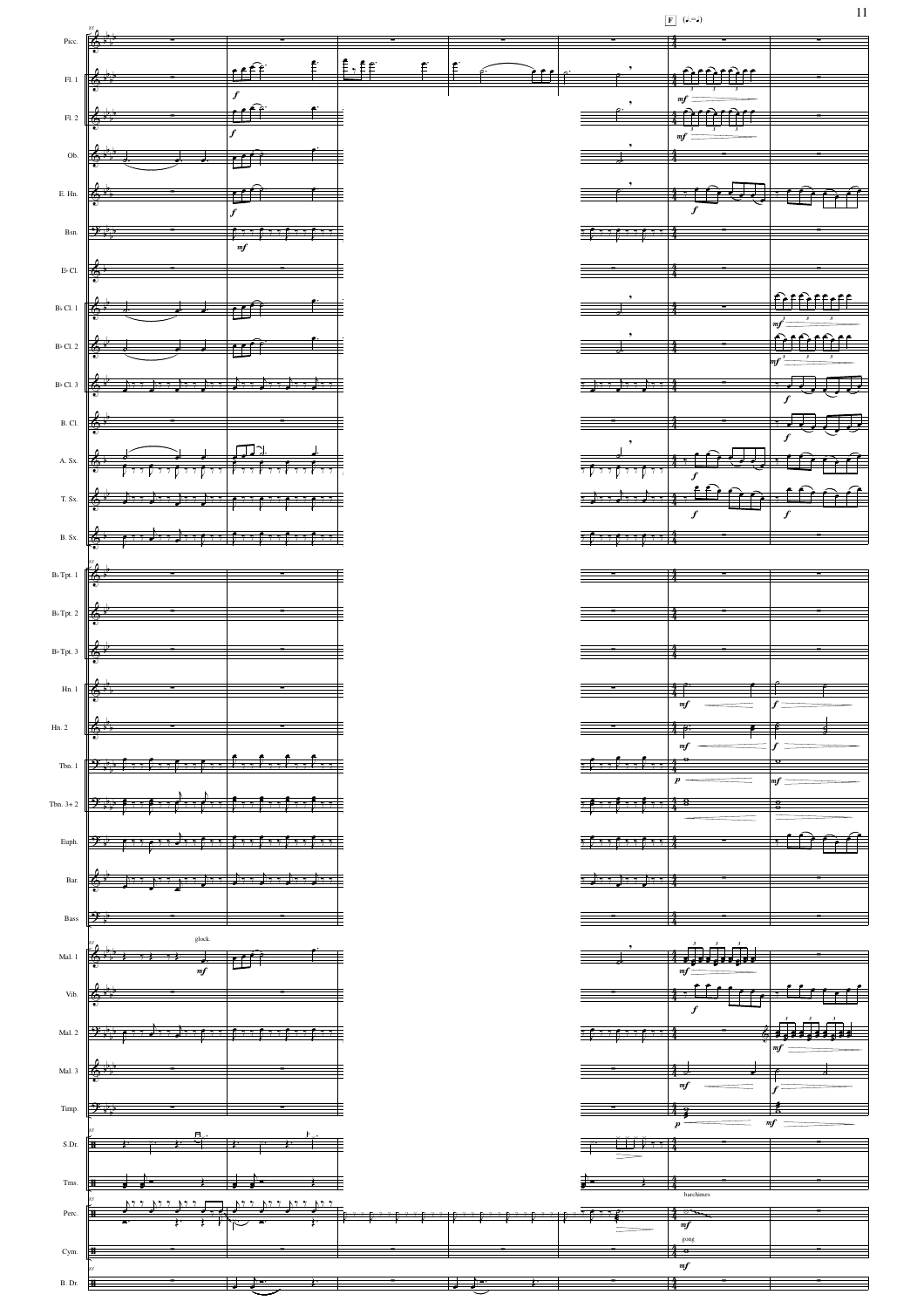**G**

| Picc.<br>6<br><u>Aramari</u><br>ਜ਼ਿਲ<br>frffrffrfi<br>FL1<br><u>frffrf</u><br>Fl. 2<br>$m f =$<br>Ob.<br>€φ<br>↥∕<br>$\gamma$ f<br>E. Hn.<br>⊕<br>Bsn.<br>ジャー<br>$\to$ Cl.<br>⊕<br>ਜ਼ਿੰ<br>∄ِع<br>$\rm B\!\!\succ\!\!$ Cl. $1$<br>6,<br>$\rm B\ensuremath{\,^{\mathrm{o}}}\xspace$ Cl. 2<br>ω,<br>$\rm B\!\!\,\flat\!\!\!\!\circ\!\!\!\!\circ\!\!\!\!\circ\!\!\!\circ\!\!\!\!\circ\!\!\!\!\circ\!\!\!\!\circ\!\!\!\!\circ\!\!\!\!\circ\!\!\!\!\circ\!\!\!\!\circ\!\!\!\!\circ\!\!\!\!\circ\!\!\!\!\circ\!\!\!\!\circ\!\!\!\!\circ\!\!\!\!\circ\!\!\!\!\circ\!\!\!\!\circ\!\!\!\!\circ\!\!\!\!\circ\!\!\!\!\circ\!\!\!\!\circ\!\!\!\circ\!\!\!\!\circ\!\!\!\!\circ\!\!\!\!\circ\!\!\!\!\circ\!\!\!\!\circ\!\!\!\!\circ\!\!\!\!\circ\!\!\!\!\circ\!\!\!\!\circ\!\!\!\!\circ\!\!\!\!\circ\!\!\!\$<br>ťm,<br>复刀<br>$\, {\bf B} . \, {\bf C} {\bf l} . \,$<br>ť.,<br>⋿<br>A. Sx.<br>$\cdot$<br>er er<br>T. Sx.<br>B. Sx.<br>$\overline{z}$<br>$B \triangleright Tpt.$ 1<br>€€,<br>$\boldsymbol{f}$<br>再刀<br>$\mbox{B}\flat$ Tpt. $2$<br>6<br>$\rm B\ensuremath{\circ}\xspace\ensuremath{\mathrm{Tpt}\xspace}\xspace$ .3<br>6<br>$\frac{2}{9}$<br>Hn.1<br>Hn. 2<br>⊕<br>o<br>ラネ<br>Tbn. 1<br>mf<br>$\boldsymbol{p}$<br>D<br>$9 +$<br>8<br>$\frac{8}{6}$<br>Tbn. $3+2$<br>$\mathbf{p}$<br>$\pm$<br>$\epsilon$ . $\epsilon$ . $\epsilon$ . $\epsilon$ . $\epsilon$ . The set of the set of the set of the set of the set of the set of the set of the set of the set of the set of the set of the set of the set of the set of the set of the set of the set of<br>$9 -$<br>÷<br>Euph.<br>Bar.<br>6,<br>2 ⊧<br>$\overline{\mathbf{r}}$<br>Bass<br>$\mathbf{p}$<br>mp<br>xylophone<br>.,,,<br>eter eterete este stell<br>Mal. 1<br>6<br>,,,,,,<br>m f<br>mf $\equiv$ | 12<br>$\boldsymbol{f}$<br>匷<br>$\boldsymbol{f}$<br>18 Л<br>f<br>12<br><b>r</b><br>$\boldsymbol{f}$<br>marcato<br>$\mathbb{F}$ :<br>$\pmb{f}$<br>₩<br>1g<br>事<br>$\boldsymbol{f}$<br>$\boldsymbol{f}$<br>撃<br>$\boldsymbol{f}$<br>marcato<br>$\mathbb{R}$ :<br>$\prod$ dr r ł r r<br>ķ<br>$\boldsymbol{f}$<br>marcato<br>$\frac{12}{5}$<br>eeeetti t<br>$\pmb{f}$<br>marcato<br>$\mathbb{R}$ :<br>$\left( \uparrow \uparrow \uparrow \uparrow \uparrow \uparrow \downarrow \uparrow \uparrow$<br>$\boldsymbol{f}_{_{macro}}$<br>$\mathop{\hbox{lim}}\limits \mathfrak{p}_{\tau\tau\lambda}$ ,<br>$\frac{12}{5}$<br>$\boldsymbol{f}$<br>marcato<br>$\mathsf{f} \mathsf{f} \mathsf{f} \mathsf{f} \mathsf{f} \mathsf{f} \mathsf{f} \mathsf{f}$<br>$\frac{12}{8}$ :<br>$\pmb{f}$<br>marcato<br>$\frac{12}{5}$ i<br>$\frac{1}{2}$<br>$\boldsymbol{f}_{\scriptscriptstyle{macro}}$<br>$\frac{12}{5}$<br>$\boldsymbol{f}_{_{macro}}$<br>m.<br> ∦ ≀<br><u>-1111 - 12 - 1</u><br>$\boldsymbol{f}$<br>marcato<br>$\frac{12}{5}$ :<br>$f f f f \rightarrow 1$<br>$\boldsymbol{f}$<br>frac <sub>macro</sub><br>$\frac{12}{5}$<br>7717<br>,,,,<br>$\boldsymbol{f}$<br>marcato<br>۲ <i>۲ د ۲ ۱ ژ</i><br>$\frac{12}{5}$<br>$\boldsymbol{f}$<br>$\left  \begin{array}{c} \frac{1}{2} & \frac{1}{2} \\ \frac{1}{2} & \frac{1}{2} \end{array} \right $<br>$\frac{12}{5}$<br>$\pmb{f}$<br>$\begin{array}{c} \n\text{macro} \\ \hline\n\end{array}$<br>$\mathbb{R}$ : |
|-------------------------------------------------------------------------------------------------------------------------------------------------------------------------------------------------------------------------------------------------------------------------------------------------------------------------------------------------------------------------------------------------------------------------------------------------------------------------------------------------------------------------------------------------------------------------------------------------------------------------------------------------------------------------------------------------------------------------------------------------------------------------------------------------------------------------------------------------------------------------------------------------------------------------------------------------------------------------------------------------------------------------------------------------------------------------------------------------------------------------------------------------------------------------------------------------------------------------------------------------------------------------------------------------------------------------------------------------------------------------------------------------------------------------------------------------------------------------------------------------------------------------------------------------------------------------------------------------------------------------------------------------------------------------------------------------------------------------------------------------------------|--------------------------------------------------------------------------------------------------------------------------------------------------------------------------------------------------------------------------------------------------------------------------------------------------------------------------------------------------------------------------------------------------------------------------------------------------------------------------------------------------------------------------------------------------------------------------------------------------------------------------------------------------------------------------------------------------------------------------------------------------------------------------------------------------------------------------------------------------------------------------------------------------------------------------------------------------------------------------------------------------------------------------------------------------------------------------------------------------------------------------------------------------------------------------------------------------------------------------------------------------------------------------------------------------------------------------------------------------------------------------------------------------------------------------------------------------|
|                                                                                                                                                                                                                                                                                                                                                                                                                                                                                                                                                                                                                                                                                                                                                                                                                                                                                                                                                                                                                                                                                                                                                                                                                                                                                                                                                                                                                                                                                                                                                                                                                                                                                                                                                             |                                                                                                                                                                                                                                                                                                                                                                                                                                                                                                                                                                                                                                                                                                                                                                                                                                                                                                                                                                                                                                                                                                                                                                                                                                                                                                                                                                                                                                                  |
|                                                                                                                                                                                                                                                                                                                                                                                                                                                                                                                                                                                                                                                                                                                                                                                                                                                                                                                                                                                                                                                                                                                                                                                                                                                                                                                                                                                                                                                                                                                                                                                                                                                                                                                                                             |                                                                                                                                                                                                                                                                                                                                                                                                                                                                                                                                                                                                                                                                                                                                                                                                                                                                                                                                                                                                                                                                                                                                                                                                                                                                                                                                                                                                                                                  |
|                                                                                                                                                                                                                                                                                                                                                                                                                                                                                                                                                                                                                                                                                                                                                                                                                                                                                                                                                                                                                                                                                                                                                                                                                                                                                                                                                                                                                                                                                                                                                                                                                                                                                                                                                             |                                                                                                                                                                                                                                                                                                                                                                                                                                                                                                                                                                                                                                                                                                                                                                                                                                                                                                                                                                                                                                                                                                                                                                                                                                                                                                                                                                                                                                                  |
|                                                                                                                                                                                                                                                                                                                                                                                                                                                                                                                                                                                                                                                                                                                                                                                                                                                                                                                                                                                                                                                                                                                                                                                                                                                                                                                                                                                                                                                                                                                                                                                                                                                                                                                                                             |                                                                                                                                                                                                                                                                                                                                                                                                                                                                                                                                                                                                                                                                                                                                                                                                                                                                                                                                                                                                                                                                                                                                                                                                                                                                                                                                                                                                                                                  |
|                                                                                                                                                                                                                                                                                                                                                                                                                                                                                                                                                                                                                                                                                                                                                                                                                                                                                                                                                                                                                                                                                                                                                                                                                                                                                                                                                                                                                                                                                                                                                                                                                                                                                                                                                             |                                                                                                                                                                                                                                                                                                                                                                                                                                                                                                                                                                                                                                                                                                                                                                                                                                                                                                                                                                                                                                                                                                                                                                                                                                                                                                                                                                                                                                                  |
|                                                                                                                                                                                                                                                                                                                                                                                                                                                                                                                                                                                                                                                                                                                                                                                                                                                                                                                                                                                                                                                                                                                                                                                                                                                                                                                                                                                                                                                                                                                                                                                                                                                                                                                                                             |                                                                                                                                                                                                                                                                                                                                                                                                                                                                                                                                                                                                                                                                                                                                                                                                                                                                                                                                                                                                                                                                                                                                                                                                                                                                                                                                                                                                                                                  |
|                                                                                                                                                                                                                                                                                                                                                                                                                                                                                                                                                                                                                                                                                                                                                                                                                                                                                                                                                                                                                                                                                                                                                                                                                                                                                                                                                                                                                                                                                                                                                                                                                                                                                                                                                             |                                                                                                                                                                                                                                                                                                                                                                                                                                                                                                                                                                                                                                                                                                                                                                                                                                                                                                                                                                                                                                                                                                                                                                                                                                                                                                                                                                                                                                                  |
|                                                                                                                                                                                                                                                                                                                                                                                                                                                                                                                                                                                                                                                                                                                                                                                                                                                                                                                                                                                                                                                                                                                                                                                                                                                                                                                                                                                                                                                                                                                                                                                                                                                                                                                                                             |                                                                                                                                                                                                                                                                                                                                                                                                                                                                                                                                                                                                                                                                                                                                                                                                                                                                                                                                                                                                                                                                                                                                                                                                                                                                                                                                                                                                                                                  |
|                                                                                                                                                                                                                                                                                                                                                                                                                                                                                                                                                                                                                                                                                                                                                                                                                                                                                                                                                                                                                                                                                                                                                                                                                                                                                                                                                                                                                                                                                                                                                                                                                                                                                                                                                             |                                                                                                                                                                                                                                                                                                                                                                                                                                                                                                                                                                                                                                                                                                                                                                                                                                                                                                                                                                                                                                                                                                                                                                                                                                                                                                                                                                                                                                                  |
|                                                                                                                                                                                                                                                                                                                                                                                                                                                                                                                                                                                                                                                                                                                                                                                                                                                                                                                                                                                                                                                                                                                                                                                                                                                                                                                                                                                                                                                                                                                                                                                                                                                                                                                                                             |                                                                                                                                                                                                                                                                                                                                                                                                                                                                                                                                                                                                                                                                                                                                                                                                                                                                                                                                                                                                                                                                                                                                                                                                                                                                                                                                                                                                                                                  |
|                                                                                                                                                                                                                                                                                                                                                                                                                                                                                                                                                                                                                                                                                                                                                                                                                                                                                                                                                                                                                                                                                                                                                                                                                                                                                                                                                                                                                                                                                                                                                                                                                                                                                                                                                             |                                                                                                                                                                                                                                                                                                                                                                                                                                                                                                                                                                                                                                                                                                                                                                                                                                                                                                                                                                                                                                                                                                                                                                                                                                                                                                                                                                                                                                                  |
|                                                                                                                                                                                                                                                                                                                                                                                                                                                                                                                                                                                                                                                                                                                                                                                                                                                                                                                                                                                                                                                                                                                                                                                                                                                                                                                                                                                                                                                                                                                                                                                                                                                                                                                                                             |                                                                                                                                                                                                                                                                                                                                                                                                                                                                                                                                                                                                                                                                                                                                                                                                                                                                                                                                                                                                                                                                                                                                                                                                                                                                                                                                                                                                                                                  |
|                                                                                                                                                                                                                                                                                                                                                                                                                                                                                                                                                                                                                                                                                                                                                                                                                                                                                                                                                                                                                                                                                                                                                                                                                                                                                                                                                                                                                                                                                                                                                                                                                                                                                                                                                             |                                                                                                                                                                                                                                                                                                                                                                                                                                                                                                                                                                                                                                                                                                                                                                                                                                                                                                                                                                                                                                                                                                                                                                                                                                                                                                                                                                                                                                                  |
|                                                                                                                                                                                                                                                                                                                                                                                                                                                                                                                                                                                                                                                                                                                                                                                                                                                                                                                                                                                                                                                                                                                                                                                                                                                                                                                                                                                                                                                                                                                                                                                                                                                                                                                                                             |                                                                                                                                                                                                                                                                                                                                                                                                                                                                                                                                                                                                                                                                                                                                                                                                                                                                                                                                                                                                                                                                                                                                                                                                                                                                                                                                                                                                                                                  |
|                                                                                                                                                                                                                                                                                                                                                                                                                                                                                                                                                                                                                                                                                                                                                                                                                                                                                                                                                                                                                                                                                                                                                                                                                                                                                                                                                                                                                                                                                                                                                                                                                                                                                                                                                             |                                                                                                                                                                                                                                                                                                                                                                                                                                                                                                                                                                                                                                                                                                                                                                                                                                                                                                                                                                                                                                                                                                                                                                                                                                                                                                                                                                                                                                                  |
|                                                                                                                                                                                                                                                                                                                                                                                                                                                                                                                                                                                                                                                                                                                                                                                                                                                                                                                                                                                                                                                                                                                                                                                                                                                                                                                                                                                                                                                                                                                                                                                                                                                                                                                                                             |                                                                                                                                                                                                                                                                                                                                                                                                                                                                                                                                                                                                                                                                                                                                                                                                                                                                                                                                                                                                                                                                                                                                                                                                                                                                                                                                                                                                                                                  |
|                                                                                                                                                                                                                                                                                                                                                                                                                                                                                                                                                                                                                                                                                                                                                                                                                                                                                                                                                                                                                                                                                                                                                                                                                                                                                                                                                                                                                                                                                                                                                                                                                                                                                                                                                             |                                                                                                                                                                                                                                                                                                                                                                                                                                                                                                                                                                                                                                                                                                                                                                                                                                                                                                                                                                                                                                                                                                                                                                                                                                                                                                                                                                                                                                                  |
|                                                                                                                                                                                                                                                                                                                                                                                                                                                                                                                                                                                                                                                                                                                                                                                                                                                                                                                                                                                                                                                                                                                                                                                                                                                                                                                                                                                                                                                                                                                                                                                                                                                                                                                                                             |                                                                                                                                                                                                                                                                                                                                                                                                                                                                                                                                                                                                                                                                                                                                                                                                                                                                                                                                                                                                                                                                                                                                                                                                                                                                                                                                                                                                                                                  |
|                                                                                                                                                                                                                                                                                                                                                                                                                                                                                                                                                                                                                                                                                                                                                                                                                                                                                                                                                                                                                                                                                                                                                                                                                                                                                                                                                                                                                                                                                                                                                                                                                                                                                                                                                             |                                                                                                                                                                                                                                                                                                                                                                                                                                                                                                                                                                                                                                                                                                                                                                                                                                                                                                                                                                                                                                                                                                                                                                                                                                                                                                                                                                                                                                                  |
|                                                                                                                                                                                                                                                                                                                                                                                                                                                                                                                                                                                                                                                                                                                                                                                                                                                                                                                                                                                                                                                                                                                                                                                                                                                                                                                                                                                                                                                                                                                                                                                                                                                                                                                                                             |                                                                                                                                                                                                                                                                                                                                                                                                                                                                                                                                                                                                                                                                                                                                                                                                                                                                                                                                                                                                                                                                                                                                                                                                                                                                                                                                                                                                                                                  |
|                                                                                                                                                                                                                                                                                                                                                                                                                                                                                                                                                                                                                                                                                                                                                                                                                                                                                                                                                                                                                                                                                                                                                                                                                                                                                                                                                                                                                                                                                                                                                                                                                                                                                                                                                             |                                                                                                                                                                                                                                                                                                                                                                                                                                                                                                                                                                                                                                                                                                                                                                                                                                                                                                                                                                                                                                                                                                                                                                                                                                                                                                                                                                                                                                                  |
|                                                                                                                                                                                                                                                                                                                                                                                                                                                                                                                                                                                                                                                                                                                                                                                                                                                                                                                                                                                                                                                                                                                                                                                                                                                                                                                                                                                                                                                                                                                                                                                                                                                                                                                                                             |                                                                                                                                                                                                                                                                                                                                                                                                                                                                                                                                                                                                                                                                                                                                                                                                                                                                                                                                                                                                                                                                                                                                                                                                                                                                                                                                                                                                                                                  |
|                                                                                                                                                                                                                                                                                                                                                                                                                                                                                                                                                                                                                                                                                                                                                                                                                                                                                                                                                                                                                                                                                                                                                                                                                                                                                                                                                                                                                                                                                                                                                                                                                                                                                                                                                             |                                                                                                                                                                                                                                                                                                                                                                                                                                                                                                                                                                                                                                                                                                                                                                                                                                                                                                                                                                                                                                                                                                                                                                                                                                                                                                                                                                                                                                                  |
|                                                                                                                                                                                                                                                                                                                                                                                                                                                                                                                                                                                                                                                                                                                                                                                                                                                                                                                                                                                                                                                                                                                                                                                                                                                                                                                                                                                                                                                                                                                                                                                                                                                                                                                                                             |                                                                                                                                                                                                                                                                                                                                                                                                                                                                                                                                                                                                                                                                                                                                                                                                                                                                                                                                                                                                                                                                                                                                                                                                                                                                                                                                                                                                                                                  |
|                                                                                                                                                                                                                                                                                                                                                                                                                                                                                                                                                                                                                                                                                                                                                                                                                                                                                                                                                                                                                                                                                                                                                                                                                                                                                                                                                                                                                                                                                                                                                                                                                                                                                                                                                             |                                                                                                                                                                                                                                                                                                                                                                                                                                                                                                                                                                                                                                                                                                                                                                                                                                                                                                                                                                                                                                                                                                                                                                                                                                                                                                                                                                                                                                                  |
|                                                                                                                                                                                                                                                                                                                                                                                                                                                                                                                                                                                                                                                                                                                                                                                                                                                                                                                                                                                                                                                                                                                                                                                                                                                                                                                                                                                                                                                                                                                                                                                                                                                                                                                                                             |                                                                                                                                                                                                                                                                                                                                                                                                                                                                                                                                                                                                                                                                                                                                                                                                                                                                                                                                                                                                                                                                                                                                                                                                                                                                                                                                                                                                                                                  |
|                                                                                                                                                                                                                                                                                                                                                                                                                                                                                                                                                                                                                                                                                                                                                                                                                                                                                                                                                                                                                                                                                                                                                                                                                                                                                                                                                                                                                                                                                                                                                                                                                                                                                                                                                             |                                                                                                                                                                                                                                                                                                                                                                                                                                                                                                                                                                                                                                                                                                                                                                                                                                                                                                                                                                                                                                                                                                                                                                                                                                                                                                                                                                                                                                                  |
|                                                                                                                                                                                                                                                                                                                                                                                                                                                                                                                                                                                                                                                                                                                                                                                                                                                                                                                                                                                                                                                                                                                                                                                                                                                                                                                                                                                                                                                                                                                                                                                                                                                                                                                                                             |                                                                                                                                                                                                                                                                                                                                                                                                                                                                                                                                                                                                                                                                                                                                                                                                                                                                                                                                                                                                                                                                                                                                                                                                                                                                                                                                                                                                                                                  |
|                                                                                                                                                                                                                                                                                                                                                                                                                                                                                                                                                                                                                                                                                                                                                                                                                                                                                                                                                                                                                                                                                                                                                                                                                                                                                                                                                                                                                                                                                                                                                                                                                                                                                                                                                             |                                                                                                                                                                                                                                                                                                                                                                                                                                                                                                                                                                                                                                                                                                                                                                                                                                                                                                                                                                                                                                                                                                                                                                                                                                                                                                                                                                                                                                                  |
|                                                                                                                                                                                                                                                                                                                                                                                                                                                                                                                                                                                                                                                                                                                                                                                                                                                                                                                                                                                                                                                                                                                                                                                                                                                                                                                                                                                                                                                                                                                                                                                                                                                                                                                                                             |                                                                                                                                                                                                                                                                                                                                                                                                                                                                                                                                                                                                                                                                                                                                                                                                                                                                                                                                                                                                                                                                                                                                                                                                                                                                                                                                                                                                                                                  |
|                                                                                                                                                                                                                                                                                                                                                                                                                                                                                                                                                                                                                                                                                                                                                                                                                                                                                                                                                                                                                                                                                                                                                                                                                                                                                                                                                                                                                                                                                                                                                                                                                                                                                                                                                             |                                                                                                                                                                                                                                                                                                                                                                                                                                                                                                                                                                                                                                                                                                                                                                                                                                                                                                                                                                                                                                                                                                                                                                                                                                                                                                                                                                                                                                                  |
|                                                                                                                                                                                                                                                                                                                                                                                                                                                                                                                                                                                                                                                                                                                                                                                                                                                                                                                                                                                                                                                                                                                                                                                                                                                                                                                                                                                                                                                                                                                                                                                                                                                                                                                                                             |                                                                                                                                                                                                                                                                                                                                                                                                                                                                                                                                                                                                                                                                                                                                                                                                                                                                                                                                                                                                                                                                                                                                                                                                                                                                                                                                                                                                                                                  |
|                                                                                                                                                                                                                                                                                                                                                                                                                                                                                                                                                                                                                                                                                                                                                                                                                                                                                                                                                                                                                                                                                                                                                                                                                                                                                                                                                                                                                                                                                                                                                                                                                                                                                                                                                             |                                                                                                                                                                                                                                                                                                                                                                                                                                                                                                                                                                                                                                                                                                                                                                                                                                                                                                                                                                                                                                                                                                                                                                                                                                                                                                                                                                                                                                                  |
|                                                                                                                                                                                                                                                                                                                                                                                                                                                                                                                                                                                                                                                                                                                                                                                                                                                                                                                                                                                                                                                                                                                                                                                                                                                                                                                                                                                                                                                                                                                                                                                                                                                                                                                                                             |                                                                                                                                                                                                                                                                                                                                                                                                                                                                                                                                                                                                                                                                                                                                                                                                                                                                                                                                                                                                                                                                                                                                                                                                                                                                                                                                                                                                                                                  |
|                                                                                                                                                                                                                                                                                                                                                                                                                                                                                                                                                                                                                                                                                                                                                                                                                                                                                                                                                                                                                                                                                                                                                                                                                                                                                                                                                                                                                                                                                                                                                                                                                                                                                                                                                             |                                                                                                                                                                                                                                                                                                                                                                                                                                                                                                                                                                                                                                                                                                                                                                                                                                                                                                                                                                                                                                                                                                                                                                                                                                                                                                                                                                                                                                                  |
|                                                                                                                                                                                                                                                                                                                                                                                                                                                                                                                                                                                                                                                                                                                                                                                                                                                                                                                                                                                                                                                                                                                                                                                                                                                                                                                                                                                                                                                                                                                                                                                                                                                                                                                                                             |                                                                                                                                                                                                                                                                                                                                                                                                                                                                                                                                                                                                                                                                                                                                                                                                                                                                                                                                                                                                                                                                                                                                                                                                                                                                                                                                                                                                                                                  |
|                                                                                                                                                                                                                                                                                                                                                                                                                                                                                                                                                                                                                                                                                                                                                                                                                                                                                                                                                                                                                                                                                                                                                                                                                                                                                                                                                                                                                                                                                                                                                                                                                                                                                                                                                             |                                                                                                                                                                                                                                                                                                                                                                                                                                                                                                                                                                                                                                                                                                                                                                                                                                                                                                                                                                                                                                                                                                                                                                                                                                                                                                                                                                                                                                                  |
|                                                                                                                                                                                                                                                                                                                                                                                                                                                                                                                                                                                                                                                                                                                                                                                                                                                                                                                                                                                                                                                                                                                                                                                                                                                                                                                                                                                                                                                                                                                                                                                                                                                                                                                                                             |                                                                                                                                                                                                                                                                                                                                                                                                                                                                                                                                                                                                                                                                                                                                                                                                                                                                                                                                                                                                                                                                                                                                                                                                                                                                                                                                                                                                                                                  |
|                                                                                                                                                                                                                                                                                                                                                                                                                                                                                                                                                                                                                                                                                                                                                                                                                                                                                                                                                                                                                                                                                                                                                                                                                                                                                                                                                                                                                                                                                                                                                                                                                                                                                                                                                             |                                                                                                                                                                                                                                                                                                                                                                                                                                                                                                                                                                                                                                                                                                                                                                                                                                                                                                                                                                                                                                                                                                                                                                                                                                                                                                                                                                                                                                                  |
|                                                                                                                                                                                                                                                                                                                                                                                                                                                                                                                                                                                                                                                                                                                                                                                                                                                                                                                                                                                                                                                                                                                                                                                                                                                                                                                                                                                                                                                                                                                                                                                                                                                                                                                                                             |                                                                                                                                                                                                                                                                                                                                                                                                                                                                                                                                                                                                                                                                                                                                                                                                                                                                                                                                                                                                                                                                                                                                                                                                                                                                                                                                                                                                                                                  |
|                                                                                                                                                                                                                                                                                                                                                                                                                                                                                                                                                                                                                                                                                                                                                                                                                                                                                                                                                                                                                                                                                                                                                                                                                                                                                                                                                                                                                                                                                                                                                                                                                                                                                                                                                             |                                                                                                                                                                                                                                                                                                                                                                                                                                                                                                                                                                                                                                                                                                                                                                                                                                                                                                                                                                                                                                                                                                                                                                                                                                                                                                                                                                                                                                                  |
|                                                                                                                                                                                                                                                                                                                                                                                                                                                                                                                                                                                                                                                                                                                                                                                                                                                                                                                                                                                                                                                                                                                                                                                                                                                                                                                                                                                                                                                                                                                                                                                                                                                                                                                                                             |                                                                                                                                                                                                                                                                                                                                                                                                                                                                                                                                                                                                                                                                                                                                                                                                                                                                                                                                                                                                                                                                                                                                                                                                                                                                                                                                                                                                                                                  |
|                                                                                                                                                                                                                                                                                                                                                                                                                                                                                                                                                                                                                                                                                                                                                                                                                                                                                                                                                                                                                                                                                                                                                                                                                                                                                                                                                                                                                                                                                                                                                                                                                                                                                                                                                             |                                                                                                                                                                                                                                                                                                                                                                                                                                                                                                                                                                                                                                                                                                                                                                                                                                                                                                                                                                                                                                                                                                                                                                                                                                                                                                                                                                                                                                                  |
|                                                                                                                                                                                                                                                                                                                                                                                                                                                                                                                                                                                                                                                                                                                                                                                                                                                                                                                                                                                                                                                                                                                                                                                                                                                                                                                                                                                                                                                                                                                                                                                                                                                                                                                                                             |                                                                                                                                                                                                                                                                                                                                                                                                                                                                                                                                                                                                                                                                                                                                                                                                                                                                                                                                                                                                                                                                                                                                                                                                                                                                                                                                                                                                                                                  |
|                                                                                                                                                                                                                                                                                                                                                                                                                                                                                                                                                                                                                                                                                                                                                                                                                                                                                                                                                                                                                                                                                                                                                                                                                                                                                                                                                                                                                                                                                                                                                                                                                                                                                                                                                             |                                                                                                                                                                                                                                                                                                                                                                                                                                                                                                                                                                                                                                                                                                                                                                                                                                                                                                                                                                                                                                                                                                                                                                                                                                                                                                                                                                                                                                                  |
|                                                                                                                                                                                                                                                                                                                                                                                                                                                                                                                                                                                                                                                                                                                                                                                                                                                                                                                                                                                                                                                                                                                                                                                                                                                                                                                                                                                                                                                                                                                                                                                                                                                                                                                                                             |                                                                                                                                                                                                                                                                                                                                                                                                                                                                                                                                                                                                                                                                                                                                                                                                                                                                                                                                                                                                                                                                                                                                                                                                                                                                                                                                                                                                                                                  |
|                                                                                                                                                                                                                                                                                                                                                                                                                                                                                                                                                                                                                                                                                                                                                                                                                                                                                                                                                                                                                                                                                                                                                                                                                                                                                                                                                                                                                                                                                                                                                                                                                                                                                                                                                             |                                                                                                                                                                                                                                                                                                                                                                                                                                                                                                                                                                                                                                                                                                                                                                                                                                                                                                                                                                                                                                                                                                                                                                                                                                                                                                                                                                                                                                                  |
|                                                                                                                                                                                                                                                                                                                                                                                                                                                                                                                                                                                                                                                                                                                                                                                                                                                                                                                                                                                                                                                                                                                                                                                                                                                                                                                                                                                                                                                                                                                                                                                                                                                                                                                                                             |                                                                                                                                                                                                                                                                                                                                                                                                                                                                                                                                                                                                                                                                                                                                                                                                                                                                                                                                                                                                                                                                                                                                                                                                                                                                                                                                                                                                                                                  |
|                                                                                                                                                                                                                                                                                                                                                                                                                                                                                                                                                                                                                                                                                                                                                                                                                                                                                                                                                                                                                                                                                                                                                                                                                                                                                                                                                                                                                                                                                                                                                                                                                                                                                                                                                             |                                                                                                                                                                                                                                                                                                                                                                                                                                                                                                                                                                                                                                                                                                                                                                                                                                                                                                                                                                                                                                                                                                                                                                                                                                                                                                                                                                                                                                                  |
|                                                                                                                                                                                                                                                                                                                                                                                                                                                                                                                                                                                                                                                                                                                                                                                                                                                                                                                                                                                                                                                                                                                                                                                                                                                                                                                                                                                                                                                                                                                                                                                                                                                                                                                                                             |                                                                                                                                                                                                                                                                                                                                                                                                                                                                                                                                                                                                                                                                                                                                                                                                                                                                                                                                                                                                                                                                                                                                                                                                                                                                                                                                                                                                                                                  |
|                                                                                                                                                                                                                                                                                                                                                                                                                                                                                                                                                                                                                                                                                                                                                                                                                                                                                                                                                                                                                                                                                                                                                                                                                                                                                                                                                                                                                                                                                                                                                                                                                                                                                                                                                             |                                                                                                                                                                                                                                                                                                                                                                                                                                                                                                                                                                                                                                                                                                                                                                                                                                                                                                                                                                                                                                                                                                                                                                                                                                                                                                                                                                                                                                                  |
|                                                                                                                                                                                                                                                                                                                                                                                                                                                                                                                                                                                                                                                                                                                                                                                                                                                                                                                                                                                                                                                                                                                                                                                                                                                                                                                                                                                                                                                                                                                                                                                                                                                                                                                                                             | $\pmb{f}$                                                                                                                                                                                                                                                                                                                                                                                                                                                                                                                                                                                                                                                                                                                                                                                                                                                                                                                                                                                                                                                                                                                                                                                                                                                                                                                                                                                                                                        |
|                                                                                                                                                                                                                                                                                                                                                                                                                                                                                                                                                                                                                                                                                                                                                                                                                                                                                                                                                                                                                                                                                                                                                                                                                                                                                                                                                                                                                                                                                                                                                                                                                                                                                                                                                             | $\frac{r}{\sqrt{r}}$                                                                                                                                                                                                                                                                                                                                                                                                                                                                                                                                                                                                                                                                                                                                                                                                                                                                                                                                                                                                                                                                                                                                                                                                                                                                                                                                                                                                                             |
|                                                                                                                                                                                                                                                                                                                                                                                                                                                                                                                                                                                                                                                                                                                                                                                                                                                                                                                                                                                                                                                                                                                                                                                                                                                                                                                                                                                                                                                                                                                                                                                                                                                                                                                                                             | ≖                                                                                                                                                                                                                                                                                                                                                                                                                                                                                                                                                                                                                                                                                                                                                                                                                                                                                                                                                                                                                                                                                                                                                                                                                                                                                                                                                                                                                                                |
| £<br>я                                                                                                                                                                                                                                                                                                                                                                                                                                                                                                                                                                                                                                                                                                                                                                                                                                                                                                                                                                                                                                                                                                                                                                                                                                                                                                                                                                                                                                                                                                                                                                                                                                                                                                                                                      | $\boldsymbol{f}$                                                                                                                                                                                                                                                                                                                                                                                                                                                                                                                                                                                                                                                                                                                                                                                                                                                                                                                                                                                                                                                                                                                                                                                                                                                                                                                                                                                                                                 |
| 丰<br>Ê<br>Vib.                                                                                                                                                                                                                                                                                                                                                                                                                                                                                                                                                                                                                                                                                                                                                                                                                                                                                                                                                                                                                                                                                                                                                                                                                                                                                                                                                                                                                                                                                                                                                                                                                                                                                                                                              | 投                                                                                                                                                                                                                                                                                                                                                                                                                                                                                                                                                                                                                                                                                                                                                                                                                                                                                                                                                                                                                                                                                                                                                                                                                                                                                                                                                                                                                                                |
|                                                                                                                                                                                                                                                                                                                                                                                                                                                                                                                                                                                                                                                                                                                                                                                                                                                                                                                                                                                                                                                                                                                                                                                                                                                                                                                                                                                                                                                                                                                                                                                                                                                                                                                                                             |                                                                                                                                                                                                                                                                                                                                                                                                                                                                                                                                                                                                                                                                                                                                                                                                                                                                                                                                                                                                                                                                                                                                                                                                                                                                                                                                                                                                                                                  |
| <u>represente</u><br>Mal. $2\,$<br>6                                                                                                                                                                                                                                                                                                                                                                                                                                                                                                                                                                                                                                                                                                                                                                                                                                                                                                                                                                                                                                                                                                                                                                                                                                                                                                                                                                                                                                                                                                                                                                                                                                                                                                                        | $\overbrace{\bullet\bullet\bullet\bullet}$ $\overbrace{\bullet\bullet\bullet}$ $\overbrace{\bullet\bullet\bullet}$ $\overbrace{\bullet\bullet}$                                                                                                                                                                                                                                                                                                                                                                                                                                                                                                                                                                                                                                                                                                                                                                                                                                                                                                                                                                                                                                                                                                                                                                                                                                                                                                  |
|                                                                                                                                                                                                                                                                                                                                                                                                                                                                                                                                                                                                                                                                                                                                                                                                                                                                                                                                                                                                                                                                                                                                                                                                                                                                                                                                                                                                                                                                                                                                                                                                                                                                                                                                                             | $\boldsymbol{f}$                                                                                                                                                                                                                                                                                                                                                                                                                                                                                                                                                                                                                                                                                                                                                                                                                                                                                                                                                                                                                                                                                                                                                                                                                                                                                                                                                                                                                                 |
| Mal. 3<br>6,<br>$\overline{\bullet}$<br>d.                                                                                                                                                                                                                                                                                                                                                                                                                                                                                                                                                                                                                                                                                                                                                                                                                                                                                                                                                                                                                                                                                                                                                                                                                                                                                                                                                                                                                                                                                                                                                                                                                                                                                                                  | Ŧ                                                                                                                                                                                                                                                                                                                                                                                                                                                                                                                                                                                                                                                                                                                                                                                                                                                                                                                                                                                                                                                                                                                                                                                                                                                                                                                                                                                                                                                |
|                                                                                                                                                                                                                                                                                                                                                                                                                                                                                                                                                                                                                                                                                                                                                                                                                                                                                                                                                                                                                                                                                                                                                                                                                                                                                                                                                                                                                                                                                                                                                                                                                                                                                                                                                             |                                                                                                                                                                                                                                                                                                                                                                                                                                                                                                                                                                                                                                                                                                                                                                                                                                                                                                                                                                                                                                                                                                                                                                                                                                                                                                                                                                                                                                                  |
| ソト<br>Timp.<br>o<br>$\mathbf{u}$                                                                                                                                                                                                                                                                                                                                                                                                                                                                                                                                                                                                                                                                                                                                                                                                                                                                                                                                                                                                                                                                                                                                                                                                                                                                                                                                                                                                                                                                                                                                                                                                                                                                                                                            | marcato<br>撃                                                                                                                                                                                                                                                                                                                                                                                                                                                                                                                                                                                                                                                                                                                                                                                                                                                                                                                                                                                                                                                                                                                                                                                                                                                                                                                                                                                                                                     |
| sfz                                                                                                                                                                                                                                                                                                                                                                                                                                                                                                                                                                                                                                                                                                                                                                                                                                                                                                                                                                                                                                                                                                                                                                                                                                                                                                                                                                                                                                                                                                                                                                                                                                                                                                                                                         | — <del>1993-9</del><br>∹<br>$\pmb{f}$                                                                                                                                                                                                                                                                                                                                                                                                                                                                                                                                                                                                                                                                                                                                                                                                                                                                                                                                                                                                                                                                                                                                                                                                                                                                                                                                                                                                            |
|                                                                                                                                                                                                                                                                                                                                                                                                                                                                                                                                                                                                                                                                                                                                                                                                                                                                                                                                                                                                                                                                                                                                                                                                                                                                                                                                                                                                                                                                                                                                                                                                                                                                                                                                                             | $\frac{12}{5}$                                                                                                                                                                                                                                                                                                                                                                                                                                                                                                                                                                                                                                                                                                                                                                                                                                                                                                                                                                                                                                                                                                                                                                                                                                                                                                                                                                                                                                   |
| S.Dr.<br>⊞                                                                                                                                                                                                                                                                                                                                                                                                                                                                                                                                                                                                                                                                                                                                                                                                                                                                                                                                                                                                                                                                                                                                                                                                                                                                                                                                                                                                                                                                                                                                                                                                                                                                                                                                                  | $\left\{f(t) \in \mathbb{R}^n : t\right\}$                                                                                                                                                                                                                                                                                                                                                                                                                                                                                                                                                                                                                                                                                                                                                                                                                                                                                                                                                                                                                                                                                                                                                                                                                                                                                                                                                                                                       |
|                                                                                                                                                                                                                                                                                                                                                                                                                                                                                                                                                                                                                                                                                                                                                                                                                                                                                                                                                                                                                                                                                                                                                                                                                                                                                                                                                                                                                                                                                                                                                                                                                                                                                                                                                             | $\boldsymbol{f}$                                                                                                                                                                                                                                                                                                                                                                                                                                                                                                                                                                                                                                                                                                                                                                                                                                                                                                                                                                                                                                                                                                                                                                                                                                                                                                                                                                                                                                 |
| Tms.<br>۳                                                                                                                                                                                                                                                                                                                                                                                                                                                                                                                                                                                                                                                                                                                                                                                                                                                                                                                                                                                                                                                                                                                                                                                                                                                                                                                                                                                                                                                                                                                                                                                                                                                                                                                                                   | $\pi$<br>$\mathbb{R}$                                                                                                                                                                                                                                                                                                                                                                                                                                                                                                                                                                                                                                                                                                                                                                                                                                                                                                                                                                                                                                                                                                                                                                                                                                                                                                                                                                                                                            |
| an,                                                                                                                                                                                                                                                                                                                                                                                                                                                                                                                                                                                                                                                                                                                                                                                                                                                                                                                                                                                                                                                                                                                                                                                                                                                                                                                                                                                                                                                                                                                                                                                                                                                                                                                                                         | $f_{\text{ambourine}}$                                                                                                                                                                                                                                                                                                                                                                                                                                                                                                                                                                                                                                                                                                                                                                                                                                                                                                                                                                                                                                                                                                                                                                                                                                                                                                                                                                                                                           |
| Perc.<br>⊞<br>mf                                                                                                                                                                                                                                                                                                                                                                                                                                                                                                                                                                                                                                                                                                                                                                                                                                                                                                                                                                                                                                                                                                                                                                                                                                                                                                                                                                                                                                                                                                                                                                                                                                                                                                                                            |                                                                                                                                                                                                                                                                                                                                                                                                                                                                                                                                                                                                                                                                                                                                                                                                                                                                                                                                                                                                                                                                                                                                                                                                                                                                                                                                                                                                                                                  |
|                                                                                                                                                                                                                                                                                                                                                                                                                                                                                                                                                                                                                                                                                                                                                                                                                                                                                                                                                                                                                                                                                                                                                                                                                                                                                                                                                                                                                                                                                                                                                                                                                                                                                                                                                             | $\frac{12}{5}$ :<br>________                                                                                                                                                                                                                                                                                                                                                                                                                                                                                                                                                                                                                                                                                                                                                                                                                                                                                                                                                                                                                                                                                                                                                                                                                                                                                                                                                                                                                     |
| Cym.<br>Œ<br>Ξ<br>$\overline{\bullet}$                                                                                                                                                                                                                                                                                                                                                                                                                                                                                                                                                                                                                                                                                                                                                                                                                                                                                                                                                                                                                                                                                                                                                                                                                                                                                                                                                                                                                                                                                                                                                                                                                                                                                                                      | $\bm{f}$<br>$\mathop{\text{cymb}}$ a2<br>sec                                                                                                                                                                                                                                                                                                                                                                                                                                                                                                                                                                                                                                                                                                                                                                                                                                                                                                                                                                                                                                                                                                                                                                                                                                                                                                                                                                                                     |
|                                                                                                                                                                                                                                                                                                                                                                                                                                                                                                                                                                                                                                                                                                                                                                                                                                                                                                                                                                                                                                                                                                                                                                                                                                                                                                                                                                                                                                                                                                                                                                                                                                                                                                                                                             | 撃<br>7.71                                                                                                                                                                                                                                                                                                                                                                                                                                                                                                                                                                                                                                                                                                                                                                                                                                                                                                                                                                                                                                                                                                                                                                                                                                                                                                                                                                                                                                        |
| B. Dr.<br>田                                                                                                                                                                                                                                                                                                                                                                                                                                                                                                                                                                                                                                                                                                                                                                                                                                                                                                                                                                                                                                                                                                                                                                                                                                                                                                                                                                                                                                                                                                                                                                                                                                                                                                                                                 | $f$ sec.<br>$\frac{12}{3}$ –<br>$\mathbf{h}_1$                                                                                                                                                                                                                                                                                                                                                                                                                                                                                                                                                                                                                                                                                                                                                                                                                                                                                                                                                                                                                                                                                                                                                                                                                                                                                                                                                                                                   |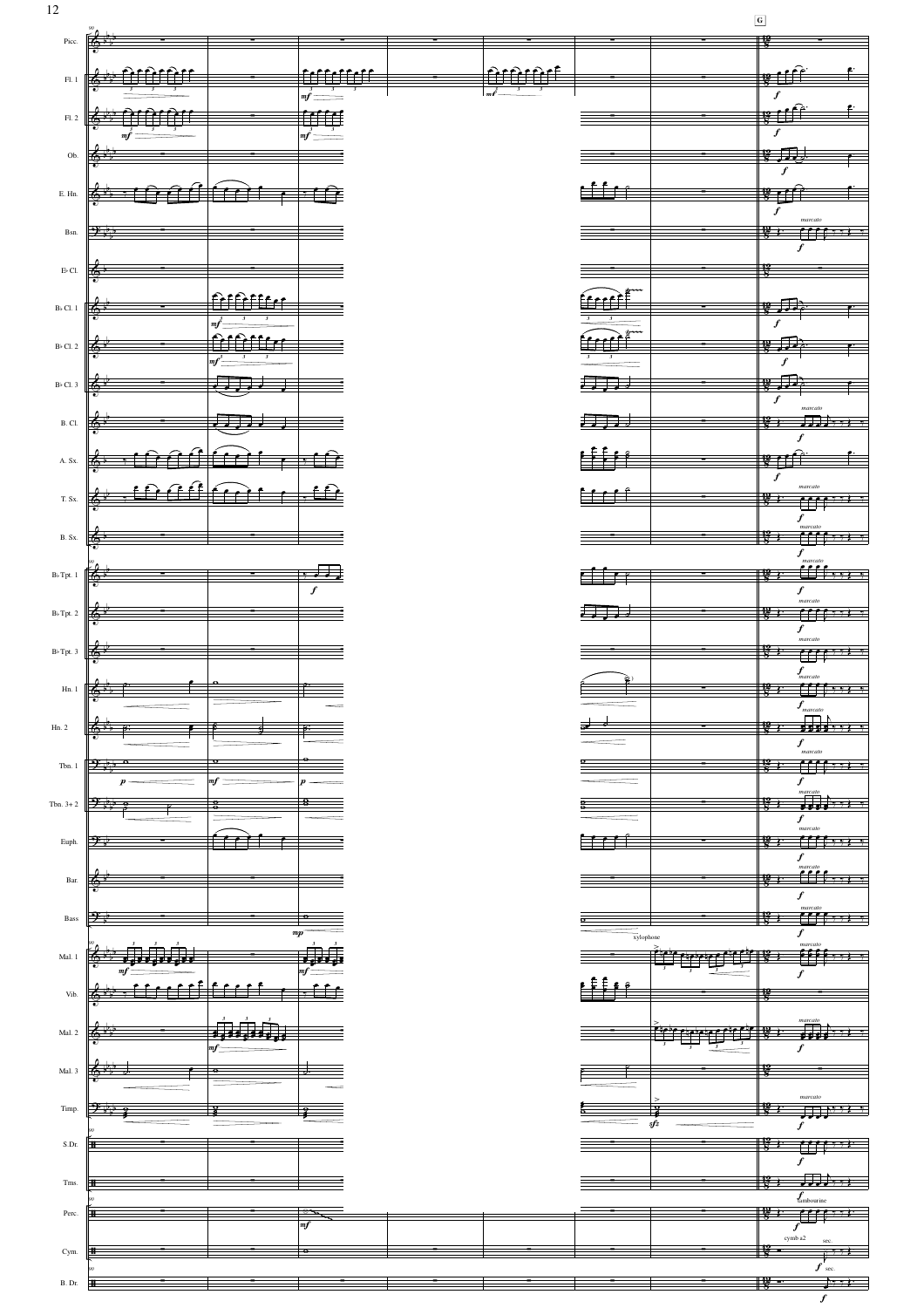| Picc.                                                                                                                                                                                                                                                                                                                                                                                                                                                                                        | 6                                                                                                                                                                                                                                                                                                                                                                                                                                               |                                                                                                                                                                                                                                                                                                          | r f f f |                              |                      |                                                                                                                                                                                                                                                                                                                     |                                 |                                                                                                                                                                                                                                                                                                                                                                                                                                                                                 |
|----------------------------------------------------------------------------------------------------------------------------------------------------------------------------------------------------------------------------------------------------------------------------------------------------------------------------------------------------------------------------------------------------------------------------------------------------------------------------------------------|-------------------------------------------------------------------------------------------------------------------------------------------------------------------------------------------------------------------------------------------------------------------------------------------------------------------------------------------------------------------------------------------------------------------------------------------------|----------------------------------------------------------------------------------------------------------------------------------------------------------------------------------------------------------------------------------------------------------------------------------------------------------|---------|------------------------------|----------------------|---------------------------------------------------------------------------------------------------------------------------------------------------------------------------------------------------------------------------------------------------------------------------------------------------------------------|---------------------------------|---------------------------------------------------------------------------------------------------------------------------------------------------------------------------------------------------------------------------------------------------------------------------------------------------------------------------------------------------------------------------------------------------------------------------------------------------------------------------------|
| F1.1                                                                                                                                                                                                                                                                                                                                                                                                                                                                                         |                                                                                                                                                                                                                                                                                                                                                                                                                                                 |                                                                                                                                                                                                                                                                                                          | ⊭tf     | $\mathbb{E}$ ff $\mathbb{I}$ | $\frac{1}{\sqrt{2}}$ | $\frac{1}{2}$                                                                                                                                                                                                                                                                                                       |                                 | $\mathbb{H} \twoheadrightarrow 2$                                                                                                                                                                                                                                                                                                                                                                                                                                               |
| FL2                                                                                                                                                                                                                                                                                                                                                                                                                                                                                          | $\frac{2}{9}$ $\frac{1}{9}$ $\frac{1}{9}$ $\frac{1}{9}$ $\frac{1}{9}$ $\frac{1}{9}$ $\frac{1}{9}$ $\frac{1}{9}$ $\frac{1}{9}$ $\frac{1}{9}$ $\frac{1}{9}$ $\frac{1}{9}$ $\frac{1}{9}$ $\frac{1}{9}$ $\frac{1}{9}$ $\frac{1}{9}$ $\frac{1}{9}$ $\frac{1}{9}$ $\frac{1}{9}$ $\frac{1}{9}$ $\frac{1}{9}$ $\frac{1}{9}$                                                                                                                             |                                                                                                                                                                                                                                                                                                          |         |                              |                      |                                                                                                                                                                                                                                                                                                                     |                                 | $\frac{1}{2}$ $\frac{1}{2}$ $\frac{1}{2}$ $\frac{1}{2}$ $\frac{1}{2}$ $\frac{1}{2}$ $\frac{1}{2}$ $\frac{1}{2}$ $\frac{1}{2}$ $\frac{1}{2}$ $\frac{1}{2}$ $\frac{1}{2}$ $\frac{1}{2}$ $\frac{1}{2}$ $\frac{1}{2}$ $\frac{1}{2}$ $\frac{1}{2}$ $\frac{1}{2}$ $\frac{1}{2}$ $\frac{1}{2}$ $\frac{1}{2}$ $\frac{1}{2}$                                                                                                                                                             |
|                                                                                                                                                                                                                                                                                                                                                                                                                                                                                              | $\left(6^{33} \cdot 3\right)$ and $\left(1, 2, 3\right)$                                                                                                                                                                                                                                                                                                                                                                                        |                                                                                                                                                                                                                                                                                                          |         |                              |                      |                                                                                                                                                                                                                                                                                                                     | $\overline{J}$ , $\overline{J}$ | $\mathbb{R}$ $\uparrow$                                                                                                                                                                                                                                                                                                                                                                                                                                                         |
| ${\rm E.}$ Hn.                                                                                                                                                                                                                                                                                                                                                                                                                                                                               | 6322                                                                                                                                                                                                                                                                                                                                                                                                                                            |                                                                                                                                                                                                                                                                                                          |         |                              |                      |                                                                                                                                                                                                                                                                                                                     |                                 | $\epsilon$ is the set of $\epsilon$                                                                                                                                                                                                                                                                                                                                                                                                                                             |
|                                                                                                                                                                                                                                                                                                                                                                                                                                                                                              | <del>، دالته دلته داردودووو دول</del> ه ۳                                                                                                                                                                                                                                                                                                                                                                                                       |                                                                                                                                                                                                                                                                                                          |         |                              |                      |                                                                                                                                                                                                                                                                                                                     |                                 |                                                                                                                                                                                                                                                                                                                                                                                                                                                                                 |
| $\to$ Cl.                                                                                                                                                                                                                                                                                                                                                                                                                                                                                    | $\overline{\bullet}$                                                                                                                                                                                                                                                                                                                                                                                                                            |                                                                                                                                                                                                                                                                                                          |         |                              | $\frac{1}{2}$        |                                                                                                                                                                                                                                                                                                                     | $\frac{1}{2}$                   | $\mathbb{R}$ 1                                                                                                                                                                                                                                                                                                                                                                                                                                                                  |
| $\rm B\!\!\,\flat\!\!\!\!\circ\!\!\!\!\circ\!\!\!\!\circ\!\!\!\!\circ\!\!\!\!\circ\!\!\!\!\circ\!\!\!\!\circ\!\!\!\!\circ\!\!\!\!\circ\!\!\!\!\circ\!\!\!\!\circ\!\!\!\!\circ\!\!\!\!\circ\!\!\!\!\circ\!\!\!\!\circ\!\!\!\!\circ\!\!\!\!\circ\!\!\!\!\circ\!\!\!\!\circ\!\!\!\!\circ\!\!\!\!\circ\!\!\!\!\circ\!\!\!\!\circ\!\!\!\!\circ\!\!\!\!\circ\!\!\!\!\circ\!\!\!\!\circ\!\!\!\!\circ\!\!\!\!\circ\!\!\!\!\circ\!\!\!\!\circ\!\!\!\!\circ\!\!\!\!\circ\!\!\!\!\circ\!\!\!\!\circ\!\$ |                                                                                                                                                                                                                                                                                                                                                                                                                                                 | $F_{\nu}$ , $\frac{1}{2}$ , $\frac{1}{2}$ , $\frac{1}{2}$ , $\frac{1}{2}$ , $\frac{1}{2}$ , $\frac{1}{2}$ , $\frac{1}{2}$ , $\frac{1}{2}$ , $\frac{1}{2}$ , $\frac{1}{2}$ , $\frac{1}{2}$ , $\frac{1}{2}$ , $\frac{1}{2}$ , $\frac{1}{2}$ , $\frac{1}{2}$ , $\frac{1}{2}$ , $\frac{1}{2}$ , $\frac{1}{2$ |         |                              |                      |                                                                                                                                                                                                                                                                                                                     |                                 | $\overline{y}$ , $\overline{y}$ , $\overline{y}$                                                                                                                                                                                                                                                                                                                                                                                                                                |
| $\rm{B}\!\!\flat$ Cl. 2                                                                                                                                                                                                                                                                                                                                                                                                                                                                      | $\overline{17}$ $\overline{1}$ $\overline{1}$ $\overline{1}$ $\overline{1}$ $\overline{1}$ $\overline{1}$ $\overline{1}$ $\overline{1}$ $\overline{1}$ $\overline{1}$ $\overline{1}$ $\overline{1}$ $\overline{1}$ $\overline{1}$ $\overline{1}$ $\overline{1}$ $\overline{1}$ $\overline{1}$ $\overline{1}$ $\overline{1}$ $\overline{1}$ $\overline{1}$ $\overline{1}$ $\overline$                                                            |                                                                                                                                                                                                                                                                                                          |         |                              |                      |                                                                                                                                                                                                                                                                                                                     |                                 | $\frac{1}{2}$ $\frac{1}{2}$ $\frac{1}{2}$ $\frac{1}{2}$ $\frac{1}{2}$ $\frac{1}{2}$ $\frac{1}{2}$ $\frac{1}{2}$ $\frac{1}{2}$ $\frac{1}{2}$ $\frac{1}{2}$ $\frac{1}{2}$ $\frac{1}{2}$ $\frac{1}{2}$ $\frac{1}{2}$ $\frac{1}{2}$ $\frac{1}{2}$ $\frac{1}{2}$ $\frac{1}{2}$ $\frac{1}{2}$ $\frac{1}{2}$ $\frac{1}{2}$<br>$\mathbb{H}^n$ 1                                                                                                                                         |
| $\mbox{B}\mskip-5mu\mskip-5mu\text{\it b}$ Cl. 3                                                                                                                                                                                                                                                                                                                                                                                                                                             |                                                                                                                                                                                                                                                                                                                                                                                                                                                 | $\mathcal{F}_{\mathcal{F}}$ , $\mathcal{F}_{\mathcal{F}}$ , $\mathcal{F}_{\mathcal{F}}$ , $\mathcal{F}_{\mathcal{F}}$ , $\mathcal{F}_{\mathcal{F}}$ , $\mathcal{F}_{\mathcal{F}}$                                                                                                                        |         |                              |                      | $\frac{1}{2}$ $\frac{1}{2}$ $\frac{1}{2}$ $\frac{1}{2}$ $\frac{1}{2}$ $\frac{1}{2}$ $\frac{1}{2}$ $\frac{1}{2}$ $\frac{1}{2}$ $\frac{1}{2}$ $\frac{1}{2}$ $\frac{1}{2}$ $\frac{1}{2}$ $\frac{1}{2}$ $\frac{1}{2}$ $\frac{1}{2}$ $\frac{1}{2}$ $\frac{1}{2}$ $\frac{1}{2}$ $\frac{1}{2}$ $\frac{1}{2}$ $\frac{1}{2}$ |                                 | $\mathbb{H}^4$ 1                                                                                                                                                                                                                                                                                                                                                                                                                                                                |
| $\, {\bf B} . \, {\bf C} {\bf l} . \,$                                                                                                                                                                                                                                                                                                                                                                                                                                                       |                                                                                                                                                                                                                                                                                                                                                                                                                                                 | $\lambda^* = \sqrt{12} \lambda^{18} \lambda^{18} \lambda^{18} \lambda^2 = \sqrt{12} \lambda^2 = \sqrt{12} \lambda^2 = \sqrt{12}$                                                                                                                                                                         |         |                              |                      |                                                                                                                                                                                                                                                                                                                     |                                 | <u> The Same Dense Dense Dense Dense Dense Dense Island</u>                                                                                                                                                                                                                                                                                                                                                                                                                     |
| A. Sx.                                                                                                                                                                                                                                                                                                                                                                                                                                                                                       | $\frac{1}{2}$ $\frac{1}{2}$ $\frac{1}{2}$ $\frac{1}{2}$ $\frac{1}{2}$ $\frac{1}{2}$ $\frac{1}{2}$ $\frac{1}{2}$ $\frac{1}{2}$ $\frac{1}{2}$ $\frac{1}{2}$ $\frac{1}{2}$ $\frac{1}{2}$ $\frac{1}{2}$ $\frac{1}{2}$ $\frac{1}{2}$ $\frac{1}{2}$ $\frac{1}{2}$ $\frac{1}{2}$ $\frac{1}{2}$ $\frac{1}{2}$ $\frac{1}{2}$                                                                                                                             |                                                                                                                                                                                                                                                                                                          |         |                              |                      | <u>reference</u>                                                                                                                                                                                                                                                                                                    |                                 | $\mathbb{H}$ 1                                                                                                                                                                                                                                                                                                                                                                                                                                                                  |
| $\mathcal{T}.$ Sx.                                                                                                                                                                                                                                                                                                                                                                                                                                                                           | $\frac{2}{9}$ + $\frac{1}{10}$ + $\frac{1}{10}$ + $\frac{1}{10}$ + $\frac{1}{10}$ + $\frac{1}{10}$                                                                                                                                                                                                                                                                                                                                              |                                                                                                                                                                                                                                                                                                          |         |                              |                      |                                                                                                                                                                                                                                                                                                                     |                                 | $\frac{1}{2} \left( \frac{1}{2} + \frac{1}{2} + \frac{1}{2} + \frac{1}{2} + \frac{1}{2} + \frac{1}{2} + \frac{1}{2} + \frac{1}{2} + \frac{1}{2} + \frac{1}{2} + \frac{1}{2} + \frac{1}{2} + \frac{1}{2} + \frac{1}{2} + \frac{1}{2} + \frac{1}{2} + \frac{1}{2} + \frac{1}{2} + \frac{1}{2} + \frac{1}{2} + \frac{1}{2} + \frac{1}{2} + \frac{1}{2} + \frac{1}{2} + \frac{1}{2} + \frac{1}{2} + \frac$                                                                          |
| $\mathbf{B}.\mathbf{\,S} \mathbf{x}$                                                                                                                                                                                                                                                                                                                                                                                                                                                         | $\frac{2}{5}$ + $\frac{1}{100}$ + $\frac{1}{100}$ + $\frac{1}{100}$ + $\frac{1}{100}$ + $\frac{1}{100}$                                                                                                                                                                                                                                                                                                                                         |                                                                                                                                                                                                                                                                                                          |         |                              |                      |                                                                                                                                                                                                                                                                                                                     |                                 |                                                                                                                                                                                                                                                                                                                                                                                                                                                                                 |
| $\rm B\ensuremath{\circ}\, \rm Tpt.$ 1                                                                                                                                                                                                                                                                                                                                                                                                                                                       | $\frac{1}{2}$                                                                                                                                                                                                                                                                                                                                                                                                                                   |                                                                                                                                                                                                                                                                                                          |         |                              |                      |                                                                                                                                                                                                                                                                                                                     | $\frac{1}{2}$                   |                                                                                                                                                                                                                                                                                                                                                                                                                                                                                 |
| $\mbox{B}\flat$ Tpt. 2                                                                                                                                                                                                                                                                                                                                                                                                                                                                       | $\frac{2}{3}$ + $\frac{1}{2}$ $\frac{1}{2}$ $\frac{1}{2}$ $\frac{1}{2}$ $\frac{1}{2}$ $\frac{1}{2}$ $\frac{1}{2}$ $\frac{1}{2}$ $\frac{1}{2}$ $\frac{1}{2}$ $\frac{1}{2}$ $\frac{1}{2}$ $\frac{1}{2}$ $\frac{1}{2}$ $\frac{1}{2}$ $\frac{1}{2}$ $\frac{1}{2}$ $\frac{1}{2}$ $\frac{1}{2}$ $\frac{1}{2}$ $\frac{1}{2}$                                                                                                                           |                                                                                                                                                                                                                                                                                                          |         |                              |                      |                                                                                                                                                                                                                                                                                                                     |                                 | <u> The President Dress (President Dress Dress Dress B<sup>8</sup></u>                                                                                                                                                                                                                                                                                                                                                                                                          |
| $\rm B\ensuremath{\circ}\, \rm Tpt.$ 3                                                                                                                                                                                                                                                                                                                                                                                                                                                       | $\frac{1}{2}$ $\frac{1}{2}$ $\frac{1}{2}$ $\frac{1}{2}$ $\frac{1}{2}$ $\frac{1}{2}$ $\frac{1}{2}$ $\frac{1}{2}$ $\frac{1}{2}$ $\frac{1}{2}$ $\frac{1}{2}$ $\frac{1}{2}$ $\frac{1}{2}$ $\frac{1}{2}$ $\frac{1}{2}$ $\frac{1}{2}$ $\frac{1}{2}$ $\frac{1}{2}$ $\frac{1}{2}$ $\frac{1}{2}$ $\frac{1}{2}$ $\frac{1}{2}$                                                                                                                             |                                                                                                                                                                                                                                                                                                          |         |                              |                      |                                                                                                                                                                                                                                                                                                                     |                                 | <u>र अध्य अधिक अधिक अधिकां अध्य अधिक अधिका अधिकारि</u>                                                                                                                                                                                                                                                                                                                                                                                                                          |
| Hn. 1                                                                                                                                                                                                                                                                                                                                                                                                                                                                                        | 63 : <u>cecessos : CC</u> C: CCC : C                                                                                                                                                                                                                                                                                                                                                                                                            |                                                                                                                                                                                                                                                                                                          |         |                              |                      |                                                                                                                                                                                                                                                                                                                     |                                 |                                                                                                                                                                                                                                                                                                                                                                                                                                                                                 |
| Hn. 2                                                                                                                                                                                                                                                                                                                                                                                                                                                                                        | $\frac{1}{2}$ $\frac{1}{2}$ $\frac{1}{2}$ $\frac{1}{2}$ $\frac{1}{2}$ $\frac{1}{2}$ $\frac{1}{2}$ $\frac{1}{2}$ $\frac{1}{2}$ $\frac{1}{2}$ $\frac{1}{2}$ $\frac{1}{2}$ $\frac{1}{2}$ $\frac{1}{2}$ $\frac{1}{2}$ $\frac{1}{2}$ $\frac{1}{2}$ $\frac{1}{2}$ $\frac{1}{2}$ $\frac{1}{2}$ $\frac{1}{2}$ $\frac{1}{2}$                                                                                                                             |                                                                                                                                                                                                                                                                                                          |         |                              |                      |                                                                                                                                                                                                                                                                                                                     |                                 |                                                                                                                                                                                                                                                                                                                                                                                                                                                                                 |
| Tbn. 1                                                                                                                                                                                                                                                                                                                                                                                                                                                                                       |                                                                                                                                                                                                                                                                                                                                                                                                                                                 |                                                                                                                                                                                                                                                                                                          |         |                              |                      |                                                                                                                                                                                                                                                                                                                     |                                 |                                                                                                                                                                                                                                                                                                                                                                                                                                                                                 |
| Tbn. $3+2$                                                                                                                                                                                                                                                                                                                                                                                                                                                                                   |                                                                                                                                                                                                                                                                                                                                                                                                                                                 |                                                                                                                                                                                                                                                                                                          |         |                              |                      |                                                                                                                                                                                                                                                                                                                     |                                 |                                                                                                                                                                                                                                                                                                                                                                                                                                                                                 |
| Euph.                                                                                                                                                                                                                                                                                                                                                                                                                                                                                        | <u> 52 1 - CCC Dealer II - Cale Calle</u>                                                                                                                                                                                                                                                                                                                                                                                                       |                                                                                                                                                                                                                                                                                                          |         |                              |                      |                                                                                                                                                                                                                                                                                                                     |                                 | $\mathbb{E} \rightarrow \mathbb{P}$ and $\mathbb{P} \rightarrow \mathbb{P}$                                                                                                                                                                                                                                                                                                                                                                                                     |
|                                                                                                                                                                                                                                                                                                                                                                                                                                                                                              | Bar. $\left  \frac{2}{\sqrt{3}} \right $ : $\left  \frac{2}{\sqrt{3}} \right $ : $\left  \frac{2}{\sqrt{3}} \right $ : $\left  \frac{2}{\sqrt{3}} \right $ : $\left  \frac{2}{\sqrt{3}} \right $ : $\left  \frac{2}{\sqrt{3}} \right $ : $\left  \frac{2}{\sqrt{3}} \right $ : $\left  \frac{2}{\sqrt{3}} \right $ : $\left  \frac{2}{\sqrt{3}} \right $ : $\left  \frac{2}{\sqrt{3}} \right $ : $\left  \frac$                                 |                                                                                                                                                                                                                                                                                                          |         |                              |                      |                                                                                                                                                                                                                                                                                                                     |                                 | <u> - Jeel Deedleedleedleel Jeedleedleedleel</u>                                                                                                                                                                                                                                                                                                                                                                                                                                |
| Bass                                                                                                                                                                                                                                                                                                                                                                                                                                                                                         | $\frac{1}{2}$ , $\frac{1}{2}$ , $\frac{1}{2}$ , $\frac{1}{2}$ , $\frac{1}{2}$ , $\frac{1}{2}$ , $\frac{1}{2}$ , $\frac{1}{2}$ , $\frac{1}{2}$ , $\frac{1}{2}$ , $\frac{1}{2}$                                                                                                                                                                                                                                                                   |                                                                                                                                                                                                                                                                                                          |         |                              |                      |                                                                                                                                                                                                                                                                                                                     |                                 |                                                                                                                                                                                                                                                                                                                                                                                                                                                                                 |
| $\mbox{Mal.}$ 1                                                                                                                                                                                                                                                                                                                                                                                                                                                                              | $\frac{1}{2}$                                                                                                                                                                                                                                                                                                                                                                                                                                   |                                                                                                                                                                                                                                                                                                          |         |                              |                      |                                                                                                                                                                                                                                                                                                                     |                                 | $\frac{1}{2}$ $\frac{1}{2}$ $\frac{1}{2}$ $\frac{1}{2}$ $\frac{1}{2}$ $\frac{1}{2}$ $\frac{1}{2}$ $\frac{1}{2}$ $\frac{1}{2}$ $\frac{1}{2}$ $\frac{1}{2}$ $\frac{1}{2}$ $\frac{1}{2}$ $\frac{1}{2}$ $\frac{1}{2}$ $\frac{1}{2}$ $\frac{1}{2}$ $\frac{1}{2}$ $\frac{1}{2}$ $\frac{1}{2}$ $\frac{1}{2}$ $\frac{1}{2}$                                                                                                                                                             |
| Vib.                                                                                                                                                                                                                                                                                                                                                                                                                                                                                         | $\left( \frac{1}{6}, \frac{1}{2} \right)$                                                                                                                                                                                                                                                                                                                                                                                                       |                                                                                                                                                                                                                                                                                                          |         |                              |                      |                                                                                                                                                                                                                                                                                                                     |                                 | $\frac{1}{2}$ $\frac{1}{2}$ $\frac{1}{2}$ $\frac{1}{2}$ $\frac{1}{2}$ $\frac{1}{2}$ $\frac{1}{2}$ $\frac{1}{2}$ $\frac{1}{2}$ $\frac{1}{2}$ $\frac{1}{2}$ $\frac{1}{2}$ $\frac{1}{2}$ $\frac{1}{2}$ $\frac{1}{2}$ $\frac{1}{2}$ $\frac{1}{2}$ $\frac{1}{2}$ $\frac{1}{2}$ $\frac{1}{2}$ $\frac{1}{2}$ $\frac{1}{2}$                                                                                                                                                             |
|                                                                                                                                                                                                                                                                                                                                                                                                                                                                                              | Mal. 2 $\left  \frac{1}{\sqrt{2}} \frac{1}{2} \frac{1}{2} \frac{1}{2} \cdot \frac{1}{2} \cdot \frac{1}{2} \cdot \frac{1}{2} \cdot \frac{1}{2} \cdot \frac{1}{2} \cdot \frac{1}{2} \cdot \frac{1}{2} \cdot \frac{1}{2} \cdot \frac{1}{2} \cdot \frac{1}{2} \cdot \frac{1}{2} \cdot \frac{1}{2} \cdot \frac{1}{2} \cdot \frac{1}{2} \cdot \frac{1}{2} \cdot \frac{1}{2} \cdot \frac{1}{2} \cdot \frac{1}{2} \cdot \frac{1}{2} \cdot \frac{1}{2$   |                                                                                                                                                                                                                                                                                                          |         |                              |                      |                                                                                                                                                                                                                                                                                                                     |                                 |                                                                                                                                                                                                                                                                                                                                                                                                                                                                                 |
| $\mbox{Mal.}$ 3                                                                                                                                                                                                                                                                                                                                                                                                                                                                              | $\left(\frac{1}{2}x\right)^{\frac{1}{2}}$                                                                                                                                                                                                                                                                                                                                                                                                       |                                                                                                                                                                                                                                                                                                          |         |                              |                      |                                                                                                                                                                                                                                                                                                                     |                                 | $\overline{\phantom{a}}$ $\overline{\phantom{a}}$ $\overline{\phantom{a}}$ $\overline{\phantom{a}}$ $\overline{\phantom{a}}$ $\overline{\phantom{a}}$ $\overline{\phantom{a}}$ $\overline{\phantom{a}}$ $\overline{\phantom{a}}$ $\overline{\phantom{a}}$ $\overline{\phantom{a}}$ $\overline{\phantom{a}}$ $\overline{\phantom{a}}$ $\overline{\phantom{a}}$ $\overline{\phantom{a}}$ $\overline{\phantom{a}}$ $\overline{\phantom{a}}$ $\overline{\phantom{a}}$ $\overline{\$ |
| $\mbox{Timp.}$                                                                                                                                                                                                                                                                                                                                                                                                                                                                               | [2222]                                                                                                                                                                                                                                                                                                                                                                                                                                          |                                                                                                                                                                                                                                                                                                          |         |                              |                      |                                                                                                                                                                                                                                                                                                                     |                                 |                                                                                                                                                                                                                                                                                                                                                                                                                                                                                 |
| S.Dr.                                                                                                                                                                                                                                                                                                                                                                                                                                                                                        | $\frac{1}{\sqrt{1-\frac{1}{2}}}\left\{\frac{1}{\sqrt{1-\frac{1}{2}}}\left\{\frac{1}{\sqrt{1-\frac{1}{2}}}\left\{\frac{1}{\sqrt{1-\frac{1}{2}}}\left\{\frac{1}{\sqrt{1-\frac{1}{2}}}\left\{\frac{1}{\sqrt{1-\frac{1}{2}}}\left\{\frac{1}{\sqrt{1-\frac{1}{2}}}\left\{\frac{1}{\sqrt{1-\frac{1}{2}}}\left\{\frac{1}{\sqrt{1-\frac{1}{2}}}\left\{\frac{1}{\sqrt{1-\frac{1}{2}}}\left\{\frac{1}{\sqrt{1-\frac{1}{2}}}\left\{\frac{1}{\sqrt{1-\frac$ |                                                                                                                                                                                                                                                                                                          |         |                              |                      |                                                                                                                                                                                                                                                                                                                     |                                 | 700 M 7 700 M 7 7 7 9 10 11 11                                                                                                                                                                                                                                                                                                                                                                                                                                                  |
| Tms.                                                                                                                                                                                                                                                                                                                                                                                                                                                                                         |                                                                                                                                                                                                                                                                                                                                                                                                                                                 |                                                                                                                                                                                                                                                                                                          |         |                              |                      |                                                                                                                                                                                                                                                                                                                     |                                 | $\frac{1}{2}$ $\frac{1}{2}$ $\frac{1}{2}$ $\frac{1}{2}$ $\frac{1}{2}$ $\frac{1}{2}$ $\frac{1}{2}$ $\frac{1}{2}$ $\frac{1}{2}$ $\frac{1}{2}$ $\frac{1}{2}$ $\frac{1}{2}$ $\frac{1}{2}$ $\frac{1}{2}$ $\frac{1}{2}$ $\frac{1}{2}$ $\frac{1}{2}$ $\frac{1}{2}$ $\frac{1}{2}$ $\frac{1}{2}$ $\frac{1}{2}$ $\frac{1}{2}$                                                                                                                                                             |
| Perc.                                                                                                                                                                                                                                                                                                                                                                                                                                                                                        |                                                                                                                                                                                                                                                                                                                                                                                                                                                 | <u>n a creative creative and a companies of the second interest of the second second interest of the second a</u>                                                                                                                                                                                        |         |                              |                      |                                                                                                                                                                                                                                                                                                                     |                                 |                                                                                                                                                                                                                                                                                                                                                                                                                                                                                 |
| Cym.<br>B. Dr.                                                                                                                                                                                                                                                                                                                                                                                                                                                                               |                                                                                                                                                                                                                                                                                                                                                                                                                                                 | हैं । उन्हें उन्हें उन्हें उन्हें उन्हें उन्हें उन्हें उन्हें उन्हें उन्हें उन्हें । हिन्हें उन्हें उन्हें उन्हें उन्हें उन्हें उन्हें                                                                                                                                                                   |         |                              |                      |                                                                                                                                                                                                                                                                                                                     |                                 |                                                                                                                                                                                                                                                                                                                                                                                                                                                                                 |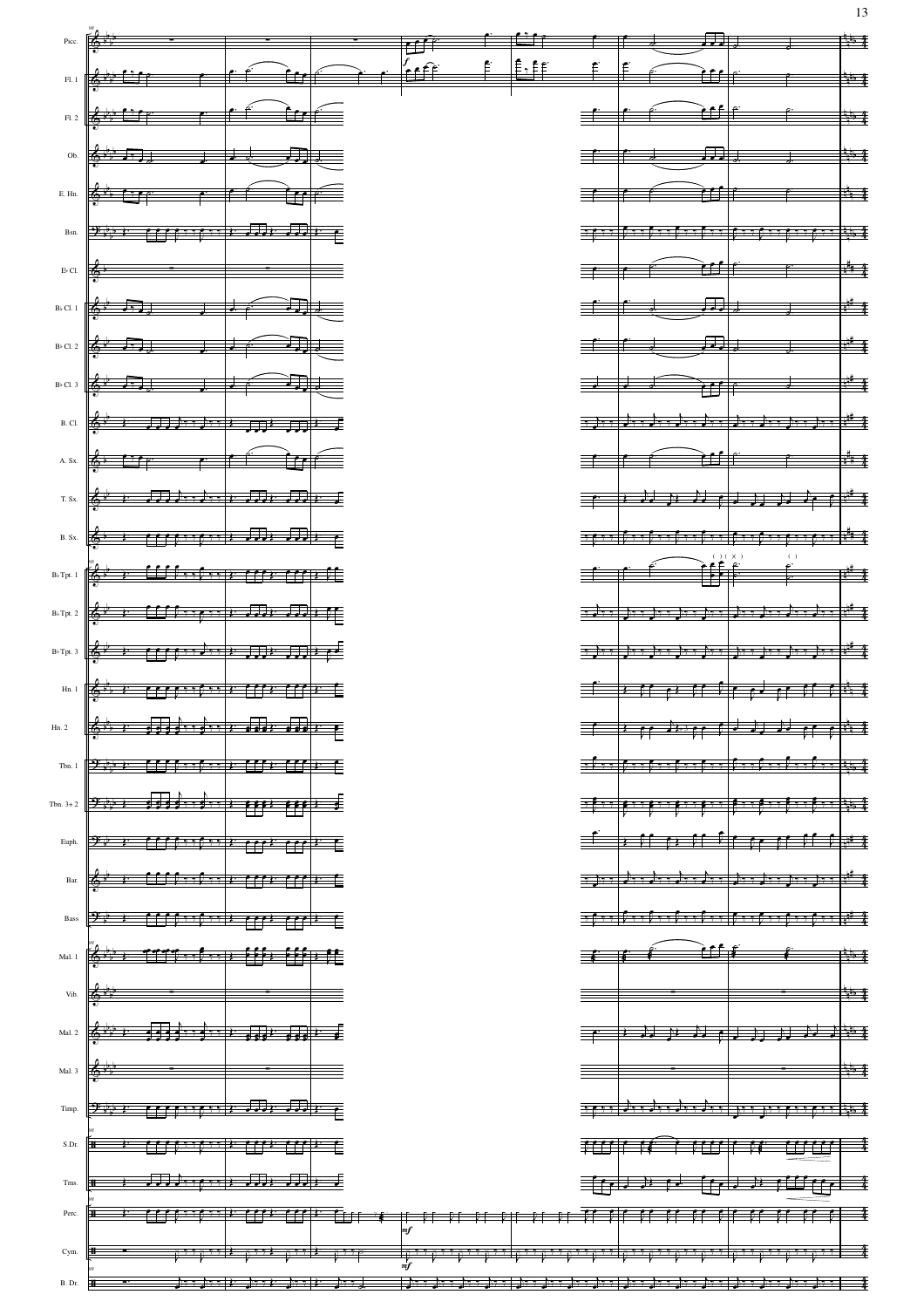

4 2 ˙ æ ˙ æ

.

 $\overline{m}$ f $\geq$ p

p

 $\widetilde{\scriptscriptstyle{\mathit{mf}}}$ p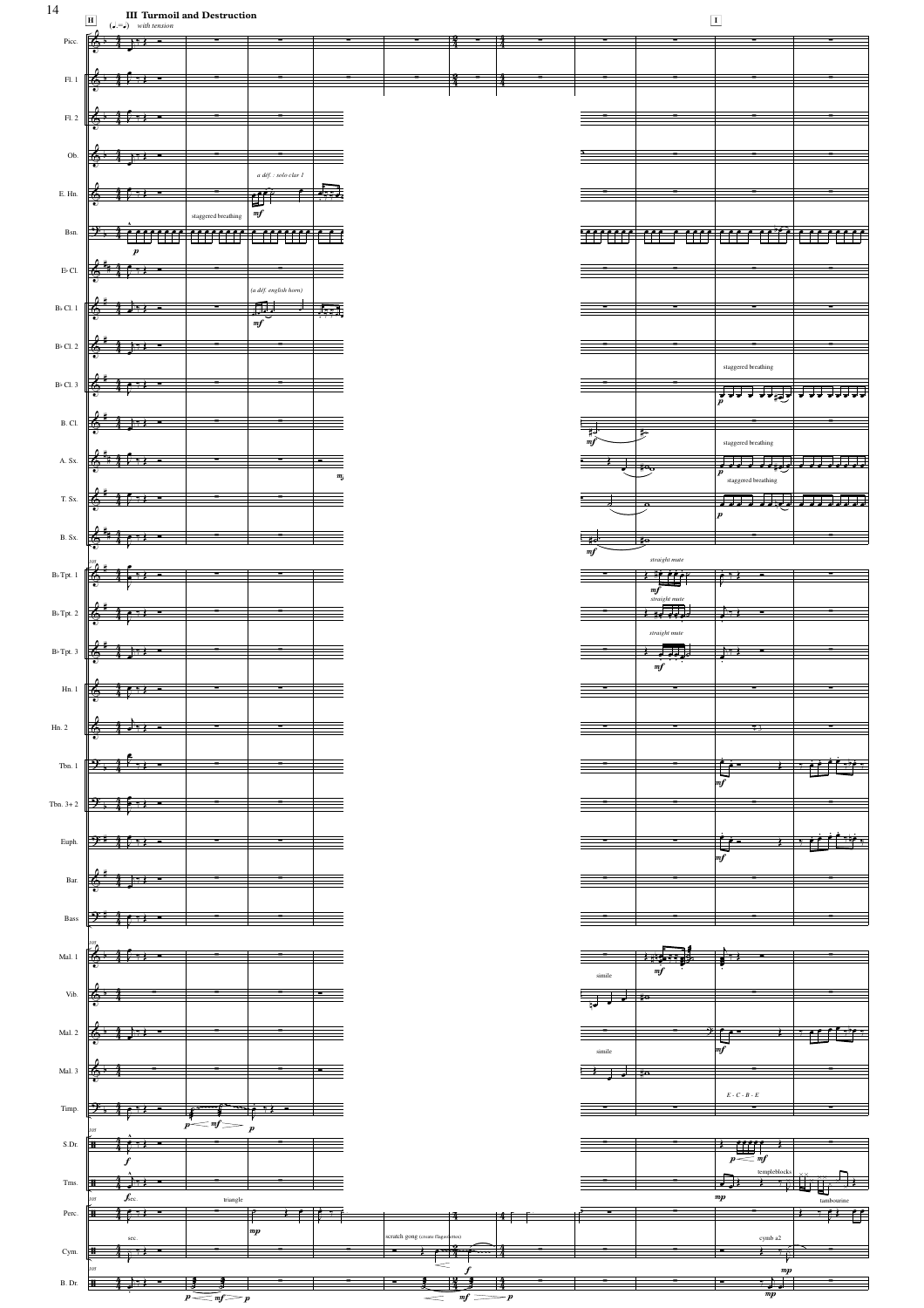|               | Picc. $\left[\begin{array}{ccc} \stackrel{\frown}{\bullet} & \stackrel{\frown}{\bullet} \\ \stackrel{\frown}{\bullet} & \stackrel{\frown}{\bullet} \end{array}\right]$                                                                                                                                                  |                                                                          |  |  |                              |                                                                                                    |                                                                                                                                                                                                                                                                                                                                                                    |
|---------------|-------------------------------------------------------------------------------------------------------------------------------------------------------------------------------------------------------------------------------------------------------------------------------------------------------------------------|--------------------------------------------------------------------------|--|--|------------------------------|----------------------------------------------------------------------------------------------------|--------------------------------------------------------------------------------------------------------------------------------------------------------------------------------------------------------------------------------------------------------------------------------------------------------------------------------------------------------------------|
|               | FLI $\overline{\mathbf{6}}$                                                                                                                                                                                                                                                                                             |                                                                          |  |  |                              |                                                                                                    |                                                                                                                                                                                                                                                                                                                                                                    |
|               |                                                                                                                                                                                                                                                                                                                         |                                                                          |  |  |                              |                                                                                                    |                                                                                                                                                                                                                                                                                                                                                                    |
|               | $F1.2$ $\downarrow$                                                                                                                                                                                                                                                                                                     |                                                                          |  |  |                              |                                                                                                    |                                                                                                                                                                                                                                                                                                                                                                    |
|               | $\frac{2}{5}$ b $\frac{2}{5}$ b $\frac{2}{5}$ b $\frac{2}{5}$ b $\frac{2}{5}$ c $\frac{2}{5}$ c $\frac{2}{5}$ c $\frac{2}{5}$ c $\frac{2}{5}$ c $\frac{2}{5}$ c $\frac{2}{5}$ c $\frac{2}{5}$ c $\frac{2}{5}$ c $\frac{2}{5}$ c $\frac{2}{5}$ c $\frac{2}{5}$ c $\frac{2}{5}$ c $\frac{2}{5}$ c $\frac{2$               |                                                                          |  |  |                              |                                                                                                    | <u>ה למימיו לקיומי "בימוכימו"</u>                                                                                                                                                                                                                                                                                                                                  |
|               | E. Hn. $\frac{2}{\sqrt{2}}$                                                                                                                                                                                                                                                                                             |                                                                          |  |  |                              |                                                                                                    |                                                                                                                                                                                                                                                                                                                                                                    |
|               | $B_{SD}$ $\frac{1}{2}$ $\frac{1}{2}$ $\frac{1}{2}$ $\frac{1}{2}$ $\frac{1}{2}$ $\frac{1}{2}$ $\frac{1}{2}$ $\frac{1}{2}$ $\frac{1}{2}$ $\frac{1}{2}$ $\frac{1}{2}$ $\frac{1}{2}$ $\frac{1}{2}$ $\frac{1}{2}$ $\frac{1}{2}$ $\frac{1}{2}$ $\frac{1}{2}$ $\frac{1}{2}$ $\frac{1}{2}$ $\frac{1}{2}$ $\frac{1}{2}$ $\frac{$ |                                                                          |  |  |                              | <u> Terre di Perre del continu</u>                                                                 |                                                                                                                                                                                                                                                                                                                                                                    |
|               | $B \text{ C.}$ $\frac{24}{9}$                                                                                                                                                                                                                                                                                           |                                                                          |  |  |                              |                                                                                                    |                                                                                                                                                                                                                                                                                                                                                                    |
|               | $B_3$ Cl. 1                                                                                                                                                                                                                                                                                                             |                                                                          |  |  |                              |                                                                                                    | <u>ו לנוצרים וליצון לנוצי "בו מולי ממ</u>                                                                                                                                                                                                                                                                                                                          |
|               | B/C. 2                                                                                                                                                                                                                                                                                                                  |                                                                          |  |  |                              |                                                                                                    |                                                                                                                                                                                                                                                                                                                                                                    |
|               | <mark>נככה בבבר <mark>נכבר כבכל לכובר כבכל היו ל</mark>יושי</mark>                                                                                                                                                                                                                                                      |                                                                          |  |  |                              |                                                                                                    | <del>. נינין, ניני (נדינוניג (נדינו ליניג ליניג (נ</del>                                                                                                                                                                                                                                                                                                           |
|               | B.Cl. $\frac{24}{5}$                                                                                                                                                                                                                                                                                                    |                                                                          |  |  |                              |                                                                                                    |                                                                                                                                                                                                                                                                                                                                                                    |
|               | A. S. <b>E. 1999 D. 1999 D. 1999 D. 1999</b>                                                                                                                                                                                                                                                                            |                                                                          |  |  |                              |                                                                                                    | $\overline{D}$ , $\overline{D}$ , $\overline{D}$ , $\overline{D}$ , $\overline{D}$ , $\overline{D}$ , $\overline{D}$ , $\overline{D}$ , $\overline{D}$ , $\overline{D}$                                                                                                                                                                                            |
|               |                                                                                                                                                                                                                                                                                                                         |                                                                          |  |  |                              |                                                                                                    |                                                                                                                                                                                                                                                                                                                                                                    |
|               | T.S. 6 1111 112 1111 1111 1111, 171                                                                                                                                                                                                                                                                                     |                                                                          |  |  |                              |                                                                                                    | <u>. בדק, רדת (בדת הדת הדת הדת ה</u>                                                                                                                                                                                                                                                                                                                               |
|               | B. Sx. $\frac{2\frac{a}{b}}{b}$ = $\frac{1}{b}$ = $\frac{1}{b}$ = $\frac{1}{b}$ = $\frac{1}{b}$ = $\frac{1}{b}$ = $\frac{1}{b}$ = $\frac{1}{b}$ = $\frac{1}{b}$ = $\frac{1}{c}$ = $\frac{1}{c}$ = $\frac{1}{c}$ = $\frac{1}{c}$ = $\frac{1}{c}$ = $\frac{1}{c}$ = $\frac{1}{c}$ = $\frac{1}{c}$ = $\frac$               |                                                                          |  |  |                              |                                                                                                    |                                                                                                                                                                                                                                                                                                                                                                    |
|               | $B_3$ Tpt. 1                                                                                                                                                                                                                                                                                                            |                                                                          |  |  |                              |                                                                                                    |                                                                                                                                                                                                                                                                                                                                                                    |
|               | $B_3$ Tpt. 2 $\frac{A_1^2}{2}$                                                                                                                                                                                                                                                                                          |                                                                          |  |  |                              |                                                                                                    |                                                                                                                                                                                                                                                                                                                                                                    |
|               | $B^3 T pt. 3$                                                                                                                                                                                                                                                                                                           |                                                                          |  |  |                              |                                                                                                    |                                                                                                                                                                                                                                                                                                                                                                    |
|               | $Hn.1$ $\frac{1}{20}$                                                                                                                                                                                                                                                                                                   |                                                                          |  |  |                              |                                                                                                    |                                                                                                                                                                                                                                                                                                                                                                    |
| Hn. 2         |                                                                                                                                                                                                                                                                                                                         |                                                                          |  |  |                              |                                                                                                    |                                                                                                                                                                                                                                                                                                                                                                    |
| Tbn. 1        | <u> 25 (2000 - 10 22 (22 1) (22 22 1)</u>                                                                                                                                                                                                                                                                               |                                                                          |  |  |                              | <u>sije: -   renji re</u> nj                                                                       | بوبية                                                                                                                                                                                                                                                                                                                                                              |
| Tbn. $3+2$    | D.                                                                                                                                                                                                                                                                                                                      |                                                                          |  |  |                              |                                                                                                    |                                                                                                                                                                                                                                                                                                                                                                    |
| Euph.         | $2^*$ $\leftrightarrow$                                                                                                                                                                                                                                                                                                 | $\rightarrow$ energy $\rightarrow$                                       |  |  | $\mathbf{F}(\boldsymbol{t})$ | $\left\vert \cdot \right\rangle$ $\left\vert \cdot \right\rangle$ $\left\vert \cdot \right\rangle$ |                                                                                                                                                                                                                                                                                                                                                                    |
| Bar.          | 6' -                                                                                                                                                                                                                                                                                                                    |                                                                          |  |  |                              |                                                                                                    | $\frac{1}{2}$                                                                                                                                                                                                                                                                                                                                                      |
| Bass          |                                                                                                                                                                                                                                                                                                                         |                                                                          |  |  |                              |                                                                                                    | str <del>- 1. grav, 2. gr</del> i                                                                                                                                                                                                                                                                                                                                  |
|               |                                                                                                                                                                                                                                                                                                                         |                                                                          |  |  |                              |                                                                                                    | <u>הוא לגרמים ולא יולדומו לאמר ל</u>                                                                                                                                                                                                                                                                                                                               |
| Mal. 1        |                                                                                                                                                                                                                                                                                                                         |                                                                          |  |  |                              |                                                                                                    |                                                                                                                                                                                                                                                                                                                                                                    |
| Vib.          | $\overline{\bullet}$                                                                                                                                                                                                                                                                                                    |                                                                          |  |  |                              |                                                                                                    |                                                                                                                                                                                                                                                                                                                                                                    |
| Mal. 2        | <del>9, gans - pagitar (12) gali</del>                                                                                                                                                                                                                                                                                  |                                                                          |  |  |                              |                                                                                                    | $\begin{picture}(150,10) \put(0,0){\vector(1,0){100}} \put(10,0){\vector(1,0){100}} \put(10,0){\vector(1,0){100}} \put(10,0){\vector(1,0){100}} \put(10,0){\vector(1,0){100}} \put(10,0){\vector(1,0){100}} \put(10,0){\vector(1,0){100}} \put(10,0){\vector(1,0){100}} \put(10,0){\vector(1,0){100}} \put(10,0){\vector(1,0){100}} \put(10,0){\vector(1,0){100}}$ |
| Mal. 3        | $\frac{1}{6}$                                                                                                                                                                                                                                                                                                           |                                                                          |  |  |                              |                                                                                                    |                                                                                                                                                                                                                                                                                                                                                                    |
| Timp.         |                                                                                                                                                                                                                                                                                                                         |                                                                          |  |  |                              |                                                                                                    |                                                                                                                                                                                                                                                                                                                                                                    |
| S.Dr.         | $\frac{1}{p}$ $\frac{1}{p}$                                                                                                                                                                                                                                                                                             |                                                                          |  |  | $\frac{1}{p}$                |                                                                                                    | $\frac{1}{p}$                                                                                                                                                                                                                                                                                                                                                      |
| Tms.          | ▆▁ <sup>▔▛</sup> ▛▁▗▁ <sub>▝▐</sub> ▏▏░ <sub>▛</sub> <sub>▆</sub> ▅▅▛▛▊▞▛ <del>▖▁▖▝<sub>▐</sub></del>                                                                                                                                                                                                                   |                                                                          |  |  |                              |                                                                                                    | $\mathbb{Z}$ , $\mathbb{Z}$                                                                                                                                                                                                                                                                                                                                        |
| Perc.         |                                                                                                                                                                                                                                                                                                                         | $\left  \cdot \right $ , $\left  \cdot \right $ , $\left  \cdot \right $ |  |  |                              |                                                                                                    |                                                                                                                                                                                                                                                                                                                                                                    |
| Cym.          |                                                                                                                                                                                                                                                                                                                         |                                                                          |  |  |                              |                                                                                                    |                                                                                                                                                                                                                                                                                                                                                                    |
| <b>B.</b> Dr. |                                                                                                                                                                                                                                                                                                                         |                                                                          |  |  |                              |                                                                                                    |                                                                                                                                                                                                                                                                                                                                                                    |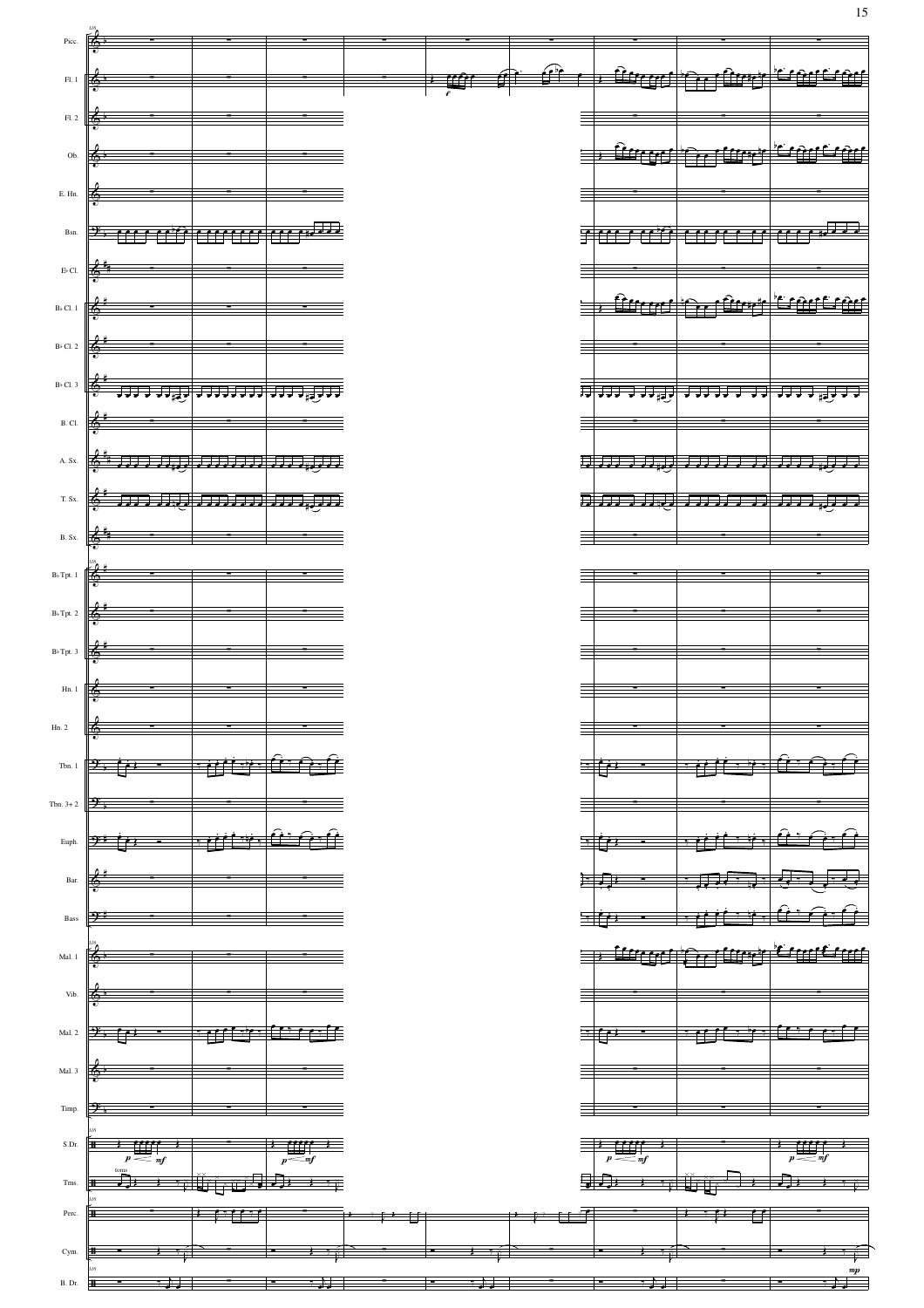| ×<br>٧ |  |
|--------|--|
|        |  |

| 16                                                                                                                                                                                                                                                                                                                                                                                                                                                                                           |                                             | $\mathbf J$   |                                        |                          |                                   |  |   |                                                                                                                                                                                                                                                                                                                                                                                                                                                                             |                                                                                         |                                                                                                                      |                         |
|----------------------------------------------------------------------------------------------------------------------------------------------------------------------------------------------------------------------------------------------------------------------------------------------------------------------------------------------------------------------------------------------------------------------------------------------------------------------------------------------|---------------------------------------------|---------------|----------------------------------------|--------------------------|-----------------------------------|--|---|-----------------------------------------------------------------------------------------------------------------------------------------------------------------------------------------------------------------------------------------------------------------------------------------------------------------------------------------------------------------------------------------------------------------------------------------------------------------------------|-----------------------------------------------------------------------------------------|----------------------------------------------------------------------------------------------------------------------|-------------------------|
| Picc.                                                                                                                                                                                                                                                                                                                                                                                                                                                                                        | ⊺6                                          |               | <u>- Do Cario - Cristanico I</u>       |                          |                                   |  |   | <u> Prima rana ranara Codô (Ascôl concerta</u>                                                                                                                                                                                                                                                                                                                                                                                                                              |                                                                                         | <del>نْتَ رَبَّا رَبَّابَ الْ</del>                                                                                  |                         |
| FL1                                                                                                                                                                                                                                                                                                                                                                                                                                                                                          | f d'Érrênek (nere dri dri s<br>6            |               |                                        |                          | f f f f i al ciefa - cief ciefa a |  | f | $\mathbb{R}^n$ , if $\mathbb{R}^n$ , if $\mathbb{R}^n$                                                                                                                                                                                                                                                                                                                                                                                                                      |                                                                                         | $\left  \left  \cdot , \left  \right  \right  \right\rangle$ , $\left  \right $                                      |                         |
| FL.2                                                                                                                                                                                                                                                                                                                                                                                                                                                                                         | €                                           |               | $\mathbb{R} \times \mathbb{Z}$ t die a |                          |                                   |  |   | <u>ter cricr. Chitles, cri</u>                                                                                                                                                                                                                                                                                                                                                                                                                                              |                                                                                         |                                                                                                                      |                         |
| Ob.                                                                                                                                                                                                                                                                                                                                                                                                                                                                                          | éférterterki dago gigo                      |               |                                        |                          |                                   |  |   | ‡त्यः प्राणः <u>तित्तंती</u> ः पी                                                                                                                                                                                                                                                                                                                                                                                                                                           |                                                                                         |                                                                                                                      |                         |
| ${\bf E}.$ Hn.                                                                                                                                                                                                                                                                                                                                                                                                                                                                               | 凾                                           | 隼             | $\sqrt{2}$                             |                          |                                   |  | 丰 | ) من امن امن المنابع المنابع المنابع المنابع<br>المنابع المنابع المنابع المنابع المنابع المنابع المنابع                                                                                                                                                                                                                                                                                                                                                                     | $\sim$ $\sim$ $\sim$                                                                    | $\mathfrak{f}:\underline{\mathfrak{f}}\mathfrak{f}\longrightarrow \underline{\mathfrak{f}}\underline{\mathfrak{f}}'$ |                         |
| Bsn.                                                                                                                                                                                                                                                                                                                                                                                                                                                                                         | $\overline{z}$<br>2,                        |               |                                        | 靠                        |                                   |  | 丰 | $\left  \frac{1}{2} \right  \left  \frac{1}{2} \right  \left  \frac{1}{2} \right  \left  \frac{1}{2} \right  \left  \frac{1}{2} \right  \left  \frac{1}{2} \right  \left  \frac{1}{2} \right  \left  \frac{1}{2} \right  \left  \frac{1}{2} \right  \left  \frac{1}{2} \right  \left  \frac{1}{2} \right  \left  \frac{1}{2} \right  \left  \frac{1}{2} \right  \left  \frac{1}{2} \right  \left  \frac{1}{2} \right  \left  \frac{1}{2} \right  \left  \frac{1}{2} \right$ |                                                                                         |                                                                                                                      | $\overline{\mathbf{r}}$ |
| $\to$ Cl.                                                                                                                                                                                                                                                                                                                                                                                                                                                                                    | 唾                                           |               |                                        |                          |                                   |  |   |                                                                                                                                                                                                                                                                                                                                                                                                                                                                             |                                                                                         |                                                                                                                      |                         |
| $\rm B\!\!\,\flat\!\!\!\!\circ\!\!\!\!\circ\!\!\!\!\circ\!\!\!\!\circ\!\!\!\!\circ\!\!\!\!\circ\!\!\!\!\circ\!\!\!\!\circ\!\!\!\!\circ\!\!\!\!\circ\!\!\!\!\circ\!\!\!\!\circ\!\!\!\!\circ\!\!\!\!\circ\!\!\!\!\circ\!\!\!\!\circ\!\!\!\!\circ\!\!\!\!\circ\!\!\!\!\circ\!\!\!\!\circ\!\!\!\!\circ\!\!\!\!\circ\!\!\!\!\circ\!\!\!\!\circ\!\!\!\!\circ\!\!\!\!\circ\!\!\!\!\circ\!\!\!\!\circ\!\!\!\!\circ\!\!\!\!\circ\!\!\!\!\circ\!\!\!\!\circ\!\!\!\!\circ\!\!\!\!\circ\!\!\!\!\circ\!\$ | <u>a free free se</u>                       |               | <i>九世</i> : 百世 :                       |                          |                                   |  |   | $\left \left \hat{v},\underline{c}v\right\rangle\right\rangle$ , $\left \left \hat{c}v\right\rangle\right\rangle$ , $\left \left \hat{c},\underline{c}v\right\rangle\right\rangle$ , $\left \underline{c}v\right\rangle$                                                                                                                                                                                                                                                    |                                                                                         |                                                                                                                      |                         |
| $\rm B\ensuremath{\,\dot{b}}$ Cl. 2                                                                                                                                                                                                                                                                                                                                                                                                                                                          |                                             | Ŧ             | , <del>,, ,, ,, , , , ,</del>          |                          |                                   |  |   | 7777777777777777777777777                                                                                                                                                                                                                                                                                                                                                                                                                                                   |                                                                                         |                                                                                                                      |                         |
| $\rm B\!\!\,\flat\!\!\!\!\circ\!\!\!\!\circ\!\!\!\!\circ\!\!\!\circ\!\!\!\!\circ\!\!\!\!\circ\!\!\!\!\circ\!\!\!\!\circ\!\!\!\!\circ\!\!\!\!\circ\!\!\!\!\circ\!\!\!\!\circ\!\!\!\!\circ\!\!\!\!\circ\!\!\!\!\circ\!\!\!\!\circ\!\!\!\!\circ\!\!\!\!\circ\!\!\!\!\circ\!\!\!\!\circ\!\!\!\!\circ\!\!\!\!\circ\!\!\!\!\circ\!\!\!\!\circ\!\!\!\!\circ\!\!\!\!\circ\!\!\!\!\circ\!\!\!\!\circ\!\!\!\!\circ\!\!\!\!\circ\!\!\!\!\circ\!\!\!\!\circ\!\!\!\!\circ\!\!\!\!\circ\!\!\!\!\circ\!\!\$ | ⊕<br>₹₹₹                                    |               |                                        | न कर ज                   |                                   |  |   | <del>111 111 11 1 1 1 1 1 1 1 1 1</del>                                                                                                                                                                                                                                                                                                                                                                                                                                     |                                                                                         | <del>.,, ,, ,, ,</del>                                                                                               |                         |
| B.Cl.                                                                                                                                                                                                                                                                                                                                                                                                                                                                                        | ⊕                                           |               | mf                                     |                          |                                   |  |   |                                                                                                                                                                                                                                                                                                                                                                                                                                                                             |                                                                                         | $\overline{J}$ , $\overline{J}$ , $\overline{J}$ , $\overline{J}$                                                    |                         |
| A. Sx.                                                                                                                                                                                                                                                                                                                                                                                                                                                                                       | ⊕<br>لەرلەردە                               |               | ŕ۰.                                    | $\mathbf{r}$             |                                   |  |   |                                                                                                                                                                                                                                                                                                                                                                                                                                                                             | $f: f \mapsto f \mapsto f \mapsto f \mapsto f \mapsto f$                                |                                                                                                                      | $\rightarrow$           |
| T. Sx.                                                                                                                                                                                                                                                                                                                                                                                                                                                                                       | J.J.J.J.J.J<br>⊕                            |               | ी                                      | 泵                        |                                   |  |   | $\frac{1}{2}$ $\frac{1}{2}$ $\frac{1}{2}$ $\frac{1}{2}$ $\frac{1}{2}$ $\frac{1}{2}$ $\frac{1}{2}$ $\frac{1}{2}$ $\frac{1}{2}$ $\frac{1}{2}$ $\frac{1}{2}$ $\frac{1}{2}$ $\frac{1}{2}$ $\frac{1}{2}$ $\frac{1}{2}$ $\frac{1}{2}$ $\frac{1}{2}$ $\frac{1}{2}$ $\frac{1}{2}$ $\frac{1}{2}$ $\frac{1}{2}$ $\frac{1}{2}$                                                                                                                                                         |                                                                                         | ्रा                                                                                                                  |                         |
| B. Sx.                                                                                                                                                                                                                                                                                                                                                                                                                                                                                       |                                             |               |                                        | 戸                        |                                   |  | 丰 | स्*                                                                                                                                                                                                                                                                                                                                                                                                                                                                         |                                                                                         |                                                                                                                      |                         |
| $\rm B\flat$ Tpt. 1                                                                                                                                                                                                                                                                                                                                                                                                                                                                          |                                             | l#' ≀         | $\rightarrow$                          | $\equiv$                 |                                   |  |   |                                                                                                                                                                                                                                                                                                                                                                                                                                                                             |                                                                                         | $\mathbf{o}$                                                                                                         |                         |
| $\rm B\!\!\,\flat$ Tpt. 2                                                                                                                                                                                                                                                                                                                                                                                                                                                                    | 6                                           | ₩             |                                        | $\dot{r}$ =              |                                   |  |   |                                                                                                                                                                                                                                                                                                                                                                                                                                                                             |                                                                                         | ு                                                                                                                    |                         |
| $\rm B \flat$ Tpt. 3                                                                                                                                                                                                                                                                                                                                                                                                                                                                         | 6                                           |               | Oper<br>$\overline{\textbf{F}}$        |                          |                                   |  |   |                                                                                                                                                                                                                                                                                                                                                                                                                                                                             |                                                                                         | $\mathbf{\sigma}$                                                                                                    |                         |
| Hn.1                                                                                                                                                                                                                                                                                                                                                                                                                                                                                         | $\overline{\phantom{a}}$<br>$\blacklozenge$ | $\frac{5}{4}$ |                                        | P =                      |                                   |  |   | $\bullet$                                                                                                                                                                                                                                                                                                                                                                                                                                                                   |                                                                                         |                                                                                                                      |                         |
| $Hn. 2 + 3$                                                                                                                                                                                                                                                                                                                                                                                                                                                                                  |                                             |               |                                        |                          |                                   |  |   |                                                                                                                                                                                                                                                                                                                                                                                                                                                                             |                                                                                         |                                                                                                                      |                         |
| Tbn. 1                                                                                                                                                                                                                                                                                                                                                                                                                                                                                       | $\sim$<br>יי                                |               |                                        |                          |                                   |  |   |                                                                                                                                                                                                                                                                                                                                                                                                                                                                             |                                                                                         |                                                                                                                      |                         |
| Tbn. $3+2$                                                                                                                                                                                                                                                                                                                                                                                                                                                                                   | ナ                                           |               |                                        |                          |                                   |  |   | $2^{\prime}$ $\prime$<br>f * *                                                                                                                                                                                                                                                                                                                                                                                                                                              |                                                                                         |                                                                                                                      |                         |
| Euph.                                                                                                                                                                                                                                                                                                                                                                                                                                                                                        | 9:1<br>$\cdot$ if $\cdot$ if $\cdot$        |               |                                        | $\overline{\phantom{a}}$ |                                   |  |   |                                                                                                                                                                                                                                                                                                                                                                                                                                                                             |                                                                                         |                                                                                                                      |                         |
| Bar.                                                                                                                                                                                                                                                                                                                                                                                                                                                                                         | ┱                                           |               |                                        |                          |                                   |  |   |                                                                                                                                                                                                                                                                                                                                                                                                                                                                             | $\sqrt{1 + \frac{1}{2}}$                                                                |                                                                                                                      |                         |
| Bass                                                                                                                                                                                                                                                                                                                                                                                                                                                                                         |                                             |               | 74.                                    |                          |                                   |  |   |                                                                                                                                                                                                                                                                                                                                                                                                                                                                             | ⊣∗                                                                                      |                                                                                                                      |                         |
| Mal. 1                                                                                                                                                                                                                                                                                                                                                                                                                                                                                       | eff febri feel                              |               |                                        |                          |                                   |  |   |                                                                                                                                                                                                                                                                                                                                                                                                                                                                             |                                                                                         |                                                                                                                      |                         |
| Vib.                                                                                                                                                                                                                                                                                                                                                                                                                                                                                         |                                             |               |                                        |                          |                                   |  |   |                                                                                                                                                                                                                                                                                                                                                                                                                                                                             |                                                                                         | $\frac{6}{2}$                                                                                                        |                         |
| Mal. 2                                                                                                                                                                                                                                                                                                                                                                                                                                                                                       | $, \, \, \cdot$ $, \, \, \cdot$             |               |                                        |                          |                                   |  |   | <u>.</u>                                                                                                                                                                                                                                                                                                                                                                                                                                                                    | $\lceil \frac{1}{2} \rceil$ , $\lceil \frac{1}{2} \rceil$ , $\lceil \frac{1}{2} \rceil$ |                                                                                                                      |                         |
| Mal. 3                                                                                                                                                                                                                                                                                                                                                                                                                                                                                       | ⊕                                           |               |                                        |                          |                                   |  |   |                                                                                                                                                                                                                                                                                                                                                                                                                                                                             |                                                                                         |                                                                                                                      |                         |
| Timp.                                                                                                                                                                                                                                                                                                                                                                                                                                                                                        | ツァミ                                         |               |                                        |                          |                                   |  |   |                                                                                                                                                                                                                                                                                                                                                                                                                                                                             |                                                                                         |                                                                                                                      |                         |
| S.Dr.                                                                                                                                                                                                                                                                                                                                                                                                                                                                                        | ⊞                                           |               |                                        |                          |                                   |  |   |                                                                                                                                                                                                                                                                                                                                                                                                                                                                             |                                                                                         |                                                                                                                      | Ŧ                       |
| Tms.<br>Perc.                                                                                                                                                                                                                                                                                                                                                                                                                                                                                | 田                                           |               |                                        |                          |                                   |  |   |                                                                                                                                                                                                                                                                                                                                                                                                                                                                             |                                                                                         |                                                                                                                      | Ť<br>$\cdots$           |
| Cym.                                                                                                                                                                                                                                                                                                                                                                                                                                                                                         | Œ                                           |               | mf                                     |                          |                                   |  |   |                                                                                                                                                                                                                                                                                                                                                                                                                                                                             |                                                                                         |                                                                                                                      |                         |
| B. Dr.                                                                                                                                                                                                                                                                                                                                                                                                                                                                                       |                                             |               |                                        |                          |                                   |  |   |                                                                                                                                                                                                                                                                                                                                                                                                                                                                             |                                                                                         |                                                                                                                      |                         |
|                                                                                                                                                                                                                                                                                                                                                                                                                                                                                              |                                             |               | m f                                    |                          |                                   |  |   |                                                                                                                                                                                                                                                                                                                                                                                                                                                                             |                                                                                         |                                                                                                                      |                         |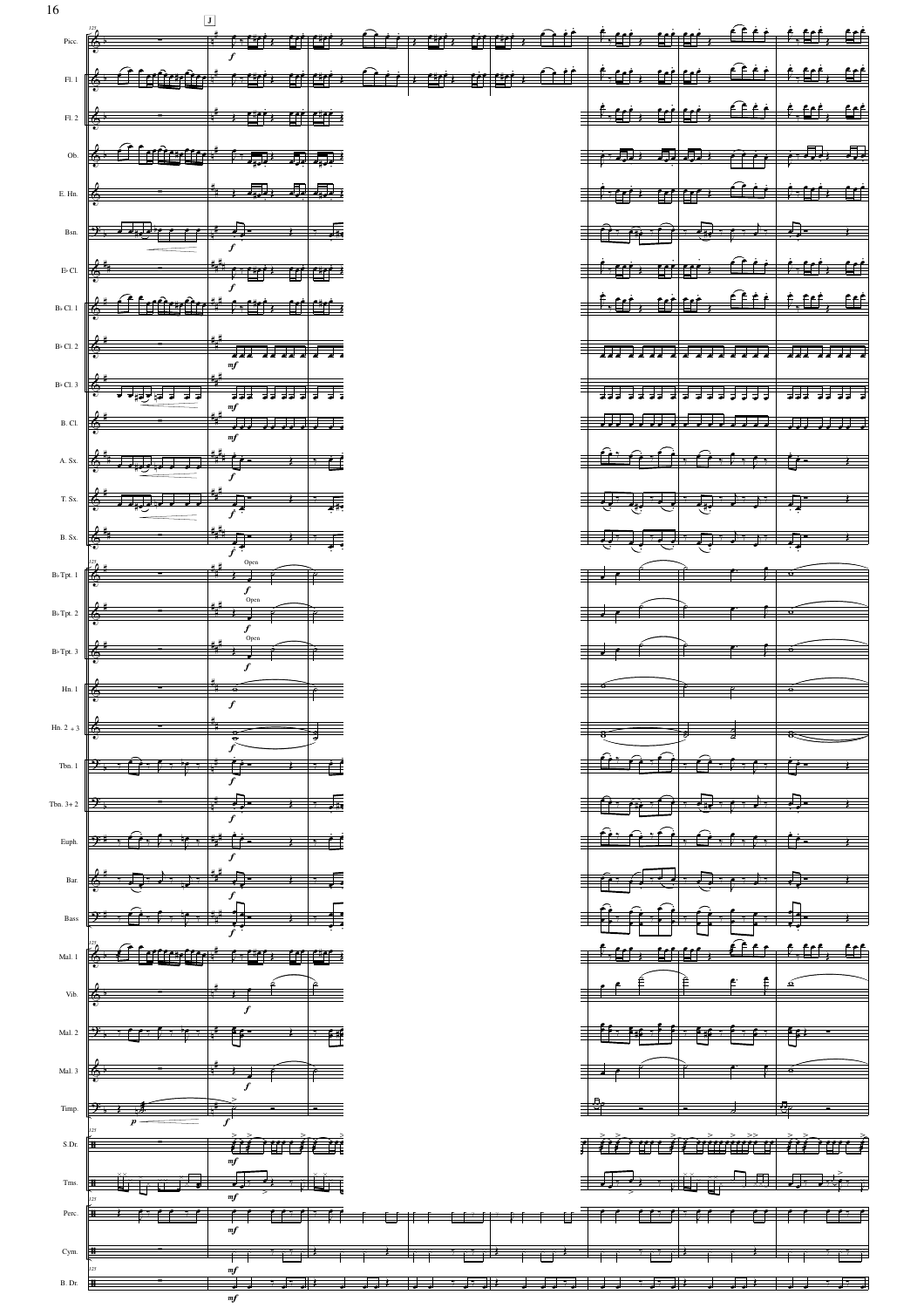|                                                                                                                                                                                                                                                                                                                                                                                                                                                                                                                                                                                                                                                                   |                       |  |  |                                                                                                                                                                                                                                                                                                                                                                                                                                                                                                                                      |  | 17 |
|-------------------------------------------------------------------------------------------------------------------------------------------------------------------------------------------------------------------------------------------------------------------------------------------------------------------------------------------------------------------------------------------------------------------------------------------------------------------------------------------------------------------------------------------------------------------------------------------------------------------------------------------------------------------|-----------------------|--|--|--------------------------------------------------------------------------------------------------------------------------------------------------------------------------------------------------------------------------------------------------------------------------------------------------------------------------------------------------------------------------------------------------------------------------------------------------------------------------------------------------------------------------------------|--|----|
| المدر النَّ <del>جُّ شَفَاء كَ وَشَفْرُ</del> أَنْ فَقَدْ إِنَّ مَنْ الْأَلْفَاءِ فَي الْقَارَاتِ وَاللَّهُ وَمَثَلُونَ وَاللَّهُ وَاللَّهُ وَاللَّهُ وَاللَّهُ وَاللَّهُ وَاللَّهُ وَاللَّهُ وَاللَّهُ وَاللَّهُ وَاللَّهُ وَاللَّهُ و                                                                                                                                                                                                                                                                                                                                                                                                                           |                       |  |  |                                                                                                                                                                                                                                                                                                                                                                                                                                                                                                                                      |  |    |
| <u>الج<sup>د</sup> شدن ، ف منتقل آن شنا ، فقا اشدن ، فكشف الشريف اشدن ، في منتقل آن شنا ، شدن اسدن ، اشك فيه ا</u>                                                                                                                                                                                                                                                                                                                                                                                                                                                                                                                                                |                       |  |  |                                                                                                                                                                                                                                                                                                                                                                                                                                                                                                                                      |  |    |
| ne <mark>de com la conflicta conflor</mark>                                                                                                                                                                                                                                                                                                                                                                                                                                                                                                                                                                                                                       |                       |  |  | <u> – Er ett<sup>e</sup>r, tri , i tri er , i fries</u>                                                                                                                                                                                                                                                                                                                                                                                                                                                                              |  |    |
| $\sim$ $\frac{1}{2}$ $\sim$ $\sqrt{2}$ $\sim$ $\sim$ $\sqrt{2}$                                                                                                                                                                                                                                                                                                                                                                                                                                                                                                                                                                                                   |                       |  |  | $\overline{1}$ , $\overline{1}$ , $\overline{1}$ , $\overline{1}$ , $\overline{1}$ , $\overline{1}$ , $\overline{1}$ , $\overline{1}$ , $\overline{1}$                                                                                                                                                                                                                                                                                                                                                                               |  |    |
|                                                                                                                                                                                                                                                                                                                                                                                                                                                                                                                                                                                                                                                                   |                       |  |  | <u> - En codi (n Coix) - College x - Concert</u>                                                                                                                                                                                                                                                                                                                                                                                                                                                                                     |  |    |
| Bsn. $\frac{1}{2}$                                                                                                                                                                                                                                                                                                                                                                                                                                                                                                                                                                                                                                                |                       |  |  | <u> 2007 - 1908 - 1909 - 1909 - 1909 - 1909 - 1909 - 1909 - 1909 - 1909 - 1909 - 1909 - 1909 - 1909 - 1909 - 190</u>                                                                                                                                                                                                                                                                                                                                                                                                                 |  |    |
| ⊳a <mark> &lt; #red is a contracted</mark> pro                                                                                                                                                                                                                                                                                                                                                                                                                                                                                                                                                                                                                    |                       |  |  | <u>stréditstri digitalités digital</u>                                                                                                                                                                                                                                                                                                                                                                                                                                                                                               |  |    |
| Bar <mark>List of the Contract of the Contract of the Second Second Second Second Second Second Second Second Second Second Second Second Second Second Second Second Second Second Second Second Second Second Second Second Secon</mark>                                                                                                                                                                                                                                                                                                                                                                                                                        |                       |  |  | <u>= Er éti   À, tti , - tti   tri , - tir i v</u>                                                                                                                                                                                                                                                                                                                                                                                                                                                                                   |  |    |
| $B_{\rm p}$ $\alpha$ $\beta$ $\frac{H^2}{\sqrt{2}}$ $\frac{1}{\sqrt{2(1-\frac{1}{2}-\frac{1}{2})}}$ $\frac{1}{\sqrt{2(1-\frac{1}{2}-\frac{1}{2})}}$ $\frac{1}{\sqrt{2}}$                                                                                                                                                                                                                                                                                                                                                                                                                                                                                          |                       |  |  | a japanja japanja japanja japani na kana japanja japanja japanja japanja japanja japanja japanja japanja japanj                                                                                                                                                                                                                                                                                                                                                                                                                      |  |    |
|                                                                                                                                                                                                                                                                                                                                                                                                                                                                                                                                                                                                                                                                   |                       |  |  |                                                                                                                                                                                                                                                                                                                                                                                                                                                                                                                                      |  |    |
|                                                                                                                                                                                                                                                                                                                                                                                                                                                                                                                                                                                                                                                                   |                       |  |  | <del>JATA MARATAN MARI</del>                                                                                                                                                                                                                                                                                                                                                                                                                                                                                                         |  |    |
| $\Delta S_x$ $\left  \xi^{\frac{1+\beta}{2}} + \xi \right  \leq \xi^{\frac{1-\beta}{2}}$                                                                                                                                                                                                                                                                                                                                                                                                                                                                                                                                                                          |                       |  |  |                                                                                                                                                                                                                                                                                                                                                                                                                                                                                                                                      |  |    |
| T. Sx. $\frac{2\frac{1+\frac{1}{2}}{2}+\frac{1}{2}}{\frac{1}{2}+\frac{1}{2}+\frac{1}{2}+\frac{1}{2}+\frac{1}{2}+\frac{1}{2}+\frac{1}{2}+\cdots}$                                                                                                                                                                                                                                                                                                                                                                                                                                                                                                                  |                       |  |  | $\frac{1}{2}$ , $\frac{1}{2}$ , $\frac{1}{2}$ , $\frac{1}{2}$ , $\frac{1}{2}$ , $\frac{1}{2}$ , $\frac{1}{2}$ , $\frac{1}{2}$ , $\frac{1}{2}$ , $\frac{1}{2}$                                                                                                                                                                                                                                                                                                                                                                        |  |    |
| B. Sx. $\frac{2}{3}$ $\frac{2}{3}$ $\frac{1}{3}$ $\frac{1}{3}$ $\frac{1}{3}$ $\frac{1}{3}$ $\frac{1}{3}$ $\frac{1}{3}$ $\frac{1}{3}$ $\frac{1}{3}$ $\frac{1}{3}$ $\frac{1}{3}$ $\frac{1}{3}$ $\frac{1}{3}$ $\frac{1}{3}$ $\frac{1}{3}$ $\frac{1}{3}$ $\frac{1}{3}$ $\frac{1}{3}$ $\frac{1}{3}$ $\frac{1}{3}$ $\frac{$                                                                                                                                                                                                                                                                                                                                             |                       |  |  | <u>י רבי ית יובדו בית ירביב</u>                                                                                                                                                                                                                                                                                                                                                                                                                                                                                                      |  |    |
| $B_3$ Tpt. 1 $\frac{1}{2}$ $\frac{1}{2}$ $\frac{1}{2}$ $\frac{1}{2}$ $\frac{1}{2}$ $\frac{1}{2}$ $\frac{1}{2}$ $\frac{1}{2}$ $\frac{1}{2}$ $\frac{1}{2}$ $\frac{1}{2}$ $\frac{1}{2}$ $\frac{1}{2}$                                                                                                                                                                                                                                                                                                                                                                                                                                                                |                       |  |  |                                                                                                                                                                                                                                                                                                                                                                                                                                                                                                                                      |  |    |
| $B_3$ Tpt. 2 $\frac{2}{3}$ $\frac{2}{3}$ $\frac{2}{3}$ $\frac{2}{3}$ $\frac{2}{3}$ $\frac{2}{3}$ $\frac{2}{3}$ $\frac{2}{3}$ $\frac{2}{3}$ $\frac{2}{3}$ $\frac{2}{3}$ $\frac{2}{3}$ $\frac{2}{3}$ $\frac{2}{3}$ $\frac{2}{3}$ $\frac{2}{3}$ $\frac{2}{3}$ $\frac{2}{3}$ $\frac{2}{3}$ $\frac{2}{3}$ $\frac{2}{3}$                                                                                                                                                                                                                                                                                                                                                |                       |  |  |                                                                                                                                                                                                                                                                                                                                                                                                                                                                                                                                      |  |    |
| B> Tpt. 3                                                                                                                                                                                                                                                                                                                                                                                                                                                                                                                                                                                                                                                         |                       |  |  |                                                                                                                                                                                                                                                                                                                                                                                                                                                                                                                                      |  |    |
| $H_{\rm B}$ , $\frac{1}{2}$ , $\frac{1}{2}$ , $\frac{1}{2}$ , $\frac{1}{2}$ , $\frac{1}{2}$ , $\frac{1}{2}$ , $\frac{1}{2}$ , $\frac{1}{2}$ , $\frac{1}{2}$ , $\frac{1}{2}$ , $\frac{1}{2}$ , $\frac{1}{2}$ , $\frac{1}{2}$ , $\frac{1}{2}$ , $\frac{1}{2}$ , $\frac{1}{2}$ , $\frac{1}{2}$ , $\frac{1}{$                                                                                                                                                                                                                                                                                                                                                         |                       |  |  | $\overline{\phantom{a}}$ $\overline{\phantom{a}}$ $\overline{\phantom{a}}$ $\overline{\phantom{a}}$ $\overline{\phantom{a}}$ $\overline{\phantom{a}}$ $\overline{\phantom{a}}$ $\overline{\phantom{a}}$ $\overline{\phantom{a}}$ $\overline{\phantom{a}}$ $\overline{\phantom{a}}$ $\overline{\phantom{a}}$ $\overline{\phantom{a}}$ $\overline{\phantom{a}}$ $\overline{\phantom{a}}$ $\overline{\phantom{a}}$ $\overline{\phantom{a}}$ $\overline{\phantom{a}}$ $\overline{\$                                                      |  |    |
| $\frac{3}{2}$ $\frac{1}{2}$ $\frac{1}{2}$ $\frac{1}{2}$ $\frac{1}{2}$ $\frac{1}{2}$ $\frac{1}{2}$ $\frac{1}{2}$ $\frac{1}{2}$ $\frac{1}{2}$ $\frac{1}{2}$ $\frac{1}{2}$ $\frac{1}{2}$ $\frac{1}{2}$ $\frac{1}{2}$ $\frac{1}{2}$ $\frac{1}{2}$ $\frac{1}{2}$ $\frac{1}{2}$ $\frac{1}{2}$ $\frac{1}{2}$ $\frac{1}{2}$                                                                                                                                                                                                                                                                                                                                               |                       |  |  | $\begin{array}{c c c c c c} \hline \multicolumn{3}{c }{\textbf{a}} & \multicolumn{3}{c }{\textbf{a}} & \multicolumn{3}{c }{\textbf{a}} & \multicolumn{3}{c }{\textbf{a}} & \multicolumn{3}{c }{\textbf{a}} & \multicolumn{3}{c }{\textbf{a}} & \multicolumn{3}{c }{\textbf{a}} & \multicolumn{3}{c }{\textbf{a}} & \multicolumn{3}{c }{\textbf{a}} & \multicolumn{3}{c }{\textbf{a}} & \multicolumn{3}{c }{\textbf{a}} & \multicolumn{3}{c }{\textbf$                                                                                |  |    |
| Tbn. 1 $\frac{1}{2}$ if $\frac{1}{2}$ if $\frac{1}{2}$ if $\frac{1}{2}$ if $\frac{1}{2}$ if $\frac{1}{2}$ if $\frac{1}{2}$ if $\frac{1}{2}$ if $\frac{1}{2}$ if $\frac{1}{2}$ if $\frac{1}{2}$ if $\frac{1}{2}$ if $\frac{1}{2}$ if $\frac{1}{2}$ if $\frac{1}{2}$ if $\frac{1}{2}$ if $\frac{1}{$                                                                                                                                                                                                                                                                                                                                                                |                       |  |  |                                                                                                                                                                                                                                                                                                                                                                                                                                                                                                                                      |  |    |
|                                                                                                                                                                                                                                                                                                                                                                                                                                                                                                                                                                                                                                                                   |                       |  |  | $\frac{1}{2}$ ( $\frac{1}{2}$ ) $\frac{1}{2}$ ) $\frac{1}{2}$ ( $\frac{1}{2}$ ) $\frac{1}{2}$ ( $\frac{1}{2}$ ) $\frac{1}{2}$ ( $\frac{1}{2}$ ) $\frac{1}{2}$ ( $\frac{1}{2}$ ) $\frac{1}{2}$ ) $\frac{1}{2}$                                                                                                                                                                                                                                                                                                                        |  |    |
|                                                                                                                                                                                                                                                                                                                                                                                                                                                                                                                                                                                                                                                                   |                       |  |  | <u> † 12 + +   12 + 1 + 1 + 1 + 12 + 12 + 1</u>                                                                                                                                                                                                                                                                                                                                                                                                                                                                                      |  |    |
| $Bar$ $\frac{2}{3}$ $\frac{44}{3}$ $\frac{1}{2}$ $\frac{1}{2}$ $\frac{1}{2}$ $\frac{1}{2}$ $\frac{1}{2}$ $\frac{1}{2}$ $\frac{1}{2}$ $\frac{1}{2}$ $\frac{1}{2}$                                                                                                                                                                                                                                                                                                                                                                                                                                                                                                  |                       |  |  | $\overline{1}, \overline{1}, \overline{2}, \overline{3}, \overline{4}, \overline{5}, \overline{7}, \overline{7}, \overline{8}, \overline{9}, \overline{1}, \overline{1}, \overline{2}, \overline{3}, \overline{4}, \overline{5}, \overline{7}, \overline{8}, \overline{9}, \overline{1}, \overline{1}, \overline{2}, \overline{3}, \overline{4}, \overline{5}, \overline{6}, \overline{7}, \overline{8}, \overline{9}, \overline{1}, \overline{1}, \overline{2}, \overline{3}, \overline{4}, \overline{5}, \overline{6}, \overline{$ |  |    |
| $_{\text{Bas}}$ $\frac{1}{2^{k}+1}$ , $\frac{1}{2}$ , $\frac{1}{k}$ , $\frac{1}{k}$ , $\frac{1}{k}$ , $\frac{1}{k}$ , $\frac{1}{k}$ , $\frac{1}{k}$                                                                                                                                                                                                                                                                                                                                                                                                                                                                                                               |                       |  |  | <del>्थू पहुंच ह</del> िन्देहरू हो पहुंच के पहुंच है                                                                                                                                                                                                                                                                                                                                                                                                                                                                                 |  |    |
|                                                                                                                                                                                                                                                                                                                                                                                                                                                                                                                                                                                                                                                                   |                       |  |  | <del>and the company of the company of the company of the company of the company of the company of the company of the company of the company of the company of the company of the company of the company of the company of the com</del>                                                                                                                                                                                                                                                                                             |  |    |
| $v_{\rm{lb}}$ $\frac{24}{9}$ $\frac{400}{9}$ $\frac{400}{9}$ $\frac{400}{9}$ $\frac{400}{9}$ $\frac{400}{9}$ $\frac{400}{9}$ $\frac{400}{9}$ $\frac{400}{9}$ $\frac{400}{9}$ $\frac{400}{9}$ $\frac{400}{9}$ $\frac{400}{9}$ $\frac{400}{9}$ $\frac{400}{9}$ $\frac{400}{9}$ $\frac{400}{9}$ $\frac{400}{$                                                                                                                                                                                                                                                                                                                                                        |                       |  |  | <u>religion de la compa</u>                                                                                                                                                                                                                                                                                                                                                                                                                                                                                                          |  |    |
| $Mal. 2$ 2                                                                                                                                                                                                                                                                                                                                                                                                                                                                                                                                                                                                                                                        |                       |  |  | <u> Filmes (Alminded Holden)</u>                                                                                                                                                                                                                                                                                                                                                                                                                                                                                                     |  |    |
| Mal. 3 $\begin{array}{ccc} \begin{array}{ccc} \bullet & \bullet & \bullet & \bullet \\ \hline \bullet & \bullet & \bullet & \bullet \end{array} & \begin{array}{ccc} \bullet & \bullet & \bullet & \bullet \\ \end{array} & \begin{array}{ccc} \bullet & \bullet & \bullet & \bullet \\ \end{array} & \begin{array}{ccc} \bullet & \bullet & \bullet & \bullet \\ \end{array} & \begin{array}{ccc} \bullet & \bullet & \bullet & \bullet \\ \end{array} & \begin{array}{ccc} \bullet & \bullet & \bullet & \bullet \\ \end{array} & \begin{array}{ccc} \bullet & \bullet & \bullet & \bullet \\ \end{array} & \begin{array}{ccc} \bullet & \bullet & \bullet & \$ |                       |  |  | $\frac{1}{\sqrt{2\pi}}\int_{0}^{\pi}\frac{1}{\sqrt{2\pi}}\left \frac{1}{\sqrt{2\pi}}\left(\frac{1}{\sqrt{2\pi}}\right)^{\frac{1}{2}}\right ^{2}d\theta=\frac{1}{\sqrt{2\pi}}\int_{0}^{\pi}\frac{1}{\sqrt{2\pi}}\left \frac{1}{\sqrt{2\pi}}\left(\frac{1}{\sqrt{2\pi}}\right)^{\frac{1}{2}}\right ^{2}d\theta=\frac{1}{\sqrt{2\pi}}\int_{0}^{\pi}\frac{1}{\sqrt{2\pi}}\left \frac{1}{\sqrt{2\pi}}\left(\frac{1}{\sqrt{2\pi}}\right$                                                                                                   |  |    |
| $Timp.$ $\frac{m}{2}$ $\frac{m}{2}$ $\frac{m}{2}$ $\frac{m}{2}$ $\frac{m}{2}$ $\frac{m}{2}$ $\frac{m}{2}$ $\frac{m}{2}$ $\frac{m}{2}$ $\frac{m}{2}$ $\frac{m}{2}$ $\frac{m}{2}$ $\frac{m}{2}$ $\frac{m}{2}$ $\frac{m}{2}$ $\frac{m}{2}$ $\frac{m}{2}$ $\frac{m}{2}$ $\frac{m}{2}$ $\frac{m}{2}$ $\frac{m}{2}$ $\frac{m$                                                                                                                                                                                                                                                                                                                                           |                       |  |  |                                                                                                                                                                                                                                                                                                                                                                                                                                                                                                                                      |  |    |
| sos <del>a Túrar iari ar Morar d'IC</del>                                                                                                                                                                                                                                                                                                                                                                                                                                                                                                                                                                                                                         |                       |  |  | siwi wê de wedî diwiwî v                                                                                                                                                                                                                                                                                                                                                                                                                                                                                                             |  |    |
| $T_{\rm rms}$ $\frac{1}{2}$ $\frac{1}{2}$ $\frac{1}{2}$ $\frac{1}{2}$ $\frac{1}{2}$ $\frac{1}{2}$ $\frac{1}{2}$ $\frac{1}{2}$ $\frac{1}{2}$ $\frac{1}{2}$                                                                                                                                                                                                                                                                                                                                                                                                                                                                                                         |                       |  |  | <del>, Tal Jel vyl</del> ing, Dval                                                                                                                                                                                                                                                                                                                                                                                                                                                                                                   |  |    |
| Perc. <mark>Julian Spitz of the party of the party of the computation of the computation of the computation of the computation of the computation of the computation of the computation of the computation of the computation of th</mark>                                                                                                                                                                                                                                                                                                                                                                                                                        |                       |  |  |                                                                                                                                                                                                                                                                                                                                                                                                                                                                                                                                      |  |    |
| Cym. <del>1988 - 1988 - 1988 - 1988 - 1988 - 1988 - 1988 - 1988 - 1988 - 1988 - 1988 - 1988 - 1988 - 1988 - 1988 - 1988 - 1988 - 1988 - 1988 - 1988 - 1988 - 1988 - 1988 - 1988 - 1988 - 1988 - 1988 - 1988 - 1988 - 1988 - 1988 -</del>                                                                                                                                                                                                                                                                                                                                                                                                                          |                       |  |  |                                                                                                                                                                                                                                                                                                                                                                                                                                                                                                                                      |  |    |
|                                                                                                                                                                                                                                                                                                                                                                                                                                                                                                                                                                                                                                                                   | $T$ , $T$ , $T$ , $T$ |  |  |                                                                                                                                                                                                                                                                                                                                                                                                                                                                                                                                      |  |    |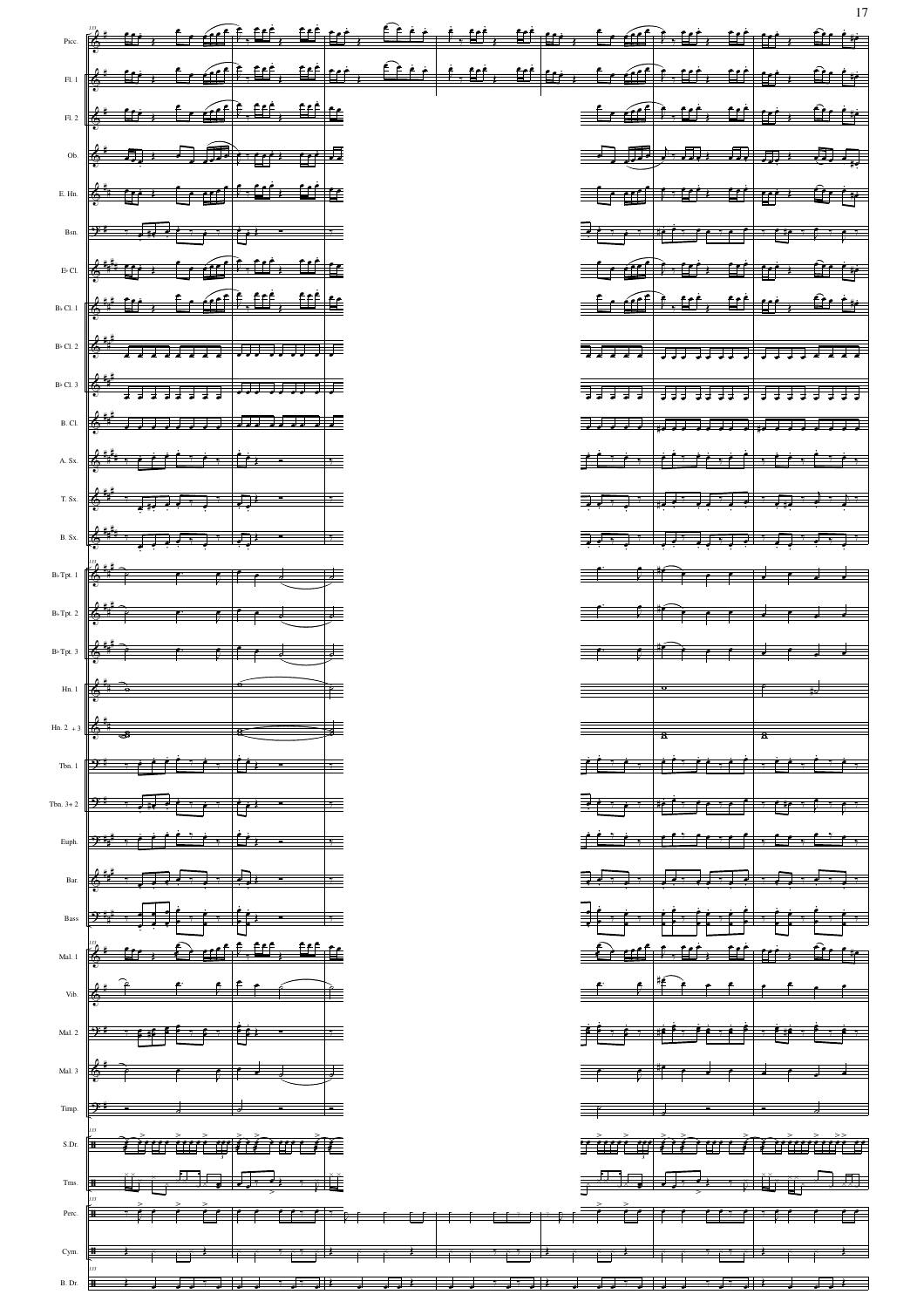| ٧ |        |
|---|--------|
|   |        |
|   | I      |
|   | M<br>٧ |

| lδ            |                                                                                                                                                                                                                                                                                                                                                                                                                            |                                                                                                                                                                                                                                                                                                                     |   |                              |                                                                                                                                                                                                                                                                                                                     |                                                                                                                                                                                                                                                                                                                     |                                                                                                                 |
|---------------|----------------------------------------------------------------------------------------------------------------------------------------------------------------------------------------------------------------------------------------------------------------------------------------------------------------------------------------------------------------------------------------------------------------------------|---------------------------------------------------------------------------------------------------------------------------------------------------------------------------------------------------------------------------------------------------------------------------------------------------------------------|---|------------------------------|---------------------------------------------------------------------------------------------------------------------------------------------------------------------------------------------------------------------------------------------------------------------------------------------------------------------|---------------------------------------------------------------------------------------------------------------------------------------------------------------------------------------------------------------------------------------------------------------------------------------------------------------------|-----------------------------------------------------------------------------------------------------------------|
|               | Pice. $\frac{100}{100}$ <b>by <math>\frac{1}{200}</math></b> $\frac{1}{200}$ <b>c</b> $\frac{1}{200}$ <b>c</b> $\frac{1}{200}$ <b>c</b> $\frac{1}{200}$ <b>c</b> $\frac{1}{200}$ <b>c</b> $\frac{1}{200}$ <b>c</b> $\frac{1}{200}$ <b>c</b> $\frac{1}{200}$ <b>c</b> $\frac{1}{200}$ <b>c</b> $\frac{1}{200}$ <b>c</b> $\frac{1}{200}$ <b>c</b> $\frac{1}{20$                                                              |                                                                                                                                                                                                                                                                                                                     |   |                              |                                                                                                                                                                                                                                                                                                                     |                                                                                                                                                                                                                                                                                                                     |                                                                                                                 |
|               |                                                                                                                                                                                                                                                                                                                                                                                                                            |                                                                                                                                                                                                                                                                                                                     |   |                              |                                                                                                                                                                                                                                                                                                                     |                                                                                                                                                                                                                                                                                                                     | $\frac{1}{8}$ if if $\frac{1}{4}$                                                                               |
|               | $F_{R,2}$ $\frac{2}{5}$ $\frac{2}{5}$ $\frac{2}{5}$ $\frac{2}{5}$ $\frac{2}{5}$ $\frac{2}{5}$ $\frac{2}{5}$ $\frac{2}{5}$ $\frac{2}{5}$ $\frac{2}{5}$ $\frac{2}{5}$ $\frac{2}{5}$                                                                                                                                                                                                                                          |                                                                                                                                                                                                                                                                                                                     |   |                              |                                                                                                                                                                                                                                                                                                                     |                                                                                                                                                                                                                                                                                                                     | $\frac{1}{3}$ $\frac{1}{2}$ $\frac{1}{2}$ $\frac{1}{2}$ $\frac{1}{2}$ $\frac{1}{2}$ $\frac{1}{2}$ $\frac{1}{2}$ |
|               | $\frac{1}{2}$ , $\frac{1}{2}$ , $\frac{1}{2}$ , $\frac{1}{2}$ , $\frac{1}{2}$ , $\frac{1}{2}$                                                                                                                                                                                                                                                                                                                              |                                                                                                                                                                                                                                                                                                                     |   | $\left  \frac{3}{4} \right $ |                                                                                                                                                                                                                                                                                                                     | $\mathbf{v} = \mathbf{v} \cdot \mathbf{v}$                                                                                                                                                                                                                                                                          | $\frac{1}{8}$ in the set of $\frac{1}{4}$                                                                       |
|               | $E_{\text{Hilb}}$ $\frac{1}{6}$ $\frac{1}{6}$ $\frac{1}{6}$ $\frac{1}{6}$ $\frac{1}{6}$ $\frac{1}{6}$ $\frac{1}{6}$ $\frac{1}{6}$ $\frac{1}{6}$ $\frac{1}{6}$ $\frac{1}{6}$ $\frac{1}{6}$ $\frac{1}{6}$ $\frac{1}{6}$ $\frac{1}{6}$ $\frac{1}{6}$ $\frac{1}{6}$ $\frac{1}{6}$ $\frac{1}{6}$ $\frac{1}{6}$ $\frac{1}{6}$                                                                                                    |                                                                                                                                                                                                                                                                                                                     |   |                              |                                                                                                                                                                                                                                                                                                                     | $\mathbb{E}[\mathbf{r}]$                                                                                                                                                                                                                                                                                            | $\frac{1}{3}$ in the set $\frac{1}{3}$                                                                          |
|               | $B_{\text{sn}}$ $\left[\frac{1}{2}, \frac{1}{2}, \frac{1}{2}, \frac{1}{2}, \frac{1}{2}, \frac{1}{2}, \frac{1}{2}, \frac{1}{2}, \frac{1}{2}, \frac{1}{2}, \frac{1}{2}, \frac{1}{2}, \frac{1}{2}, \frac{1}{2}, \frac{1}{2}, \frac{1}{2}, \frac{1}{2}, \frac{1}{2}, \frac{1}{2}, \frac{1}{2}, \frac{1}{2}, \frac{1}{2}, \frac{1}{2}, \frac{1}{2}, \frac{1}{2}, \frac{1}{2}, \frac{1}{2}, \frac{1}{2}, \frac{1}{2}, \frac{1}{$ |                                                                                                                                                                                                                                                                                                                     |   |                              |                                                                                                                                                                                                                                                                                                                     | $\frac{3}{4}$ $\frac{3}{4}$ $\frac{3}{4}$ $\frac{3}{4}$ $\frac{3}{4}$ $\frac{3}{4}$ $\frac{3}{4}$ $\frac{3}{4}$ $\frac{3}{4}$ $\frac{3}{4}$ $\frac{3}{4}$ $\frac{3}{4}$ $\frac{3}{4}$ $\frac{3}{4}$ $\frac{3}{4}$ $\frac{3}{4}$ $\frac{3}{4}$ $\frac{3}{4}$ $\frac{3}{4}$ $\frac{3}{4}$ $\frac{3}{4}$ $\frac{3}{4}$ |                                                                                                                 |
|               | Da filip and the state of the state of the state of the state of the state of the state of the state of the state of the state of the state of the state of the state of the state of the state of the state of the state of t                                                                                                                                                                                             |                                                                                                                                                                                                                                                                                                                     |   |                              | $\frac{3}{4}$ $\frac{1}{4}$                                                                                                                                                                                                                                                                                         | $\frac{1}{8}$ $\frac{5}{4}$ $\frac{1}{4}$                                                                                                                                                                                                                                                                           |                                                                                                                 |
|               | $\frac{1}{\sqrt{2}}$ , $\frac{1}{\sqrt{2}}$ , $\frac{1}{\sqrt{2}}$ , $\frac{1}{\sqrt{2}}$ , $\frac{1}{\sqrt{2}}$ , $\frac{1}{\sqrt{2}}$ , $\frac{1}{\sqrt{2}}$ , $\frac{1}{\sqrt{2}}$ , $\frac{1}{\sqrt{2}}$ , $\frac{1}{\sqrt{2}}$ , $\frac{1}{\sqrt{2}}$ , $\frac{1}{\sqrt{2}}$ , $\frac{1}{\sqrt{2}}$ , $\frac{1}{\sqrt{2}}$ , $\frac{1}{\sqrt{2}}$                                                                     |                                                                                                                                                                                                                                                                                                                     |   |                              |                                                                                                                                                                                                                                                                                                                     | $\frac{1}{2}$ $\frac{1}{2}$ $\frac{1}{2}$ $\frac{1}{2}$ $\frac{1}{2}$ $\frac{1}{2}$ $\frac{1}{2}$ $\frac{1}{2}$ $\frac{1}{2}$ $\frac{1}{2}$ $\frac{1}{2}$ $\frac{1}{2}$ $\frac{1}{2}$ $\frac{1}{2}$ $\frac{1}{2}$ $\frac{1}{2}$ $\frac{1}{2}$ $\frac{1}{2}$ $\frac{1}{2}$ $\frac{1}{2}$ $\frac{1}{2}$ $\frac{1}{2}$ |                                                                                                                 |
|               | $B_{\rm B}$ $\alpha$ 2 $\frac{2\pi i}{\sqrt{3}}$ $\frac{1}{\sqrt{11}}$ $\frac{1}{\sqrt{11}}$ $\frac{1}{\sqrt{11}}$ $\frac{1}{\sqrt{11}}$ $\frac{1}{\sqrt{11}}$                                                                                                                                                                                                                                                             |                                                                                                                                                                                                                                                                                                                     |   |                              | $\frac{1}{2}$ $\frac{1}{2}$ $\frac{1}{2}$ $\frac{1}{2}$ $\frac{1}{2}$ $\frac{1}{2}$ $\frac{1}{2}$ $\frac{1}{2}$ $\frac{1}{2}$ $\frac{1}{2}$ $\frac{1}{2}$ $\frac{1}{2}$ $\frac{1}{2}$ $\frac{1}{2}$ $\frac{1}{2}$ $\frac{1}{2}$ $\frac{1}{2}$ $\frac{1}{2}$ $\frac{1}{2}$ $\frac{1}{2}$ $\frac{1}{2}$ $\frac{1}{2}$ | $\sim$ $\sim$                                                                                                                                                                                                                                                                                                       | $\frac{1}{8}$ $\frac{1}{2}$ $\frac{1}{2}$ $\frac{1}{4}$                                                         |
|               | $\frac{1}{1000}$ $\frac{1}{1000}$ $\frac{1}{1000}$ $\frac{1}{1000}$ $\frac{1}{1000}$ $\frac{1}{1000}$ $\frac{1}{1000}$ $\frac{1}{1000}$ $\frac{1}{1000}$ $\frac{1}{1000}$ $\frac{1}{1000}$ $\frac{1}{1000}$ $\frac{1}{1000}$ $\frac{1}{1000}$ $\frac{1}{1000}$ $\frac{1}{1000}$ $\frac{1}{1000}$                                                                                                                           |                                                                                                                                                                                                                                                                                                                     |   |                              |                                                                                                                                                                                                                                                                                                                     | $\frac{1}{8}$ $\frac{1}{8}$ $\frac{1}{8}$ $\frac{1}{8}$ $\frac{1}{8}$ $\frac{1}{8}$ $\frac{1}{8}$ $\frac{1}{8}$ $\frac{1}{8}$ $\frac{1}{8}$ $\frac{1}{8}$ $\frac{1}{8}$ $\frac{1}{8}$ $\frac{1}{8}$ $\frac{1}{8}$ $\frac{1}{8}$ $\frac{1}{8}$ $\frac{1}{8}$ $\frac{1}{8}$ $\frac{1}{8}$ $\frac{1}{8}$ $\frac{1}{8}$ |                                                                                                                 |
|               | B.C.                                                                                                                                                                                                                                                                                                                                                                                                                       |                                                                                                                                                                                                                                                                                                                     |   |                              |                                                                                                                                                                                                                                                                                                                     | $\frac{1}{3}$ $\frac{1}{3}$ $\frac{1}{3}$ $\frac{1}{3}$ $\frac{1}{3}$ $\frac{1}{3}$ $\frac{1}{3}$ $\frac{1}{3}$ $\frac{1}{3}$                                                                                                                                                                                       |                                                                                                                 |
|               |                                                                                                                                                                                                                                                                                                                                                                                                                            |                                                                                                                                                                                                                                                                                                                     |   |                              |                                                                                                                                                                                                                                                                                                                     | $\frac{1}{3}$ $\frac{1}{2}$ $\frac{1}{2}$ $\frac{1}{2}$ $\frac{1}{2}$ $\frac{1}{2}$ $\frac{1}{2}$ $\frac{1}{2}$ $\frac{1}{2}$ $\frac{1}{2}$ $\frac{1}{2}$ $\frac{1}{2}$ $\frac{1}{2}$ $\frac{1}{2}$ $\frac{1}{2}$ $\frac{1}{2}$ $\frac{1}{2}$ $\frac{1}{2}$ $\frac{1}{2}$ $\frac{1}{2}$ $\frac{1}{2}$ $\frac{1}{2}$ |                                                                                                                 |
|               | $T$ Sx $\frac{1}{2}$ $\frac{1}{2}$ $\frac{1}{2}$ $\frac{1}{2}$ $\frac{1}{2}$ $\frac{1}{2}$ $\frac{1}{2}$ $\frac{1}{2}$ $\frac{1}{2}$ $\frac{1}{2}$ $\frac{1}{2}$ $\frac{1}{2}$ $\frac{1}{2}$ $\frac{1}{2}$ $\frac{1}{2}$ $\frac{1}{2}$ $\frac{1}{2}$ $\frac{1}{2}$ $\frac{1}{2}$ $\frac{1}{2}$ $\frac{1}{2}$ $\frac{$                                                                                                      |                                                                                                                                                                                                                                                                                                                     |   |                              |                                                                                                                                                                                                                                                                                                                     | $\frac{1}{2}$ $\frac{1}{2}$ $\frac{1}{2}$ $\frac{1}{2}$ $\frac{1}{2}$ $\frac{1}{2}$ $\frac{1}{2}$ $\frac{1}{2}$ $\frac{1}{2}$ $\frac{1}{2}$ $\frac{1}{2}$ $\frac{1}{2}$ $\frac{1}{2}$ $\frac{1}{2}$ $\frac{1}{2}$ $\frac{1}{2}$ $\frac{1}{2}$ $\frac{1}{2}$ $\frac{1}{2}$ $\frac{1}{2}$ $\frac{1}{2}$ $\frac{1}{2}$ |                                                                                                                 |
|               | B. S. $\frac{1}{2}$ $\frac{1}{2}$ $\frac{1}{2}$ $\frac{1}{2}$ $\frac{1}{2}$ $\frac{1}{2}$ $\frac{1}{2}$ $\frac{1}{2}$ $\frac{1}{2}$ $\frac{1}{2}$ $\frac{1}{2}$ $\frac{1}{2}$ $\frac{1}{2}$ $\frac{1}{2}$ $\frac{1}{2}$ $\frac{1}{2}$ $\frac{1}{2}$ $\frac{1}{2}$ $\frac{1}{2}$ $\frac{1}{2}$ $\frac{1}{2}$ $\frac{1$                                                                                                      |                                                                                                                                                                                                                                                                                                                     |   |                              |                                                                                                                                                                                                                                                                                                                     | $\frac{3}{4}$ $\frac{1}{4}$ $\frac{1}{4}$ $\frac{1}{4}$ $\frac{1}{8}$ $\frac{1}{4}$ $\frac{1}{8}$ $\frac{1}{4}$                                                                                                                                                                                                     |                                                                                                                 |
|               | $B^3 T pt. 1$                                                                                                                                                                                                                                                                                                                                                                                                              |                                                                                                                                                                                                                                                                                                                     |   |                              |                                                                                                                                                                                                                                                                                                                     | <u> 182 - Le Sternes Sternes Sternes</u>                                                                                                                                                                                                                                                                            |                                                                                                                 |
|               | B, Tpt. 2 $\frac{2}{9} + \frac{2}{9} + \frac{2}{9} + \frac{2}{9} + \frac{2}{9} + \frac{2}{9} + \frac{2}{9} + \frac{2}{9} + \frac{2}{9} + \frac{2}{9} + \frac{2}{9} + \frac{2}{9} + \frac{2}{9} + \frac{2}{9} + \frac{2}{9} + \frac{2}{9} + \frac{2}{9} + \frac{2}{9} + \frac{2}{9} + \frac{2}{9} + \frac{2}{9} + \frac{2}{9} + \frac{2}{9} + \frac{2}{9} + \frac{2}{9} + \frac{2}{9} + \frac$                              |                                                                                                                                                                                                                                                                                                                     |   |                              |                                                                                                                                                                                                                                                                                                                     | $\frac{1}{3}$ $\frac{1}{3}$ $\frac{1}{3}$ $\frac{1}{3}$ $\frac{1}{3}$ $\frac{1}{3}$ $\frac{1}{3}$ $\frac{1}{3}$ $\frac{1}{3}$ $\frac{1}{3}$ $\frac{1}{3}$                                                                                                                                                           |                                                                                                                 |
|               | $B \triangleright Tpt.$ 3 $\left  \begin{array}{ccc} \frac{1}{2} & \frac{1}{2} & \frac{1}{2} \\ 0 & 0 & \frac{1}{2} \end{array} \right $                                                                                                                                                                                                                                                                                   |                                                                                                                                                                                                                                                                                                                     |   |                              |                                                                                                                                                                                                                                                                                                                     | $\frac{1}{2}$ $\frac{1}{2}$ $\frac{1}{2}$ $\frac{1}{2}$ $\frac{1}{2}$ $\frac{1}{2}$ $\frac{1}{2}$ $\frac{1}{2}$ $\frac{1}{2}$ $\frac{1}{2}$ $\frac{1}{2}$ $\frac{1}{2}$ $\frac{1}{2}$ $\frac{1}{2}$ $\frac{1}{2}$ $\frac{1}{2}$ $\frac{1}{2}$ $\frac{1}{2}$ $\frac{1}{2}$ $\frac{1}{2}$ $\frac{1}{2}$ $\frac{1}{2}$ |                                                                                                                 |
|               | $Hn.1$ $\frac{2}{\sqrt{3}}$ $\frac{4}{9}$ $\frac{2}{9}$ $\frac{2}{9}$ $\frac{2}{9}$ $\frac{2}{9}$ $\frac{2}{9}$ $\frac{2}{9}$ $\frac{2}{9}$ $\frac{2}{9}$ $\frac{2}{9}$ $\frac{2}{9}$ $\frac{2}{9}$ $\frac{2}{9}$ $\frac{2}{9}$ $\frac{2}{9}$ $\frac{2}{9}$ $\frac{2}{9}$ $\frac{2}{9}$ $\frac{2}{9}$ $\frac{2}{9}$                                                                                                        |                                                                                                                                                                                                                                                                                                                     |   |                              |                                                                                                                                                                                                                                                                                                                     | $\frac{1}{2}$ $\frac{1}{2}$ $\frac{1}{2}$ $\frac{1}{2}$ $\frac{1}{2}$ $\frac{1}{2}$ $\frac{1}{2}$ $\frac{1}{2}$ $\frac{1}{2}$ $\frac{1}{2}$ $\frac{1}{2}$ $\frac{1}{2}$ $\frac{1}{2}$ $\frac{1}{2}$ $\frac{1}{2}$ $\frac{1}{2}$ $\frac{1}{2}$ $\frac{1}{2}$ $\frac{1}{2}$ $\frac{1}{2}$ $\frac{1}{2}$ $\frac{1}{2}$ |                                                                                                                 |
| Hn. 2         | $\frac{164}{9}$                                                                                                                                                                                                                                                                                                                                                                                                            |                                                                                                                                                                                                                                                                                                                     |   |                              |                                                                                                                                                                                                                                                                                                                     | $\mathbf{y}$ , $\mathbf{y}$ , $\mathbf{y}$ , $\mathbf{y}$ , $\mathbf{y}$ , $\mathbf{y}$ , $\mathbf{y}$ , $\mathbf{y}$                                                                                                                                                                                               | $\frac{1}{4}$                                                                                                   |
| Tbn. 1        |                                                                                                                                                                                                                                                                                                                                                                                                                            |                                                                                                                                                                                                                                                                                                                     |   |                              |                                                                                                                                                                                                                                                                                                                     |                                                                                                                                                                                                                                                                                                                     | ₹                                                                                                               |
| Tbn. $3+2$    |                                                                                                                                                                                                                                                                                                                                                                                                                            |                                                                                                                                                                                                                                                                                                                     |   |                              |                                                                                                                                                                                                                                                                                                                     |                                                                                                                                                                                                                                                                                                                     | 拜                                                                                                               |
| Euph.         |                                                                                                                                                                                                                                                                                                                                                                                                                            | $\frac{1}{2}$ $\frac{1}{2}$ $\frac{1}{2}$ $\frac{1}{2}$ $\frac{1}{2}$ $\frac{1}{2}$ $\frac{1}{2}$ $\frac{1}{2}$ $\frac{1}{2}$ $\frac{1}{2}$ $\frac{1}{2}$ $\frac{1}{2}$ $\frac{1}{2}$ $\frac{1}{2}$ $\frac{1}{2}$ $\frac{1}{2}$ $\frac{1}{2}$ $\frac{1}{2}$ $\frac{1}{2}$ $\frac{1}{2}$ $\frac{1}{2}$ $\frac{1}{2}$ |   |                              |                                                                                                                                                                                                                                                                                                                     |                                                                                                                                                                                                                                                                                                                     | $\frac{1}{8}$                                                                                                   |
|               |                                                                                                                                                                                                                                                                                                                                                                                                                            | $\Box$ $\Box$ $\Box$ $\Box$ $\Box$ $\Box$ $\Box$                                                                                                                                                                                                                                                                    |   |                              |                                                                                                                                                                                                                                                                                                                     |                                                                                                                                                                                                                                                                                                                     |                                                                                                                 |
| Bass          |                                                                                                                                                                                                                                                                                                                                                                                                                            | $\frac{1}{2}$                                                                                                                                                                                                                                                                                                       |   |                              |                                                                                                                                                                                                                                                                                                                     |                                                                                                                                                                                                                                                                                                                     | ⇉                                                                                                               |
| Mal. $\,$ 1   | <u> 1999 - 1999 - 1999 - 1999 - 1999 - 1999 - 1999 - 1999 - 1999 - 1999 - 1999 - 1999 - 1999 - 1999 - 1999 - 199</u>                                                                                                                                                                                                                                                                                                       |                                                                                                                                                                                                                                                                                                                     |   |                              |                                                                                                                                                                                                                                                                                                                     |                                                                                                                                                                                                                                                                                                                     | $\mathbb{R}$ $\Box$ $\Box$ $\Box$ $\mathbb{R}$                                                                  |
| Vib.          | $\bullet$ $\bullet$                                                                                                                                                                                                                                                                                                                                                                                                        |                                                                                                                                                                                                                                                                                                                     |   |                              |                                                                                                                                                                                                                                                                                                                     |                                                                                                                                                                                                                                                                                                                     | <u>Uf off,</u>                                                                                                  |
| Mal. 2        | $\frac{1}{2}$ $\frac{1}{2}$ $\frac{1}{2}$ $\frac{1}{2}$ $\frac{1}{2}$ $\frac{1}{2}$ $\frac{1}{2}$ $\frac{1}{2}$ $\frac{1}{2}$ $\frac{1}{2}$                                                                                                                                                                                                                                                                                |                                                                                                                                                                                                                                                                                                                     |   |                              |                                                                                                                                                                                                                                                                                                                     |                                                                                                                                                                                                                                                                                                                     |                                                                                                                 |
| Mal. 3        |                                                                                                                                                                                                                                                                                                                                                                                                                            |                                                                                                                                                                                                                                                                                                                     |   |                              |                                                                                                                                                                                                                                                                                                                     |                                                                                                                                                                                                                                                                                                                     |                                                                                                                 |
| Timp.         |                                                                                                                                                                                                                                                                                                                                                                                                                            |                                                                                                                                                                                                                                                                                                                     |   |                              |                                                                                                                                                                                                                                                                                                                     |                                                                                                                                                                                                                                                                                                                     |                                                                                                                 |
| S.Dr.         |                                                                                                                                                                                                                                                                                                                                                                                                                            | ran í Tranna                                                                                                                                                                                                                                                                                                        |   |                              |                                                                                                                                                                                                                                                                                                                     | <u> 18 11111 - 111111111 ș</u>                                                                                                                                                                                                                                                                                      |                                                                                                                 |
| Tms.<br>Perc. | <del>JJsJs&amp;js <sub>Ď</sub>  ŭrr s<sup>£d</sup> J</del> J                                                                                                                                                                                                                                                                                                                                                               |                                                                                                                                                                                                                                                                                                                     |   |                              |                                                                                                                                                                                                                                                                                                                     |                                                                                                                                                                                                                                                                                                                     | $\Box$ $H$<br>$\frac{1}{4}$                                                                                     |
| Cym.          |                                                                                                                                                                                                                                                                                                                                                                                                                            |                                                                                                                                                                                                                                                                                                                     |   |                              |                                                                                                                                                                                                                                                                                                                     |                                                                                                                                                                                                                                                                                                                     |                                                                                                                 |
| B. Dr.        |                                                                                                                                                                                                                                                                                                                                                                                                                            |                                                                                                                                                                                                                                                                                                                     |   |                              |                                                                                                                                                                                                                                                                                                                     |                                                                                                                                                                                                                                                                                                                     |                                                                                                                 |
|               |                                                                                                                                                                                                                                                                                                                                                                                                                            |                                                                                                                                                                                                                                                                                                                     | ℋ |                              |                                                                                                                                                                                                                                                                                                                     |                                                                                                                                                                                                                                                                                                                     |                                                                                                                 |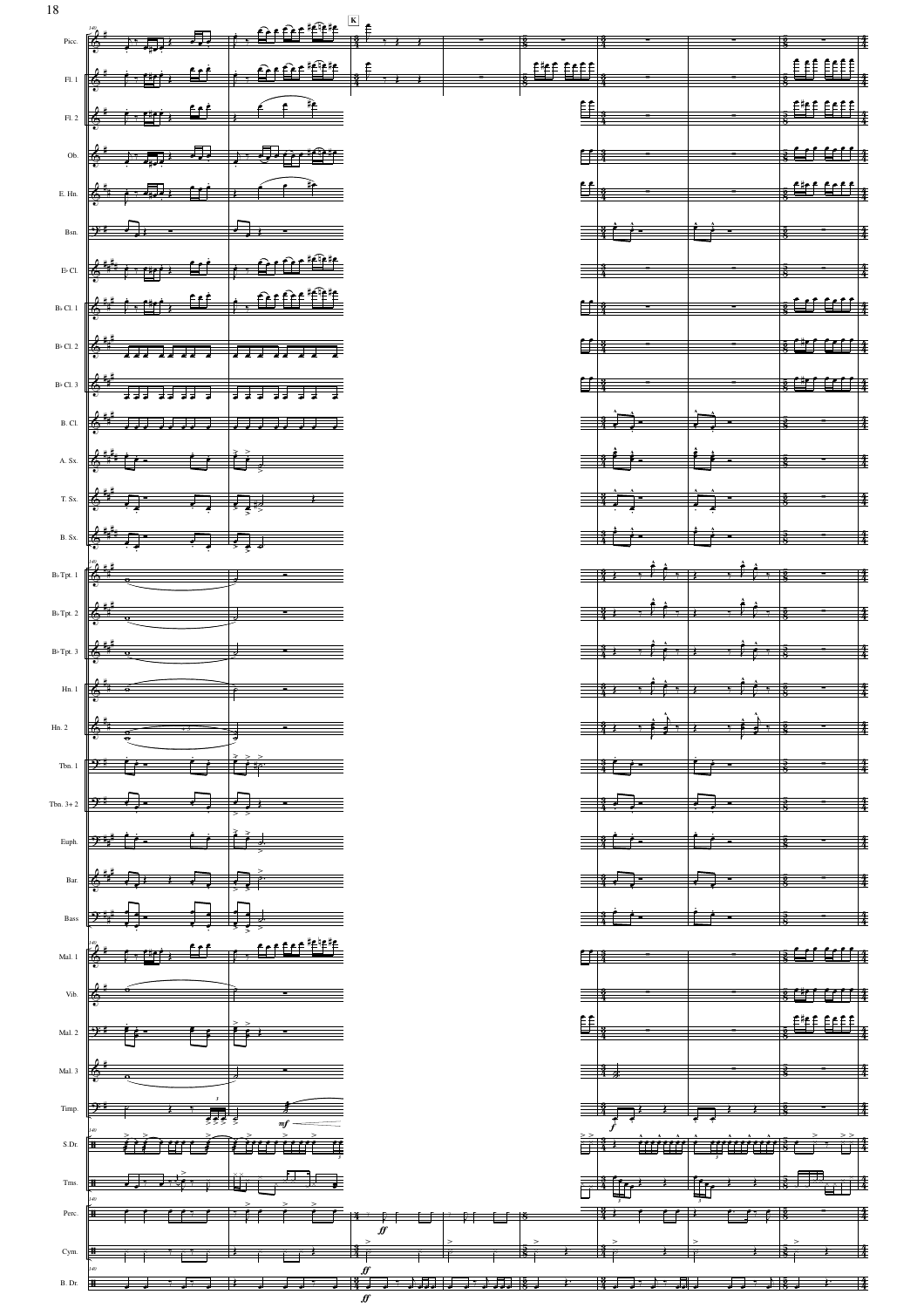|                               |                                                                                                                                                                                                                                                                                                                                                                                             |                                                                                                                               | $\overline{L}$ | Lento |                        | doloroso                   |                                                                                                                                                                                         |                             |                                            |        |                  | 19                                                                                                                    |
|-------------------------------|---------------------------------------------------------------------------------------------------------------------------------------------------------------------------------------------------------------------------------------------------------------------------------------------------------------------------------------------------------------------------------------------|-------------------------------------------------------------------------------------------------------------------------------|----------------|-------|------------------------|----------------------------|-----------------------------------------------------------------------------------------------------------------------------------------------------------------------------------------|-----------------------------|--------------------------------------------|--------|------------------|-----------------------------------------------------------------------------------------------------------------------|
| $\rm Picc.$                   |                                                                                                                                                                                                                                                                                                                                                                                             |                                                                                                                               |                |       |                        |                            |                                                                                                                                                                                         |                             |                                            |        |                  |                                                                                                                       |
| FLI                           |                                                                                                                                                                                                                                                                                                                                                                                             | $\frac{1}{8}$ $\frac{1}{2}$ $\frac{1}{2}$ $\frac{1}{2}$ $\frac{1}{2}$ $\frac{1}{2}$ $\frac{1}{2}$ $\frac{1}{2}$ $\frac{1}{2}$ |                |       |                        |                            | $\left\{ \left( \mathcal{L}^{(1)} \left( \mathcal{L}^{(1)} \right) \right) \left( \mathcal{L}^{(1)} \right) \left( \mathcal{L}^{(1)} \right) \left( \mathcal{L}^{(1)} \right) \right\}$ |                             |                                            |        |                  | $\pi_{\ell},\pi$                                                                                                      |
|                               |                                                                                                                                                                                                                                                                                                                                                                                             |                                                                                                                               |                |       |                        |                            |                                                                                                                                                                                         |                             |                                            |        |                  |                                                                                                                       |
| FL <sub>2</sub> $\frac{1}{2}$ |                                                                                                                                                                                                                                                                                                                                                                                             | <u>, Erf Erff y</u>                                                                                                           |                |       |                        |                            |                                                                                                                                                                                         | <u>ள்ள செய்தியுள்ளும் </u>  |                                            |        |                  |                                                                                                                       |
|                               | $_{\rm ob}$ 6 <sup>2</sup> 4                                                                                                                                                                                                                                                                                                                                                                | $\frac{1}{3}$ if if $\frac{1}{3}$                                                                                             |                |       |                        |                            |                                                                                                                                                                                         |                             |                                            |        |                  |                                                                                                                       |
|                               | E. Hn. $647$                                                                                                                                                                                                                                                                                                                                                                                |                                                                                                                               |                |       |                        |                            |                                                                                                                                                                                         |                             |                                            |        |                  |                                                                                                                       |
|                               | Bsn. $2^{\frac{3}{2}}$ $3^{\frac{3}{2}}$ $4^{\frac{3}{2}}$ $4^{\frac{3}{2}}$ $8^{\frac{3}{2}}$                                                                                                                                                                                                                                                                                              |                                                                                                                               |                |       |                        |                            |                                                                                                                                                                                         |                             |                                            |        |                  |                                                                                                                       |
|                               | $B$ Cl. $877$<br>$\frac{1}{8}$ $\frac{1}{2}$ $\frac{1}{8}$ $\frac{1}{2}$ $\frac{1}{8}$ $\frac{1}{8}$                                                                                                                                                                                                                                                                                        |                                                                                                                               |                |       |                        |                            |                                                                                                                                                                                         |                             |                                            |        |                  |                                                                                                                       |
|                               | $B_{\text{BCL}}$ $\frac{2\frac{14}{3}}{2}$                                                                                                                                                                                                                                                                                                                                                  |                                                                                                                               |                |       |                        |                            |                                                                                                                                                                                         |                             |                                            |        |                  | GAGAGAGAGAGA                                                                                                          |
|                               | $B_{\text{B}}$ $C_{12}$ $C_{23}$ $C_{34}$ $C_{44}$ $C_{45}$ $C_{46}$ $C_{47}$ $C_{48}$ $C_{49}$ $C_{40}$ $C_{40}$ $C_{41}$ $C_{42}$ $C_{45}$ $C_{46}$ $C_{47}$ $C_{48}$ $C_{49}$ $C_{40}$ $C_{40}$ $C_{40}$ $C_{40}$ $C_{40}$ $C_{40}$ $C_{40}$ $C_{40}$ $C_{$                                                                                                                              |                                                                                                                               |                |       |                        |                            |                                                                                                                                                                                         |                             |                                            |        |                  | <u> Tristants de la familie de la familie de la familie de la familie de la familie de la familie de la familie d</u> |
|                               | $B_{\text{B}}$ $C13$ $B17$ $B17$ $B17$ $B17$                                                                                                                                                                                                                                                                                                                                                |                                                                                                                               |                |       |                        |                            |                                                                                                                                                                                         |                             |                                            |        |                  | 2001 2001 2001 2001 2002 2001                                                                                         |
|                               | <b>B.C.</b> $\frac{2}{5}$ $\frac{1}{2}$ $\frac{1}{2}$ $\frac{1}{2}$ $\frac{1}{2}$ $\frac{1}{2}$ $\frac{1}{2}$ $\frac{1}{2}$ $\frac{1}{2}$ $\frac{1}{2}$ $\frac{1}{2}$ $\frac{1}{2}$ $\frac{1}{2}$ $\frac{1}{2}$ $\frac{1}{2}$ $\frac{1}{2}$ $\frac{1}{2}$ $\frac{1}{2}$ $\frac{1}{2}$ $\frac{1}{2}$ $\frac{1}{2}$ $\frac{$                                                                  |                                                                                                                               |                |       |                        |                            |                                                                                                                                                                                         |                             |                                            |        |                  |                                                                                                                       |
|                               | $\lambda$ $\frac{2\frac{1}{3} + \frac{1}{3}}{\frac{1}{3} + \frac{1}{3}}$ $\frac{1}{3}$ $\frac{1}{3}$ $\frac{1}{3}$ $\frac{1}{3}$ $\frac{1}{3}$ $\frac{1}{3}$ $\frac{1}{3}$ $\frac{1}{3}$ $\frac{1}{3}$                                                                                                                                                                                      |                                                                                                                               |                |       |                        |                            |                                                                                                                                                                                         |                             |                                            |        |                  |                                                                                                                       |
|                               | $T.S.$ $\frac{2}{5}$ $\frac{6}{5}$ $\frac{1}{2}$ $\frac{1}{2}$ $\frac{1}{2}$ $\frac{1}{2}$ $\frac{1}{2}$ $\frac{1}{2}$ $\frac{1}{2}$ $\frac{1}{2}$ $\frac{1}{2}$ $\frac{1}{2}$ $\frac{1}{2}$ $\frac{1}{2}$ $\frac{1}{2}$ $\frac{1}{2}$ $\frac{1}{2}$ $\frac{1}{2}$ $\frac{1}{2}$ $\frac{1}{2}$ $\frac{1}{2}$ $\frac{1$                                                                      |                                                                                                                               |                |       |                        |                            |                                                                                                                                                                                         |                             |                                            |        |                  |                                                                                                                       |
|                               | B. Sx. $\frac{2}{3}$ $\frac{1}{2}$ $\frac{1}{3}$ $\frac{1}{2}$ $\frac{1}{3}$ $\frac{1}{3}$ $\frac{1}{3}$ $\frac{1}{3}$ $\frac{1}{3}$ $\frac{1}{3}$ $\frac{1}{3}$ $\frac{1}{3}$ $\frac{1}{3}$ $\frac{1}{3}$ $\frac{1}{3}$                                                                                                                                                                    |                                                                                                                               |                |       |                        |                            |                                                                                                                                                                                         |                             |                                            |        |                  |                                                                                                                       |
|                               | $B_3$ Tpt. 1 $\left[\frac{2}{5} + \frac{11}{4} + \frac{1}{4} + \frac{1}{2} + \frac{1}{2} + \frac{1}{2} + \frac{1}{2} + \frac{1}{2} + \frac{1}{2} + \frac{1}{2} + \frac{1}{2} + \frac{1}{2} + \frac{1}{2} + \frac{1}{2} + \frac{1}{2} + \frac{1}{2} + \frac{1}{2} + \frac{1}{2} + \frac{1}{2} + \frac{1}{2} + \frac{1}{2} + \frac{1}{2} + \frac{1}{2} + \frac{1}{2} + \frac{1}{2} + \frac{1$ |                                                                                                                               |                |       |                        |                            |                                                                                                                                                                                         |                             |                                            |        |                  |                                                                                                                       |
|                               | B) Tpt. 2 $\frac{2}{9}$ $\frac{4\pi}{9}$ $\frac{4\pi}{3}$ $\frac{4}{9}$ $\frac{4}{9}$ $\frac{4}{9}$ $\frac{4}{9}$ $\frac{4}{9}$ $\frac{4}{9}$ $\frac{4}{9}$                                                                                                                                                                                                                                 |                                                                                                                               |                |       |                        |                            |                                                                                                                                                                                         |                             |                                            |        |                  |                                                                                                                       |
|                               | B) Tpt. 3 $\left  \frac{2}{\sqrt{3}} \frac{\frac{11}{10}}{\frac{3}{4}} \frac{2}{4} \frac{2}{3} + \frac{\hat{6} \hat{6}}{\hat{6}} \frac{2}{3} + \frac{1}{2} \frac{2}{3} \frac{2}{3} \right $                                                                                                                                                                                                 |                                                                                                                               |                |       |                        |                            |                                                                                                                                                                                         |                             |                                            |        |                  |                                                                                                                       |
|                               |                                                                                                                                                                                                                                                                                                                                                                                             |                                                                                                                               |                |       |                        |                            |                                                                                                                                                                                         |                             |                                            |        |                  |                                                                                                                       |
| Hn. 2                         |                                                                                                                                                                                                                                                                                                                                                                                             |                                                                                                                               |                |       |                        |                            |                                                                                                                                                                                         |                             |                                            |        |                  |                                                                                                                       |
| Tbn. 1                        |                                                                                                                                                                                                                                                                                                                                                                                             | 횽                                                                                                                             |                |       |                        |                            |                                                                                                                                                                                         | ÷Θ                          |                                            |        |                  |                                                                                                                       |
| Tbn. $3+2$                    |                                                                                                                                                                                                                                                                                                                                                                                             | $\frac{2}{5}$                                                                                                                 |                |       |                        |                            |                                                                                                                                                                                         | m f                         |                                            |        | p                | mf                                                                                                                    |
| Euph.                         |                                                                                                                                                                                                                                                                                                                                                                                             | $\mathcal{B}$                                                                                                                 |                |       |                        |                            |                                                                                                                                                                                         | mŢ                          |                                            |        | $\boldsymbol{p}$ | mf :                                                                                                                  |
| Bar.                          |                                                                                                                                                                                                                                                                                                                                                                                             |                                                                                                                               |                |       |                        |                            |                                                                                                                                                                                         |                             |                                            |        |                  |                                                                                                                       |
| <b>Bass</b>                   | デキ                                                                                                                                                                                                                                                                                                                                                                                          | $\mathcal{B}$                                                                                                                 |                |       |                        |                            |                                                                                                                                                                                         |                             |                                            |        |                  |                                                                                                                       |
| Mal. 1                        |                                                                                                                                                                                                                                                                                                                                                                                             | scream: Aaaa                                                                                                                  |                |       |                        |                            |                                                                                                                                                                                         | doloroso<br>glock. espress. |                                            |        |                  | 叧                                                                                                                     |
| Vib.                          |                                                                                                                                                                                                                                                                                                                                                                                             | aaahh<br>screar                                                                                                               |                |       |                        |                            |                                                                                                                                                                                         | $\binom{mp}{2}$<br>espress  |                                            |        |                  | $\overline{\phantom{a}}$<br>$\overline{\phantom{a}}$                                                                  |
| Mal. 2                        | ťm                                                                                                                                                                                                                                                                                                                                                                                          | Aaaahh<br>scream                                                                                                              |                |       |                        |                            |                                                                                                                                                                                         | $_{mp}$                     |                                            |        |                  |                                                                                                                       |
| Mal. 3                        | t.                                                                                                                                                                                                                                                                                                                                                                                          | aaahh<br>scream<br>Ŧ                                                                                                          |                |       |                        |                            |                                                                                                                                                                                         | espress.                    |                                            |        |                  | $\overline{\phantom{a}}$                                                                                              |
| Timp.                         |                                                                                                                                                                                                                                                                                                                                                                                             | <b>Aaaahh</b><br>scream<br>Ŧ<br>scream: Aaaa                                                                                  |                |       |                        |                            |                                                                                                                                                                                         | $\boldsymbol{m}$            |                                            |        |                  |                                                                                                                       |
| S.Dr.                         | ff<br>,,,,,,,,,<br>≖<br>m <sup>f</sup>                                                                                                                                                                                                                                                                                                                                                      | ∓<br>ff<br>Aaaah<br>screan                                                                                                    |                |       |                        |                            |                                                                                                                                                                                         |                             |                                            |        |                  |                                                                                                                       |
| Tms.                          | Ŧ<br>                                                                                                                                                                                                                                                                                                                                                                                       | 44                                                                                                                            |                |       |                        |                            |                                                                                                                                                                                         |                             | little church bells (ad.lib. sleigh bells) |        |                  |                                                                                                                       |
| Perc.                         | Ŧ                                                                                                                                                                                                                                                                                                                                                                                           | scream: Aaaah<br>ff<br>Aaaahh<br>scream:                                                                                      |                |       |                        |                            |                                                                                                                                                                                         | $\boldsymbol{p}$            |                                            |        |                  | $\boldsymbol{p}$                                                                                                      |
| Cym.                          | 田                                                                                                                                                                                                                                                                                                                                                                                           |                                                                                                                               | gong           |       | $\rm watergong$<br>L.V |                            |                                                                                                                                                                                         |                             |                                            | simile |                  |                                                                                                                       |
| B. Dr.                        | 4s<br>田                                                                                                                                                                                                                                                                                                                                                                                     | scream: Aaaahh                                                                                                                | $\frac{f}{f}$  |       | pp                     | $\mathsf{=}\, \mathit{mp}$ |                                                                                                                                                                                         | gong                        |                                            |        |                  |                                                                                                                       |
|                               | $=$ s<br>mf                                                                                                                                                                                                                                                                                                                                                                                 |                                                                                                                               |                | pp    |                        |                            |                                                                                                                                                                                         | $\boldsymbol{p}$            |                                            |        |                  |                                                                                                                       |

 $-\frac{pp}{p}$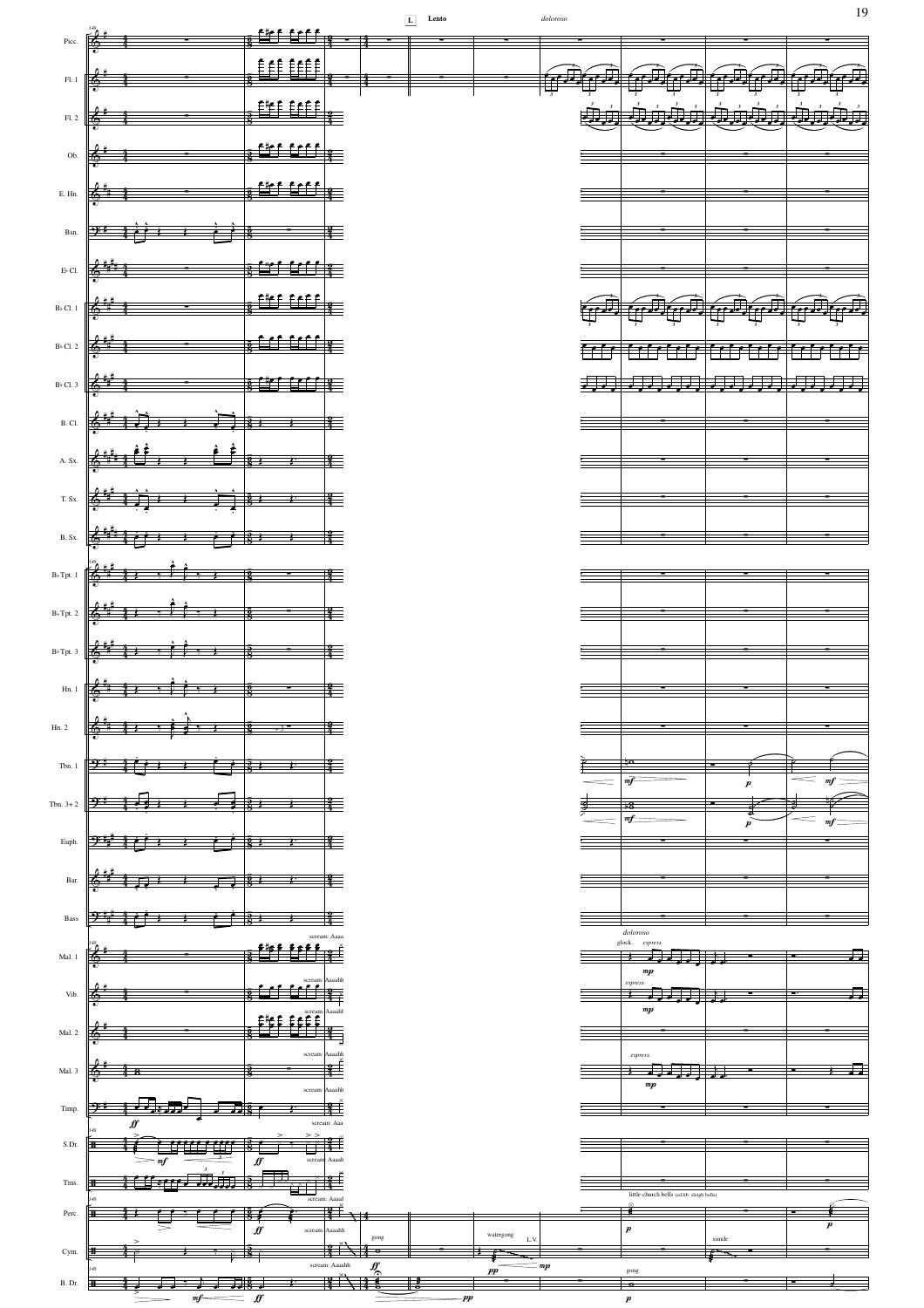20

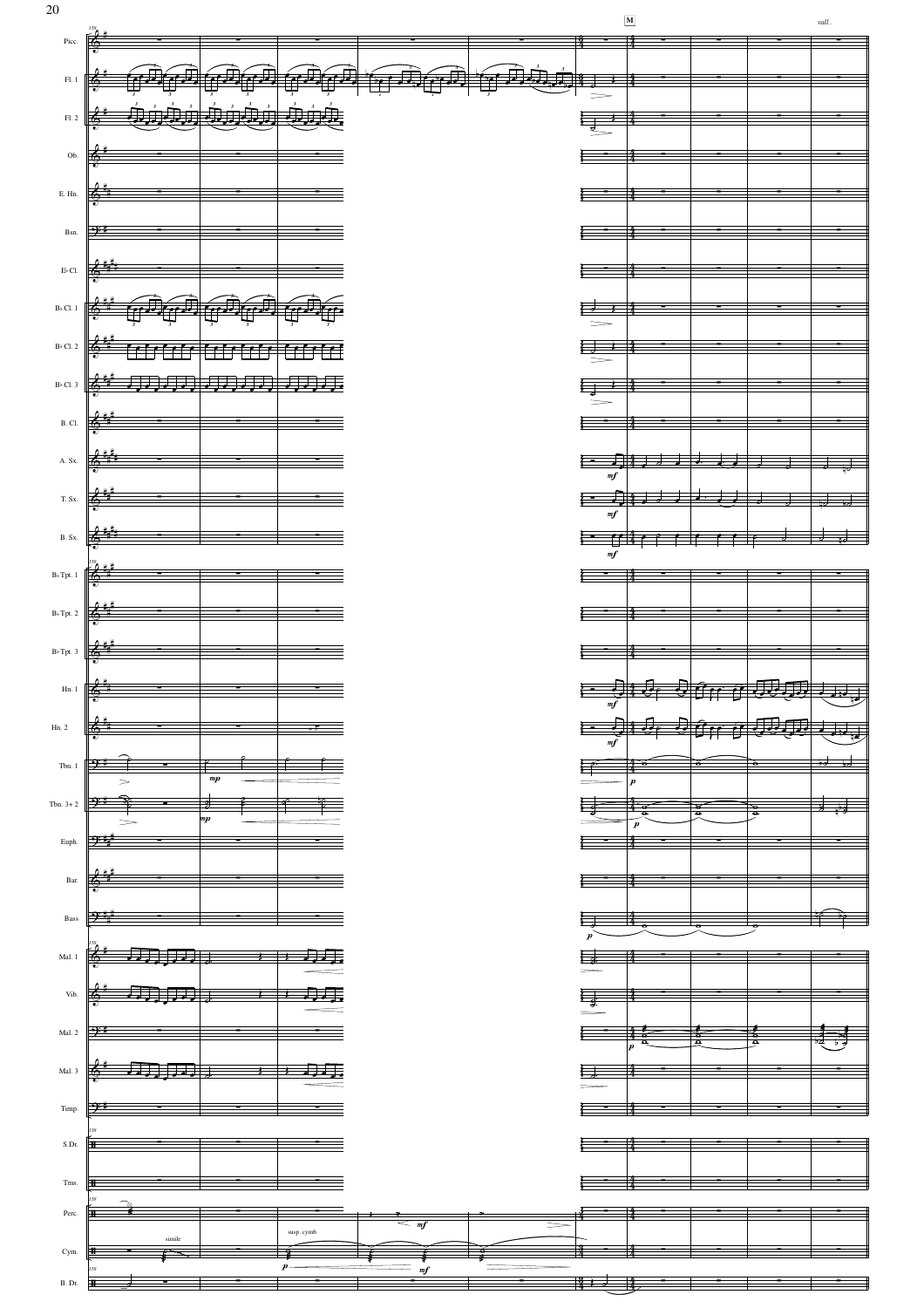|                                        | $\mathbf{IV:}$ Resurrection<br>$\bf N$                                                                                   |                                                  |                          |             |                                     | rit.<br>$\psi$ mum $\boxed{0}$        | Spirito $_{\bullet}$ = c. 136                                                                  |                                                                                                                                                                                                                                                                                                                                                                                                                                                                                                                                                          | $21\,$      |
|----------------------------------------|--------------------------------------------------------------------------------------------------------------------------|--------------------------------------------------|--------------------------|-------------|-------------------------------------|---------------------------------------|------------------------------------------------------------------------------------------------|----------------------------------------------------------------------------------------------------------------------------------------------------------------------------------------------------------------------------------------------------------------------------------------------------------------------------------------------------------------------------------------------------------------------------------------------------------------------------------------------------------------------------------------------------------|-------------|
| Picc.                                  |                                                                                                                          |                                                  |                          |             |                                     | $\it mf$                              | ∯                                                                                              |                                                                                                                                                                                                                                                                                                                                                                                                                                                                                                                                                          |             |
| $\rm{Fl.}$ $1$                         |                                                                                                                          | þΩ                                               |                          |             |                                     | $\flat\mathbf{a}$                     |                                                                                                |                                                                                                                                                                                                                                                                                                                                                                                                                                                                                                                                                          |             |
| $\rm Fl.~2$                            |                                                                                                                          | $\mathfrak{m}p$                                  |                          | $-\epsilon$ |                                     |                                       | $f\hspace{-0.1cm}f$<br>D 7 3                                                                   |                                                                                                                                                                                                                                                                                                                                                                                                                                                                                                                                                          |             |
|                                        |                                                                                                                          | $\binom{mp}{2}$                                  |                          |             |                                     |                                       | $f\hspace{-0.1cm}f$                                                                            |                                                                                                                                                                                                                                                                                                                                                                                                                                                                                                                                                          |             |
| Ob.                                    |                                                                                                                          | $_{mp}$                                          |                          |             |                                     |                                       | $\cdots$                                                                                       |                                                                                                                                                                                                                                                                                                                                                                                                                                                                                                                                                          |             |
| $\mathbf{E}$ .<br>Hn.                  |                                                                                                                          |                                                  |                          |             |                                     |                                       |                                                                                                |                                                                                                                                                                                                                                                                                                                                                                                                                                                                                                                                                          |             |
| Bsn.                                   | ザキ                                                                                                                       | $\mathfrak{m}p$<br>≂                             |                          |             |                                     | ₹                                     | $\rightarrow$                                                                                  |                                                                                                                                                                                                                                                                                                                                                                                                                                                                                                                                                          |             |
|                                        |                                                                                                                          | $_{mp}$                                          |                          |             |                                     |                                       |                                                                                                |                                                                                                                                                                                                                                                                                                                                                                                                                                                                                                                                                          |             |
| $\to$ Cl.                              |                                                                                                                          |                                                  |                          |             |                                     |                                       | $\mathfrak{p}_{n}$ .<br>f f                                                                    |                                                                                                                                                                                                                                                                                                                                                                                                                                                                                                                                                          |             |
| $\mathrm{B}\flat$ Cl. 1                |                                                                                                                          | Ŧ                                                |                          |             |                                     |                                       | ₩                                                                                              |                                                                                                                                                                                                                                                                                                                                                                                                                                                                                                                                                          |             |
| $B \triangleright CL$ 2                |                                                                                                                          | $\it mp$<br>تمام                                 |                          |             |                                     |                                       |                                                                                                |                                                                                                                                                                                                                                                                                                                                                                                                                                                                                                                                                          |             |
|                                        |                                                                                                                          | $\binom{mp}{2}$                                  |                          |             |                                     |                                       |                                                                                                |                                                                                                                                                                                                                                                                                                                                                                                                                                                                                                                                                          |             |
| $B \triangleright C1.3$                |                                                                                                                          | $\mathfrak{m}p$                                  |                          |             |                                     |                                       | 10.73                                                                                          |                                                                                                                                                                                                                                                                                                                                                                                                                                                                                                                                                          |             |
| B. CL                                  |                                                                                                                          |                                                  |                          |             |                                     | ₹                                     | ∕ करे                                                                                          |                                                                                                                                                                                                                                                                                                                                                                                                                                                                                                                                                          |             |
|                                        | A. Sx.                                                                                                                   | $_{mp}$                                          |                          |             |                                     | 丰                                     |                                                                                                |                                                                                                                                                                                                                                                                                                                                                                                                                                                                                                                                                          |             |
|                                        |                                                                                                                          | $_{mp}$                                          |                          |             |                                     |                                       |                                                                                                |                                                                                                                                                                                                                                                                                                                                                                                                                                                                                                                                                          |             |
| T.Sx.                                  | $=$ $pp$                                                                                                                 | $\mathfrak{m}p$                                  |                          |             |                                     | 王                                     |                                                                                                |                                                                                                                                                                                                                                                                                                                                                                                                                                                                                                                                                          |             |
| B. Sx.                                 | $-$ pp                                                                                                                   | $\mathfrak{m}p$                                  |                          |             |                                     | 귵                                     |                                                                                                |                                                                                                                                                                                                                                                                                                                                                                                                                                                                                                                                                          |             |
| $\rm B\flat$ Tpt. 1                    |                                                                                                                          | ≖                                                |                          |             |                                     |                                       |                                                                                                |                                                                                                                                                                                                                                                                                                                                                                                                                                                                                                                                                          |             |
|                                        | m f                                                                                                                      |                                                  |                          |             |                                     |                                       | $f\hspace{-0.1cm}f$                                                                            |                                                                                                                                                                                                                                                                                                                                                                                                                                                                                                                                                          |             |
| $\rm B\ensuremath{\circ}\, \rm Tpt.$ 2 | $m\!f$                                                                                                                   |                                                  |                          |             |                                     |                                       | $f\hspace{-0.1cm}f$                                                                            |                                                                                                                                                                                                                                                                                                                                                                                                                                                                                                                                                          |             |
| $\rm B\ensuremath{\circ}\, \rm Tpt.$ 3 |                                                                                                                          |                                                  |                          |             |                                     |                                       | $f\hspace{-0.1cm}f$                                                                            |                                                                                                                                                                                                                                                                                                                                                                                                                                                                                                                                                          |             |
|                                        | $\frac{Hn.1}{100}$                                                                                                       |                                                  |                          | ⋿           |                                     | ≛                                     |                                                                                                |                                                                                                                                                                                                                                                                                                                                                                                                                                                                                                                                                          |             |
| Hn. $2\,$                              | $\frac{1}{\sqrt{p}}$<br>儚<br>$\frac{1}{\sqrt{3}}$                                                                        |                                                  |                          |             |                                     | 拿                                     | $f\hspace{-0.8mm}f$<br>''‡, '8                                                                 |                                                                                                                                                                                                                                                                                                                                                                                                                                                                                                                                                          |             |
|                                        | $=$ $pp$                                                                                                                 |                                                  |                          |             |                                     |                                       |                                                                                                |                                                                                                                                                                                                                                                                                                                                                                                                                                                                                                                                                          |             |
|                                        | Tbn. 1 $\frac{9:8}{8}$ o $\frac{30}{8}$<br>$\overline{\mathit{mf}}$                                                      |                                                  | $\overline{\phantom{a}}$ |             |                                     |                                       | $\mathbb{R}^{\mathfrak{p}^{\mathfrak{p}}^{\mathfrak{p}}}$<br>$\overline{\mathbf{\mathit{f}f}}$ |                                                                                                                                                                                                                                                                                                                                                                                                                                                                                                                                                          |             |
|                                        | Tbn. 3+2 $\frac{9.4}{48}$                                                                                                | ंश                                               | æ                        | Þ           |                                     |                                       | $\frac{1}{2}$ $\frac{1}{2}$ $\frac{1}{2}$ $\frac{1}{2}$ $\frac{1}{2}$                          |                                                                                                                                                                                                                                                                                                                                                                                                                                                                                                                                                          |             |
| ${\hbox{\rm Euph}}.$                   | $\mathbb{R}^n$                                                                                                           | Ħ                                                | $\frac{1}{2}$            |             |                                     |                                       | $\frac{f_1}{f_2}$                                                                              |                                                                                                                                                                                                                                                                                                                                                                                                                                                                                                                                                          |             |
|                                        |                                                                                                                          | $\it mp$                                         |                          |             |                                     |                                       |                                                                                                |                                                                                                                                                                                                                                                                                                                                                                                                                                                                                                                                                          |             |
| Bar.                                   | $\it mp$                                                                                                                 | $\overline{\phantom{a}}$                         | †⊙                       |             |                                     |                                       | $\equiv$ $\mathbb{P}$<br>$f\hspace{-0.1cm}f$                                                   |                                                                                                                                                                                                                                                                                                                                                                                                                                                                                                                                                          |             |
| $_{\rm Bass}$                          | $\frac{2.7}{m}$                                                                                                          | $\mathbf{P}$                                     | ≖                        |             |                                     |                                       | $\frac{1}{x}$                                                                                  |                                                                                                                                                                                                                                                                                                                                                                                                                                                                                                                                                          |             |
| Mal. 1 $\frac{2\pi}{\sqrt{2}}$         |                                                                                                                          | i<br>Title                                       |                          |             |                                     |                                       | $\frac{\frac{1}{2} \frac{1}{2} + \frac{1}{2}}{f}$                                              |                                                                                                                                                                                                                                                                                                                                                                                                                                                                                                                                                          |             |
|                                        |                                                                                                                          | $\mathbf{m} \boldsymbol{p}$                      |                          |             |                                     |                                       |                                                                                                |                                                                                                                                                                                                                                                                                                                                                                                                                                                                                                                                                          |             |
| Vib.                                   |                                                                                                                          |                                                  |                          |             |                                     |                                       |                                                                                                |                                                                                                                                                                                                                                                                                                                                                                                                                                                                                                                                                          |             |
| Mal. 2 $\frac{1}{2}$                   | ≢                                                                                                                        | $\frac{1}{\sqrt{\frac{1}{2}}\sqrt{\frac{1}{2}}}$ | F                        |             |                                     |                                       | $\frac{1}{10}$<br>jf                                                                           |                                                                                                                                                                                                                                                                                                                                                                                                                                                                                                                                                          |             |
| Mal. $3\,$                             |                                                                                                                          | $\overline{\phantom{0}}$                         |                          |             |                                     | 丰三                                    | $\frac{1}{\sqrt{2\pi}}$                                                                        |                                                                                                                                                                                                                                                                                                                                                                                                                                                                                                                                                          |             |
| $\mbox{Timp.}$                         | $F\cdot Eb\cdot C\cdot F$                                                                                                |                                                  |                          |             |                                     |                                       |                                                                                                |                                                                                                                                                                                                                                                                                                                                                                                                                                                                                                                                                          |             |
|                                        | $\begin{array}{c c}\n\mathbf{P} & \mathbf{E} \\ \hline\n\vdots & \mathbf{F} \\ \hline\n\vdots & \mathbf{F}\n\end{array}$ |                                                  |                          |             |                                     |                                       | $\frac{\frac{1}{2} \frac{1}{2} \frac{1}{2}}{\hat{y}}$<br>snares on $\,$                        |                                                                                                                                                                                                                                                                                                                                                                                                                                                                                                                                                          |             |
| $S.Dr.$                                | Œ                                                                                                                        |                                                  |                          |             |                                     | $\equiv$                              | snares off $\left\{\right.$                                                                    | <u>ع استانت) م</u> ر                                                                                                                                                                                                                                                                                                                                                                                                                                                                                                                                     | <b>Timy</b> |
| $\rm Tms.$                             | 圧                                                                                                                        |                                                  |                          |             |                                     |                                       |                                                                                                | $\overline{f_{\overrightarrow{f}}}$ cwbell                                                                                                                                                                                                                                                                                                                                                                                                                                                                                                               |             |
| Perc. <b>HE</b>                        |                                                                                                                          |                                                  |                          |             |                                     | $\frac{1}{\frac{f}{f}}$<br>$\it mf$ . | ò<br>$f\hspace{-0.1cm}f$                                                                       | tambourine                                                                                                                                                                                                                                                                                                                                                                                                                                                                                                                                               |             |
| Cym. $H$                               |                                                                                                                          |                                                  |                          |             |                                     |                                       | $\frac{1}{\alpha}$                                                                             | $\mathop{\rm cymb}\limits_{\textstyle >}$ a2                                                                                                                                                                                                                                                                                                                                                                                                                                                                                                             |             |
| B. Dr.                                 |                                                                                                                          |                                                  |                          |             | $\mathbf{m}{\boldsymbol{p}}$ cresc. |                                       | $f\hspace{-0.1cm}f$<br>$\sim$ $\sim$                                                           | $\begin{array}{c} \begin{array}{c} \begin{array}{c} \end{array} \\ \end{array} \end{array} \begin{array}{c} \begin{array}{c} \end{array} \\ \end{array} \begin{array}{c} \end{array} \begin{array}{c} \end{array} \begin{array}{c} \end{array} \begin{array}{c} \end{array} \begin{array}{c} \end{array} \begin{array}{c} \end{array} \begin{array}{c} \end{array} \begin{array}{c} \end{array} \begin{array}{c} \end{array} \begin{array}{c} \end{array} \begin{array}{c} \end{array} \begin{array}{c} \end{array} \begin{array}{c} \end{array} \begin$ |             |
|                                        |                                                                                                                          |                                                  |                          |             | $\boldsymbol{p}$ cresc.             | $f\hspace{-0.1cm}f$                   |                                                                                                | $\boldsymbol{f}$                                                                                                                                                                                                                                                                                                                                                                                                                                                                                                                                         |             |

 $\overline{f}$ 

f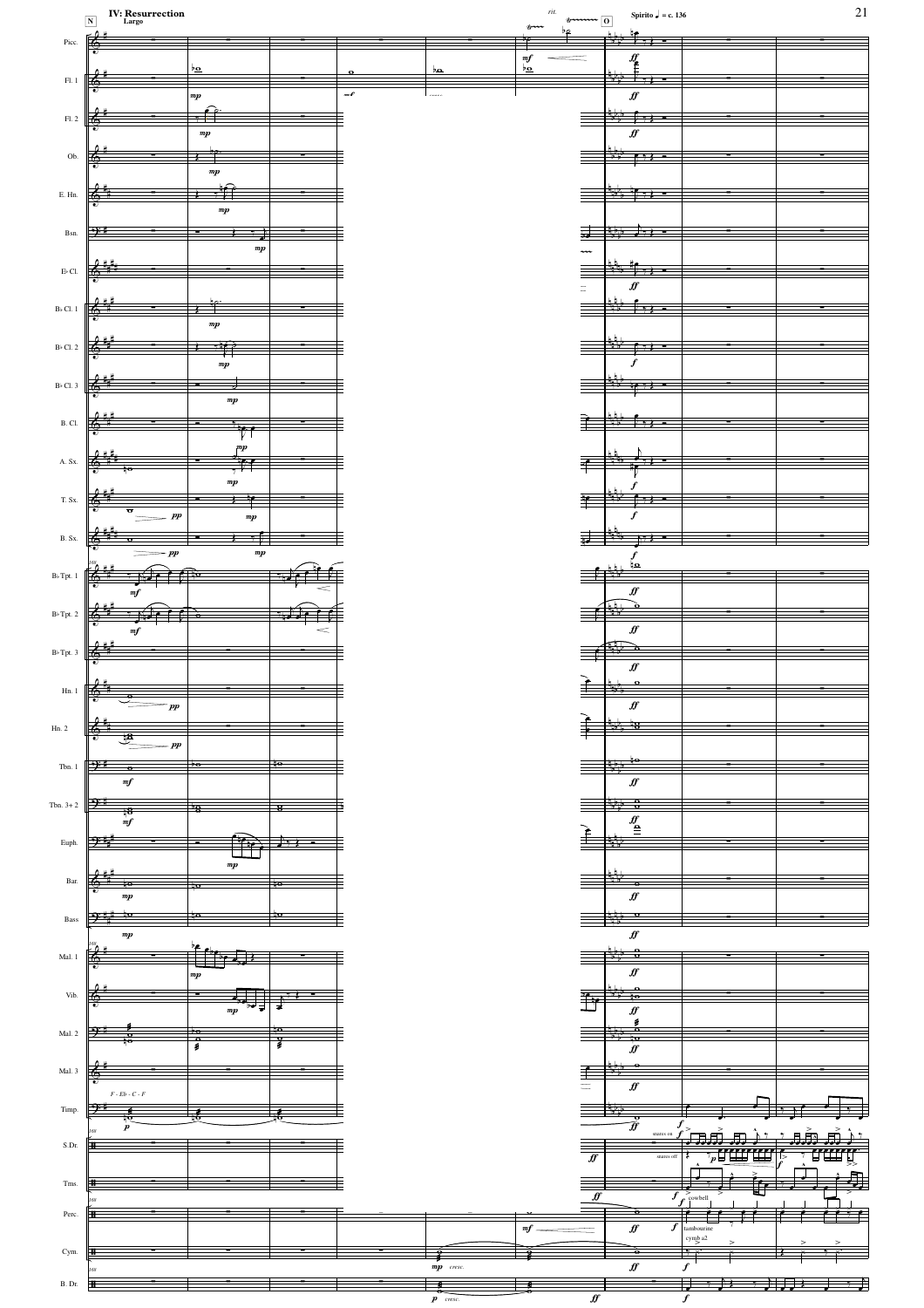| 22                                                                         |                         | $\mathbf P$                           |      |  |                                                                    |                                                                                                                                                                                                                                      |                                                                                                                                                                                                                                                                                                                                                     |                                         |
|----------------------------------------------------------------------------|-------------------------|---------------------------------------|------|--|--------------------------------------------------------------------|--------------------------------------------------------------------------------------------------------------------------------------------------------------------------------------------------------------------------------------|-----------------------------------------------------------------------------------------------------------------------------------------------------------------------------------------------------------------------------------------------------------------------------------------------------------------------------------------------------|-----------------------------------------|
| Picc.                                                                      | $\leftarrow$            |                                       |      |  |                                                                    |                                                                                                                                                                                                                                      |                                                                                                                                                                                                                                                                                                                                                     |                                         |
|                                                                            |                         | ≝Ê                                    |      |  | $\mathbf{f}$<br><u>efî</u>                                         | ∰ff                                                                                                                                                                                                                                  |                                                                                                                                                                                                                                                                                                                                                     |                                         |
| FL1                                                                        |                         | $\boldsymbol{f}$                      | †Cff |  |                                                                    |                                                                                                                                                                                                                                      | ثلثكا                                                                                                                                                                                                                                                                                                                                               |                                         |
| Fl. 2                                                                      | ⊚                       | <u>trî t</u>                          |      |  |                                                                    | <u>ti r tre r r f</u>                                                                                                                                                                                                                | <u>t⊈</u> if                                                                                                                                                                                                                                                                                                                                        |                                         |
| Ob.                                                                        | ⊕⇒⊧                     | 灵王                                    |      |  | $\hat{f}$ $\hat{f}$                                                | $\Box$                                                                                                                                                                                                                               | 男                                                                                                                                                                                                                                                                                                                                                   |                                         |
|                                                                            |                         |                                       |      |  |                                                                    |                                                                                                                                                                                                                                      |                                                                                                                                                                                                                                                                                                                                                     |                                         |
| E. Hn.                                                                     | (ტა∌                    | tî t<br>$\boldsymbol{f}$              |      |  |                                                                    |                                                                                                                                                                                                                                      |                                                                                                                                                                                                                                                                                                                                                     |                                         |
| Bsn.                                                                       | ファ                      | $f$ ''''' $\mathcal{V}$ '             |      |  |                                                                    |                                                                                                                                                                                                                                      | <u> 11,000   11,000   11,000   11,000   11,000   1</u>                                                                                                                                                                                                                                                                                              |                                         |
| $\to$ Cl.                                                                  | $\bullet$               |                                       |      |  | $\mathcal{L}(\mathcal{L})$ . The set of $\mathcal{L}(\mathcal{L})$ |                                                                                                                                                                                                                                      |                                                                                                                                                                                                                                                                                                                                                     |                                         |
|                                                                            |                         | $\mathcal{D}_i =$                     |      |  |                                                                    |                                                                                                                                                                                                                                      | $\hat{f}$ is the set of $\hat{f}$ , $\hat{f}$ , $\hat{f}$ , $\hat{f}$ , $\hat{f}$ , $\hat{f}$ , $\hat{f}$ , $\hat{f}$ , $\hat{f}$ , $\hat{f}$ , $\hat{f}$ , $\hat{f}$ , $\hat{f}$ , $\hat{f}$ , $\hat{f}$ , $\hat{f}$ , $\hat{f}$ , $\hat{f}$ , $\hat{f}$ , $\hat{f}$ ,                                                                             |                                         |
| $\rm B\!\!\flat$ Cl. 1                                                     | ⊕                       |                                       |      |  |                                                                    |                                                                                                                                                                                                                                      |                                                                                                                                                                                                                                                                                                                                                     |                                         |
| $\rm B \flat$ Cl. 2                                                        | $\bullet$               | $E_{\rm P}$ $=$                       |      |  | 耷<br>- 1                                                           | ॉर्टा                                                                                                                                                                                                                                |                                                                                                                                                                                                                                                                                                                                                     |                                         |
| $B \triangleright C1.3$                                                    | €                       | $\mathcal{D}_1$                       |      |  |                                                                    |                                                                                                                                                                                                                                      | $\frac{1}{2}$ $\frac{1}{2}$ $\frac{1}{2}$ $\frac{1}{2}$ $\frac{1}{2}$ $\frac{1}{2}$ $\frac{1}{2}$ $\frac{1}{2}$ $\frac{1}{2}$ $\frac{1}{2}$ $\frac{1}{2}$ $\frac{1}{2}$ $\frac{1}{2}$ $\frac{1}{2}$ $\frac{1}{2}$ $\frac{1}{2}$ $\frac{1}{2}$ $\frac{1}{2}$ $\frac{1}{2}$ $\frac{1}{2}$ $\frac{1}{2}$ $\frac{1}{2}$                                 |                                         |
| B. Cl.                                                                     | $\overline{\mathbb{G}}$ | $J$ , $\overline{Y}$ , $\overline{Y}$ |      |  |                                                                    |                                                                                                                                                                                                                                      | <u> 11   11   12   13   14   15   17   18   17   11   1</u>                                                                                                                                                                                                                                                                                         |                                         |
|                                                                            |                         |                                       |      |  |                                                                    |                                                                                                                                                                                                                                      |                                                                                                                                                                                                                                                                                                                                                     |                                         |
| A. Sx.                                                                     | 6                       | أتقان فان<br>m f                      |      |  |                                                                    |                                                                                                                                                                                                                                      | <u> 119119 - 12999 - 12999 - 12999 - 1299</u>                                                                                                                                                                                                                                                                                                       |                                         |
| T. Sx.                                                                     | ⊕                       | ff if i f                             |      |  |                                                                    | <u> { { } { } }   { { } { } }   { { } }   { { } }   { { } { { } } { { } } { { } { { } } { { } { } { { } { } { } { } { } { } { } { } { } { } { } { } { } { } { } { } { } { } { } { } { } { } { } { } { } { } { } { } { } { } { } </u> |                                                                                                                                                                                                                                                                                                                                                     | <u>tricht</u>                           |
| B. Sx.                                                                     | ю€                      | mf<br>$\mathcal{F}$                   |      |  |                                                                    |                                                                                                                                                                                                                                      |                                                                                                                                                                                                                                                                                                                                                     |                                         |
|                                                                            |                         | $\mathcal{D}$ and $\mathcal{D}$       |      |  |                                                                    |                                                                                                                                                                                                                                      | $\begin{picture}(100,10) \put(0,0){\line(1,0){10}} \put(10,0){\line(1,0){10}} \put(10,0){\line(1,0){10}} \put(10,0){\line(1,0){10}} \put(10,0){\line(1,0){10}} \put(10,0){\line(1,0){10}} \put(10,0){\line(1,0){10}} \put(10,0){\line(1,0){10}} \put(10,0){\line(1,0){10}} \put(10,0){\line(1,0){10}} \put(10,0){\line(1,0){10}} \put(10,0){\line($ |                                         |
| B <sup>b</sup> Tpt. 1                                                      | ⋒                       |                                       |      |  |                                                                    |                                                                                                                                                                                                                                      |                                                                                                                                                                                                                                                                                                                                                     |                                         |
| $B \triangleright Tpt.$ 2                                                  | ta.                     | $\frac{1}{f}$                         |      |  |                                                                    |                                                                                                                                                                                                                                      | $\frac{1}{2}$ of $\epsilon$ $\rightarrow$ $\frac{1}{2}$ $\frac{1}{2}$ $\epsilon$ $\rightarrow$ $\frac{1}{2}$ $\frac{1}{2}$ $\frac{1}{2}$ $\frac{1}{2}$ $\frac{1}{2}$ $\frac{1}{2}$ $\frac{1}{2}$ $\frac{1}{2}$ $\frac{1}{2}$ $\frac{1}{2}$ $\frac{1}{2}$                                                                                            |                                         |
| $\rm B\ensuremath{\circ}\xspace\ensuremath{\mathrm{Tpt}\xspace}\xspace$ .3 | ⊕                       | ्रेगी र ज                             |      |  |                                                                    |                                                                                                                                                                                                                                      | $\frac{1}{2}$                                                                                                                                                                                                                                                                                                                                       |                                         |
| Hn. 1                                                                      | $6^{\frac{3}{2}}$       | <u>r grav</u>                         |      |  |                                                                    |                                                                                                                                                                                                                                      |                                                                                                                                                                                                                                                                                                                                                     |                                         |
| Hn. 2                                                                      |                         | тJ<br>وتواونا                         |      |  | وكرديج                                                             |                                                                                                                                                                                                                                      |                                                                                                                                                                                                                                                                                                                                                     |                                         |
|                                                                            | to.                     | m f                                   |      |  |                                                                    | $\frac{1}{2}$                                                                                                                                                                                                                        |                                                                                                                                                                                                                                                                                                                                                     |                                         |
| Tbn. 1                                                                     | ジャト                     | <u>istri</u><br>m f                   |      |  | 有化工                                                                | f.ff<br>ਿ≁                                                                                                                                                                                                                           | <u>.</u>                                                                                                                                                                                                                                                                                                                                            |                                         |
| Tbn. $3+2$                                                                 | ゾート                     | $\overline{\phantom{a}}$<br>          |      |  | П<br>---<br><u>.</u>                                               | $e^{i\theta}$<br>--                                                                                                                                                                                                                  | <del>. آر م آر پر</del>                                                                                                                                                                                                                                                                                                                             | $. \bullet \bullet . \bullet . \bullet$ |
| Euph.                                                                      | <del>்</del>            |                                       |      |  | Ξ                                                                  |                                                                                                                                                                                                                                      |                                                                                                                                                                                                                                                                                                                                                     |                                         |
| Bar.                                                                       |                         |                                       |      |  |                                                                    |                                                                                                                                                                                                                                      |                                                                                                                                                                                                                                                                                                                                                     |                                         |
|                                                                            |                         | ᆍ                                     |      |  |                                                                    |                                                                                                                                                                                                                                      |                                                                                                                                                                                                                                                                                                                                                     |                                         |
| Bass                                                                       |                         | Ξ<br>f                                |      |  |                                                                    |                                                                                                                                                                                                                                      |                                                                                                                                                                                                                                                                                                                                                     |                                         |
| Mal. 1                                                                     | fm                      |                                       |      |  |                                                                    |                                                                                                                                                                                                                                      |                                                                                                                                                                                                                                                                                                                                                     |                                         |
| Vib.                                                                       | t.                      |                                       |      |  | -                                                                  |                                                                                                                                                                                                                                      |                                                                                                                                                                                                                                                                                                                                                     |                                         |
|                                                                            |                         |                                       |      |  | 12 May 20                                                          | <u>, , , , , , ,</u>                                                                                                                                                                                                                 |                                                                                                                                                                                                                                                                                                                                                     | <u>55.ss.s</u><br>h.                    |
| Mal. 2                                                                     | ナドゥ                     | m f                                   |      |  |                                                                    |                                                                                                                                                                                                                                      |                                                                                                                                                                                                                                                                                                                                                     |                                         |
| Mal. 3                                                                     |                         |                                       |      |  |                                                                    |                                                                                                                                                                                                                                      |                                                                                                                                                                                                                                                                                                                                                     |                                         |
| Timp.                                                                      |                         |                                       |      |  |                                                                    | $\mathbf{\sigma}$                                                                                                                                                                                                                    | $\bullet$                                                                                                                                                                                                                                                                                                                                           |                                         |
| S.Dr.                                                                      |                         | فتنتنت                                |      |  |                                                                    |                                                                                                                                                                                                                                      | <u>,,,,,,,,,,,,,,,,,,,,,,,,,,</u>                                                                                                                                                                                                                                                                                                                   | $P$ $P$ $P$ $R$                         |
| Tms.                                                                       | #                       | m f                                   |      |  |                                                                    |                                                                                                                                                                                                                                      |                                                                                                                                                                                                                                                                                                                                                     |                                         |
|                                                                            |                         | mf<br>. .                             |      |  |                                                                    |                                                                                                                                                                                                                                      |                                                                                                                                                                                                                                                                                                                                                     |                                         |
| Perc.                                                                      | Ħ                       | m f<br>cymb a2                        |      |  |                                                                    |                                                                                                                                                                                                                                      |                                                                                                                                                                                                                                                                                                                                                     | بزجج                                    |
| Cym.                                                                       | Ŧ<br>ļ                  |                                       |      |  |                                                                    |                                                                                                                                                                                                                                      |                                                                                                                                                                                                                                                                                                                                                     |                                         |
|                                                                            |                         |                                       |      |  |                                                                    |                                                                                                                                                                                                                                      |                                                                                                                                                                                                                                                                                                                                                     |                                         |

22

ã B. Dr.

*177* œ Œ Œ œ > œ > Ó Œ œ æ ˙ </u>  $\tilde{f}$ ≀ → ) 。 Œ ‰ j œ œ. œ. œ ˙ Œ ‰ j œ ˙ Œ ‰ j œ ˙ Œ ‰ j œ œ. œ. Œ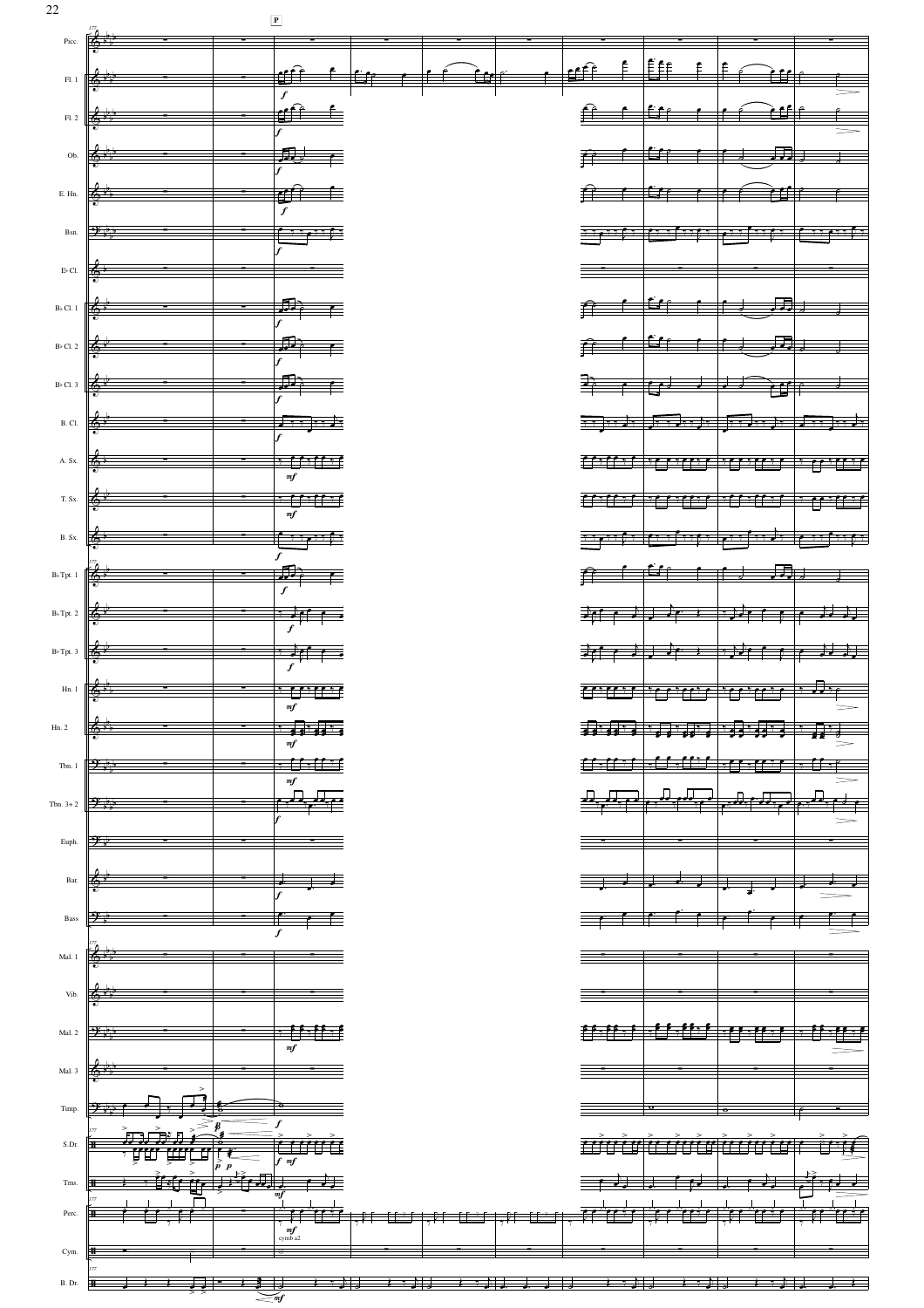|                                      | $\mathbf Q$                                                                                                                                                                                                                                                                                                                                                         |                                                                    |                             |                               |    |    |                                     |                                                                                                                                                                                                                                                                                                                                                                                                                                  | 23<br>$\mathbf R$                                                     |
|--------------------------------------|---------------------------------------------------------------------------------------------------------------------------------------------------------------------------------------------------------------------------------------------------------------------------------------------------------------------------------------------------------------------|--------------------------------------------------------------------|-----------------------------|-------------------------------|----|----|-------------------------------------|----------------------------------------------------------------------------------------------------------------------------------------------------------------------------------------------------------------------------------------------------------------------------------------------------------------------------------------------------------------------------------------------------------------------------------|-----------------------------------------------------------------------|
| Picc.                                | 险                                                                                                                                                                                                                                                                                                                                                                   |                                                                    |                             |                               |    |    |                                     |                                                                                                                                                                                                                                                                                                                                                                                                                                  |                                                                       |
| $\rm{Fl.}$ $1$                       |                                                                                                                                                                                                                                                                                                                                                                     | <u> ऐस्सिसि सिसिसि किसिसि</u>                                      |                             | <u> Rugtis Bustet Bugtigt</u> |    |    | <del>mmmm</del>                     |                                                                                                                                                                                                                                                                                                                                                                                                                                  |                                                                       |
| Fl. 2                                | <u>के पिसिस, सिसिस, सिसिस</u>                                                                                                                                                                                                                                                                                                                                       |                                                                    |                             |                               |    |    | <u>tir brereri </u>                 | $ \mathbb{C}\mathbb{C} $                                                                                                                                                                                                                                                                                                                                                                                                         |                                                                       |
| Ob.                                  | $\mathbb{C}^{5}$                                                                                                                                                                                                                                                                                                                                                    | $\blacksquare$                                                     |                             |                               |    |    |                                     |                                                                                                                                                                                                                                                                                                                                                                                                                                  | 現                                                                     |
| ${\bf E}.$ Hn.                       | $\frac{1}{2}$ and $\frac{1}{2}$ and $\frac{1}{2}$ and $\frac{1}{2}$                                                                                                                                                                                                                                                                                                 |                                                                    |                             |                               |    |    | til Gali                            |                                                                                                                                                                                                                                                                                                                                                                                                                                  | rf                                                                    |
| Bsn.                                 | ⊸⊬'9                                                                                                                                                                                                                                                                                                                                                                |                                                                    |                             |                               |    |    |                                     |                                                                                                                                                                                                                                                                                                                                                                                                                                  | 1.77                                                                  |
| $\to$ Cl.                            | $\left\langle \phi \right\rangle$ .                                                                                                                                                                                                                                                                                                                                 |                                                                    |                             |                               |    |    |                                     |                                                                                                                                                                                                                                                                                                                                                                                                                                  |                                                                       |
|                                      |                                                                                                                                                                                                                                                                                                                                                                     |                                                                    |                             |                               |    |    |                                     | <del>स्कूले ही के स</del>                                                                                                                                                                                                                                                                                                                                                                                                        | 1 <del>, post</del>                                                   |
|                                      | ैं । संस्कृति स्टान्स् स्टान्स् स्टान्स् स्टान्स् ।<br>इति स्टान्स् स्टान्स् स्टान्स् स्टान्स्                                                                                                                                                                                                                                                                      |                                                                    |                             |                               |    | 以り |                                     | 5 3 3 3 3 3 3                                                                                                                                                                                                                                                                                                                                                                                                                    | 是                                                                     |
|                                      | ٰ ک                                                                                                                                                                                                                                                                                                                                                                 | $\mathbf{r}$                                                       |                             |                               |    |    |                                     |                                                                                                                                                                                                                                                                                                                                                                                                                                  | ♬                                                                     |
| $\, {\bf B} . \, {\bf Cl} . \,$      | $\phi^{\mu}$                                                                                                                                                                                                                                                                                                                                                        | $\blacksquare$                                                     |                             |                               |    |    |                                     |                                                                                                                                                                                                                                                                                                                                                                                                                                  | $\rightarrow$ , , , , ,                                               |
|                                      | ^* <del>  총 - 다 신 신 신 신 인 인 - 다</del> 원                                                                                                                                                                                                                                                                                                                             |                                                                    |                             |                               |    |    | $\bigoplus$ $\bigoplus$ $\bigoplus$ |                                                                                                                                                                                                                                                                                                                                                                                                                                  | $\sqrt{1}$<br>$8^{\circ\circ}$ $1^{\circ}$                            |
|                                      | $\mathbb{E} \left[ \frac{1}{2} \sum_{i=1}^{n} \frac{1}{2} \sum_{i=1}^{n} \frac{1}{2} \sum_{i=1}^{n} \frac{1}{2} \sum_{i=1}^{n} \frac{1}{2} \sum_{i=1}^{n} \frac{1}{2} \sum_{i=1}^{n} \frac{1}{2} \sum_{i=1}^{n} \frac{1}{2} \sum_{i=1}^{n} \frac{1}{2} \sum_{i=1}^{n} \frac{1}{2} \sum_{i=1}^{n} \frac{1}{2} \sum_{i=1}^{n} \frac{1}{2} \sum_{i=1}^{n} \frac{1}{2}$ |                                                                    |                             |                               |    |    |                                     |                                                                                                                                                                                                                                                                                                                                                                                                                                  | $f: f \rightarrow$<br>m f                                             |
| $\mathbf{B}.\ \mathbf{S}\mathbf{x}.$ | [⊕∍                                                                                                                                                                                                                                                                                                                                                                 | $\overline{\phantom{a}}$ , and the set of $\overline{\phantom{a}}$ |                             |                               |    |    |                                     |                                                                                                                                                                                                                                                                                                                                                                                                                                  | <del>.</del>                                                          |
| $\rm B\text{+}Tpt.$ 1                | $\frac{1}{2}$                                                                                                                                                                                                                                                                                                                                                       |                                                                    |                             |                               |    |    | 梅香油                                 |                                                                                                                                                                                                                                                                                                                                                                                                                                  | $\frac{1}{\sqrt{2}}$                                                  |
| $\mathbf{B}$ ) Tpt. 2                | ∣ক                                                                                                                                                                                                                                                                                                                                                                  | <u> The Communication of the Communication of</u>                  |                             |                               |    |    |                                     | $\begin{array}{c} \mathbf{1} & \mathbf{1} & \mathbf{1} & \mathbf{1} & \mathbf{1} & \mathbf{1} & \mathbf{1} & \mathbf{1} & \mathbf{1} & \mathbf{1} & \mathbf{1} & \mathbf{1} & \mathbf{1} & \mathbf{1} & \mathbf{1} & \mathbf{1} & \mathbf{1} & \mathbf{1} & \mathbf{1} & \mathbf{1} & \mathbf{1} & \mathbf{1} & \mathbf{1} & \mathbf{1} & \mathbf{1} & \mathbf{1} & \mathbf{1} & \mathbf{1} & \mathbf{1} & \mathbf{1} & \mathbf$ | $\frac{1}{2}$ , $\frac{1}{2}$ , $\frac{1}{2}$                         |
| $\rm B \flat$ Tpt. 3                 | [≰∍                                                                                                                                                                                                                                                                                                                                                                 |                                                                    | $\mathcal{L} = \mathcal{L}$ |                               |    |    |                                     |                                                                                                                                                                                                                                                                                                                                                                                                                                  | $\frac{1}{2}$ $\frac{1}{2}$ $\frac{1}{2}$ $\frac{1}{2}$ $\frac{1}{2}$ |
| Hn. 1                                | $\frac{1}{2}$ $\frac{1}{2}$ $\frac{1}{2}$ $\frac{1}{2}$ $\frac{1}{2}$ $\frac{1}{2}$ $\frac{1}{2}$ $\frac{1}{2}$ $\frac{1}{2}$ $\frac{1}{2}$ $\frac{1}{2}$ $\frac{1}{2}$ $\frac{1}{2}$ $\frac{1}{2}$ $\frac{1}{2}$ $\frac{1}{2}$ $\frac{1}{2}$ $\frac{1}{2}$ $\frac{1}{2}$ $\frac{1}{2}$ $\frac{1}{2}$ $\frac{1}{2}$<br>m                                            |                                                                    |                             |                               |    |    | $\gamma$ in the set of $\gamma$     |                                                                                                                                                                                                                                                                                                                                                                                                                                  | $ \cdot $ order to $\cdot$ order to $\cdot$                           |
| Hn. 2                                | 6                                                                                                                                                                                                                                                                                                                                                                   |                                                                    |                             |                               |    |    |                                     |                                                                                                                                                                                                                                                                                                                                                                                                                                  | m f                                                                   |
| Tbn. 1                               | ジナ                                                                                                                                                                                                                                                                                                                                                                  | mf                                                                 |                             |                               |    |    |                                     | o                                                                                                                                                                                                                                                                                                                                                                                                                                | m f                                                                   |
| Tbn. $3+2$                           | ソト                                                                                                                                                                                                                                                                                                                                                                  |                                                                    |                             |                               |    |    |                                     |                                                                                                                                                                                                                                                                                                                                                                                                                                  |                                                                       |
| Euph.                                |                                                                                                                                                                                                                                                                                                                                                                     | m f                                                                |                             |                               |    |    |                                     |                                                                                                                                                                                                                                                                                                                                                                                                                                  | $\boldsymbol{f}$                                                      |
| Bar.                                 |                                                                                                                                                                                                                                                                                                                                                                     |                                                                    |                             |                               |    |    |                                     |                                                                                                                                                                                                                                                                                                                                                                                                                                  |                                                                       |
| Bass                                 |                                                                                                                                                                                                                                                                                                                                                                     |                                                                    |                             |                               |    |    |                                     |                                                                                                                                                                                                                                                                                                                                                                                                                                  | glock (+ xylo if possible; roll quarter notes,                        |
| Mal. 1                               |                                                                                                                                                                                                                                                                                                                                                                     |                                                                    |                             |                               |    |    |                                     |                                                                                                                                                                                                                                                                                                                                                                                                                                  | 月丁<br>$\boldsymbol{f}$                                                |
| Vib.                                 |                                                                                                                                                                                                                                                                                                                                                                     |                                                                    |                             |                               |    |    |                                     |                                                                                                                                                                                                                                                                                                                                                                                                                                  |                                                                       |
| Mal. 2                               |                                                                                                                                                                                                                                                                                                                                                                     |                                                                    |                             |                               |    |    |                                     |                                                                                                                                                                                                                                                                                                                                                                                                                                  |                                                                       |
| Mal. 3                               |                                                                                                                                                                                                                                                                                                                                                                     |                                                                    |                             |                               |    |    |                                     | marcato                                                                                                                                                                                                                                                                                                                                                                                                                          |                                                                       |
| Timp.                                | mp<br>with brushes                                                                                                                                                                                                                                                                                                                                                  |                                                                    |                             |                               |    |    |                                     | ĒĴ.<br>mf<br>sticks                                                                                                                                                                                                                                                                                                                                                                                                              |                                                                       |
| S.Dr.                                | ┺                                                                                                                                                                                                                                                                                                                                                                   | <u>, , , , ,,</u>                                                  |                             |                               |    |    |                                     |                                                                                                                                                                                                                                                                                                                                                                                                                                  | . <i>.</i> .                                                          |
| Tms.                                 | ⊞<br>$\boldsymbol{p}$ barchimes                                                                                                                                                                                                                                                                                                                                     |                                                                    | وتقولو                      |                               |    |    | $\cdot$ $\cdot$                     | <u>J.</u>                                                                                                                                                                                                                                                                                                                                                                                                                        | mf                                                                    |
| Perc.                                | Œ<br>mf<br>gong                                                                                                                                                                                                                                                                                                                                                     |                                                                    |                             |                               | mf |    |                                     | susp. cymb.                                                                                                                                                                                                                                                                                                                                                                                                                      | 77 T                                                                  |
| Cym.<br>B. Dr.                       | ⊞<br>۰<br>m f<br>田                                                                                                                                                                                                                                                                                                                                                  |                                                                    |                             |                               |    |    |                                     |                                                                                                                                                                                                                                                                                                                                                                                                                                  | $\boldsymbol{f}$                                                      |
|                                      | p                                                                                                                                                                                                                                                                                                                                                                   |                                                                    |                             |                               |    |    |                                     |                                                                                                                                                                                                                                                                                                                                                                                                                                  | mf                                                                    |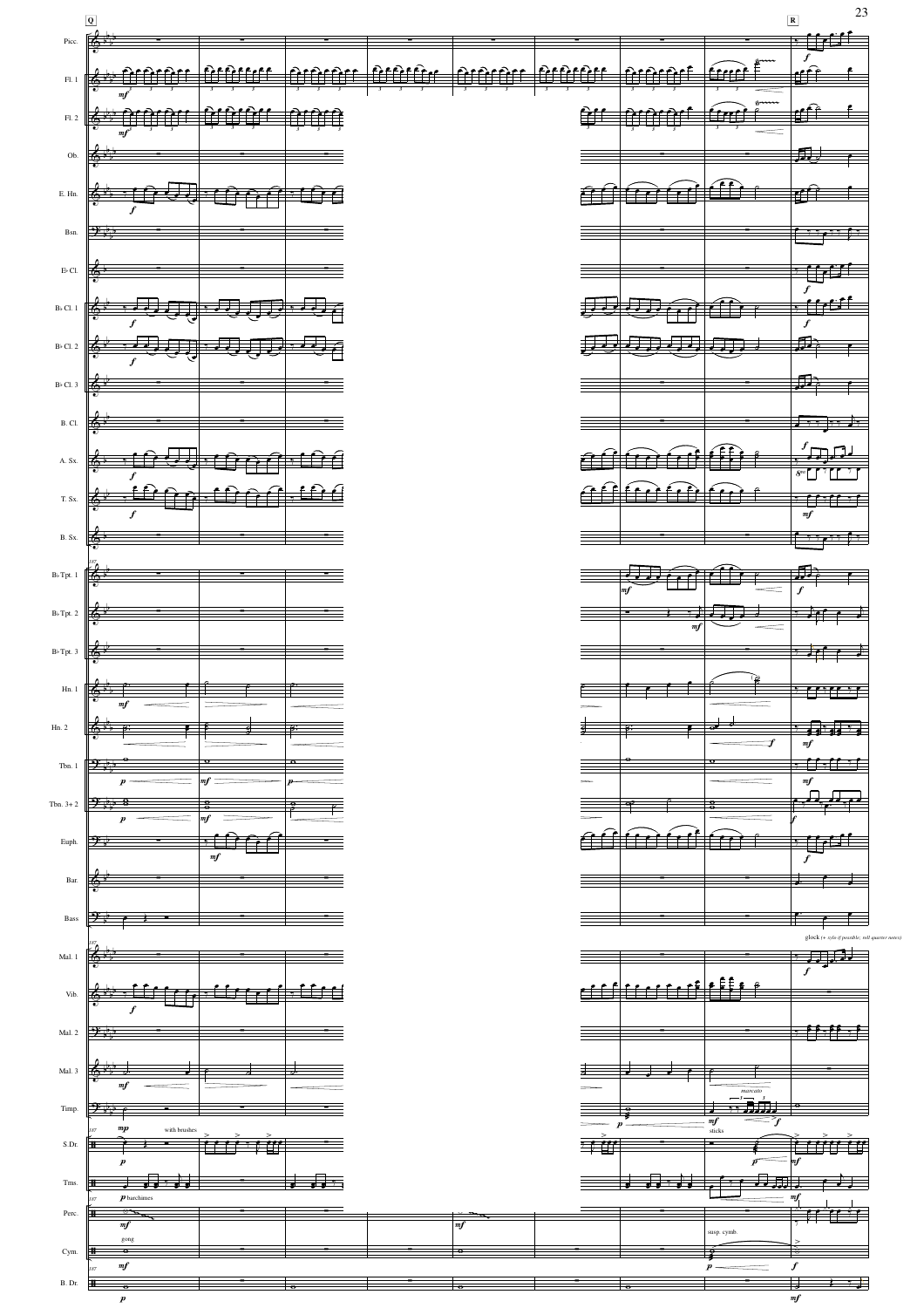



f